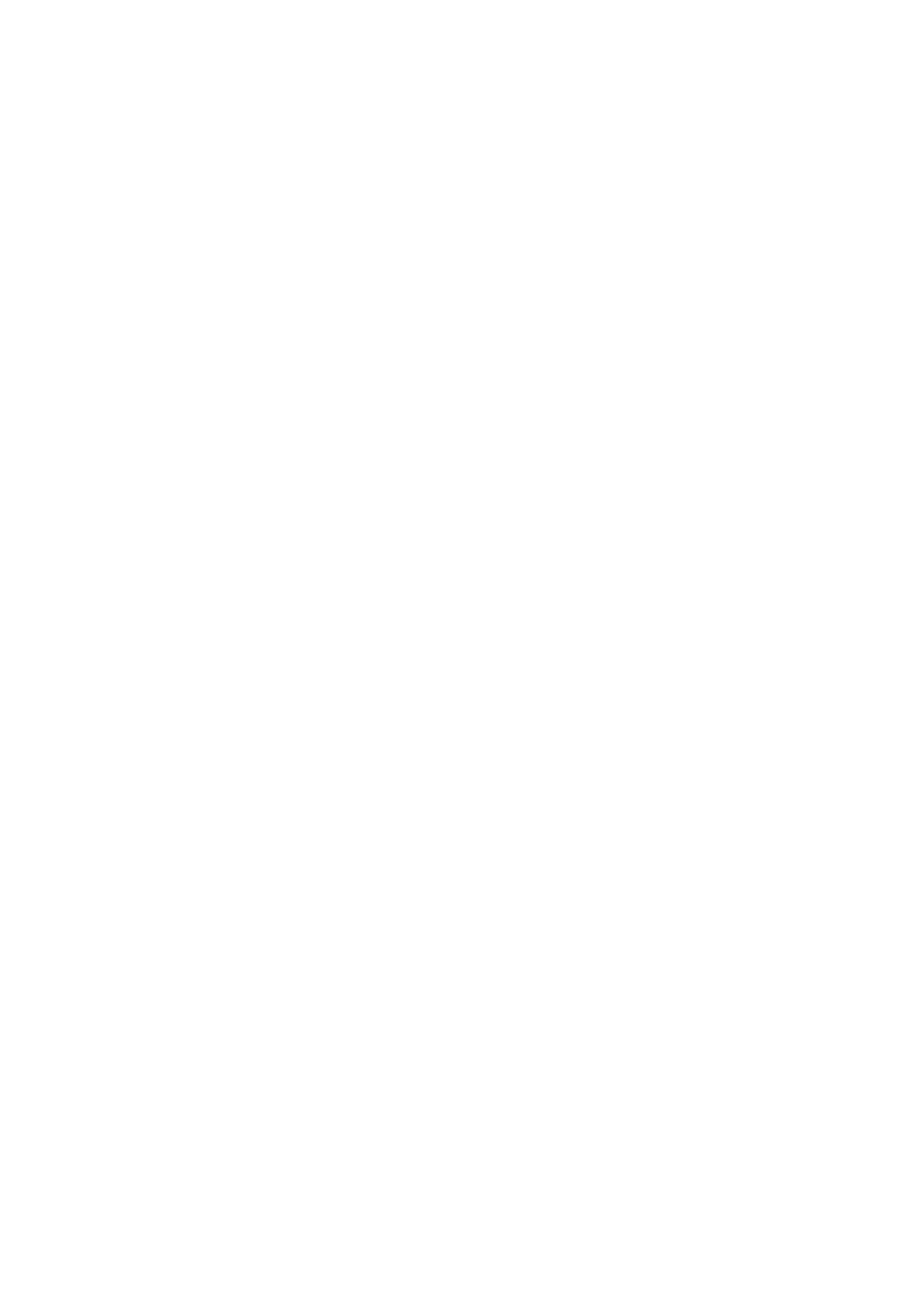# **EUROPEAN UNIVERSITY INSTITUTE, FLORENCE DEPARTMENT OF ECONOMICS**

*Estimation Methods Comparison of SVAR Model with the Mixture of Two Normal Distributions – Monte Carlo Analysis* 

**KATARZYNA MACIEJOWSKA**

EUI Working Paper **ECO** 2010/27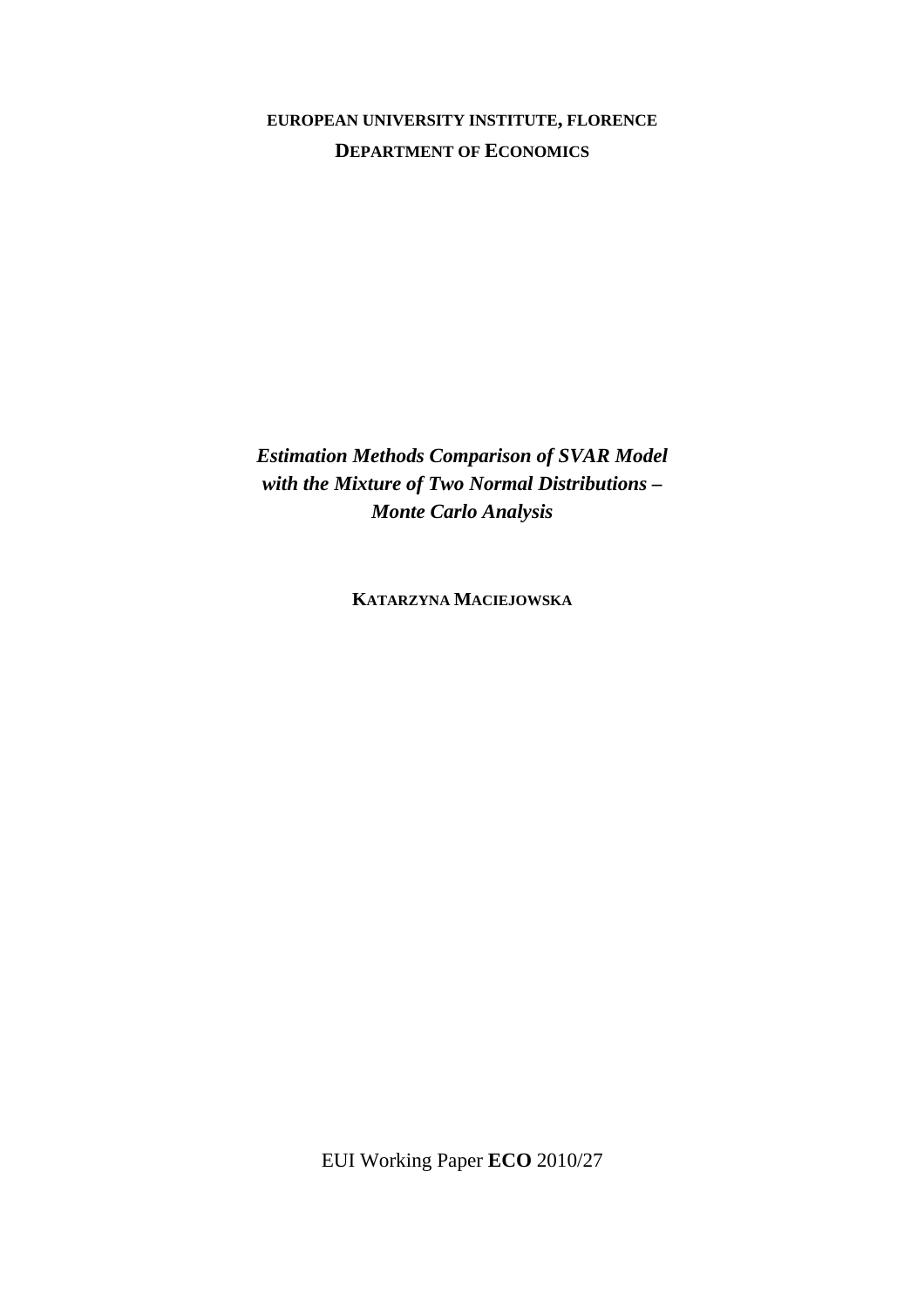This text may be downloaded for personal research purposes only. Any additional reproduction for other purposes, whether in hard copy or electronically, requires the consent of the author(s), editor(s). If cited or quoted, reference should be made to the full name of the author(s), editor(s), the title, the working paper or other series, the year, and the publisher.

ISSN 1725-6704

© 2010 Katarzyna Maciejowska

Printed in Italy European University Institute Badia Fiesolana I – 50014 San Domenico di Fiesole (FI) Italy [www.eui.eu](http://www.eui.eu/)  [cadmus.eui.eu](http://www.eui.eu/)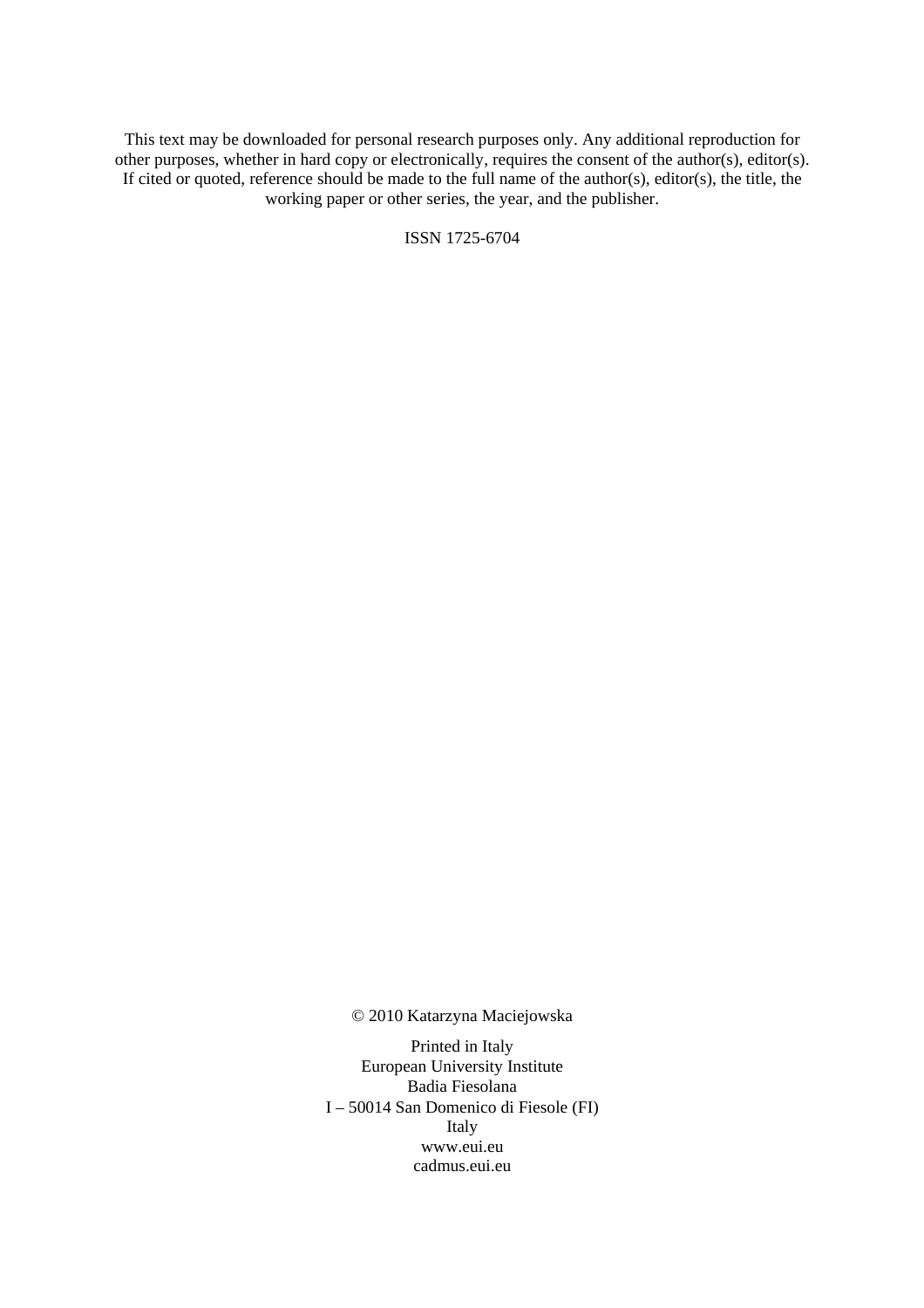# Estimation methods comparison of SVAR model with the mixture of two normal distributions - Monte Carlo analysis

Katarzyna Maciejowska EUI

#### June 6, 2010

#### Abstract

This paper addresses the issue of obtaining maximum likelihood estimates of parameters for structural VAR models with a mixture of distributions. Hence the problem does not have a closed form solution, numerical optimization procedures need to be used. A Monte Carlo experiment is design to compare the performance of four maximization algorithms and two estimation strategies. It is shown that the EM algorithm outperforms the general maximization algorithms such as BFGS, NEWTON and BHHH. Moreover simplification of the probelm introduced in the two steps quasi ML method does not worsen small sample properties of the estimators and therefore may be recommended in the empirical analysis.

JEL classification: C32, C46

Keywords: Structural vetcor autoregression , Error correction models, Mixed normal, Monte Carlo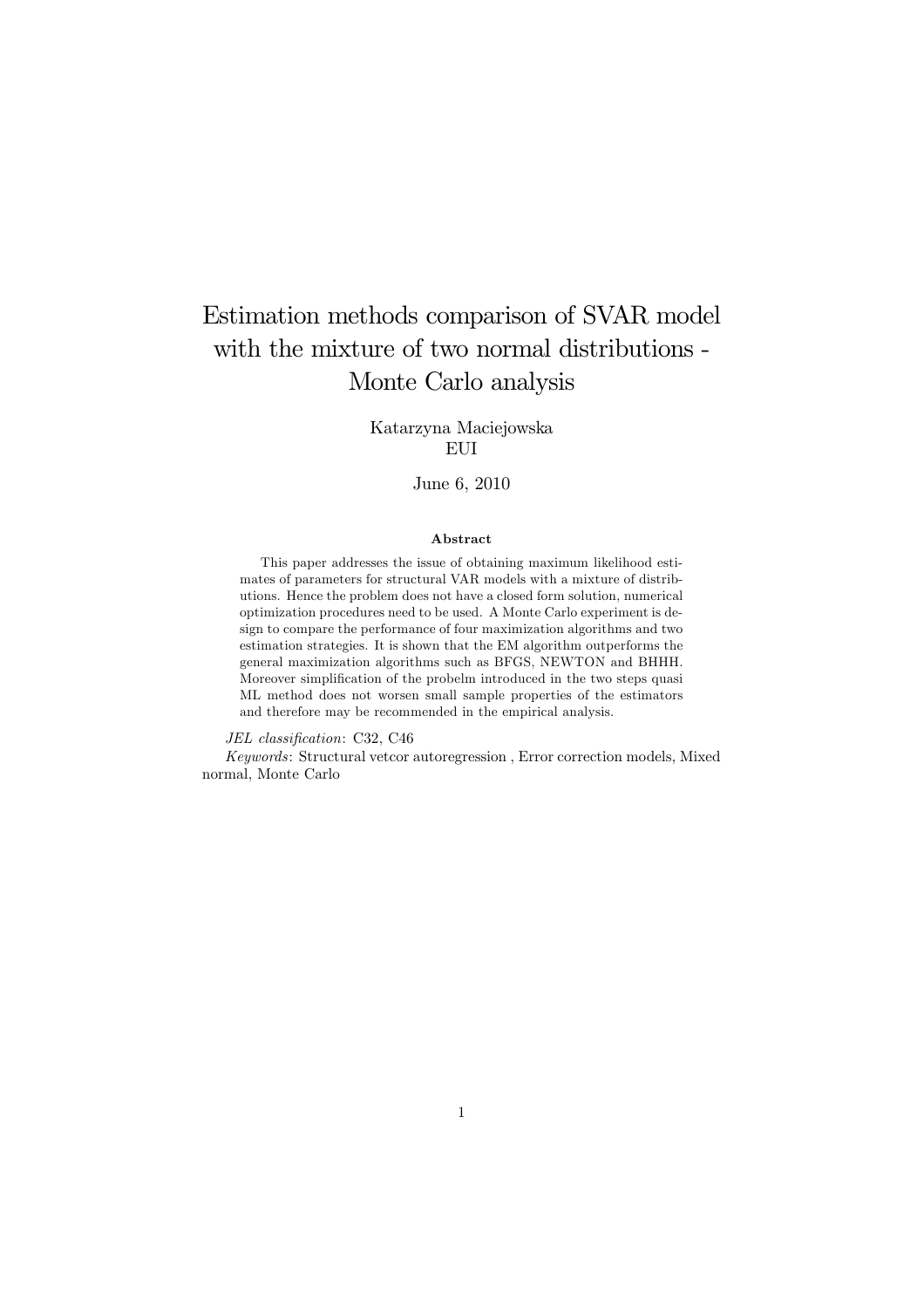### 1 Introduction

Structural vector autoregressive (SVAR) models are widely used in applied macroeconomics. They allow for the estimation of structural shocks and impulse responses from empirical data and therefore, can be used to evaluate economic theory. However, this class of models requires additional information about the theoretical setup or the data in order to identify the structural parameters. A standard approach to obtain identifiability is to impose parameter constraints that can be justified by the economic theory. Unfortunately, there is no agreement on which of the identification schemes should be used and imposing just-identifying restrictions makes it impossible to empirically evaluate some of the underlying economic assumptions. The above critique raises the question of whether there is a property of the data instead of the economic theory that can be used to identify SVAR parameters. Rigobon (2003) shows that if there is a shift in the variance of the structural shocks it can provide enough information to identify the SVAR model. Lanne and Lütkepohl (2008) generalizes this approach and develops a test for the presence of a variance shift and for the stability of the correlation structure. This paper follows the specification of Lanne and Lütkepohl (2005), which assumes nonnormality of structural shocks rather then a discrete change in the variance. The residuals are allowed to be distributed according to the mixture of two normal distributions and it is demonstrated how this property can be used to identify the parameters.

Scientific literature provides many works that discuss the issue of mixture models. Mixture models can be found both in economics and in other disciplines such as biology, medicine, engineering and marketing, among others. They were first used by biometrician Karl Pearson (1894), who analyzed a population of crabs and proved the existence of two subspecies in the examined sample. In the 1960s economists tried to use the ML approach to estimate the model parameters (Day (1969)). However, it was the EM algorithm described by Dempster, Laird, and Rubin (1977) that significantly simplified the estimation procedure and therefore helped to popularize the mixture models.

The mixture models are also special cases of Markov switching (MS) models. A Markov process simplifies to a mixture distribution if diagonal elements of its transition matrix sum to one. Markov switching models are very flexible and can account for both nonliearities in the mean and heteroscedasticity. They are extensively used in econometrics (Kim and Nelson (1999), Sims and Zha (2006), Smith, Naik, and Tsai (2006)), especially in business cycle analysis (Hamilton (1989), Goodwin (1993), Diebold and Rudebusch (1996), Kim and Nelson (1998)). They were popularized by the seminal paper Hamilton (1989), which discusses the estimation issues for univariate processes. The approach was extended to a multivariate case by Krolzig  $(1997)$ .

An open question that still needs to be examined are small sample properties of mixture model estimators. This issue is of special interest when mixture models are applied in macroeconomic analysis because they are associated with a usage of relatively short time series. Therefore, the main scope of the paper is to evaluate the performance of different estimation methods and maximization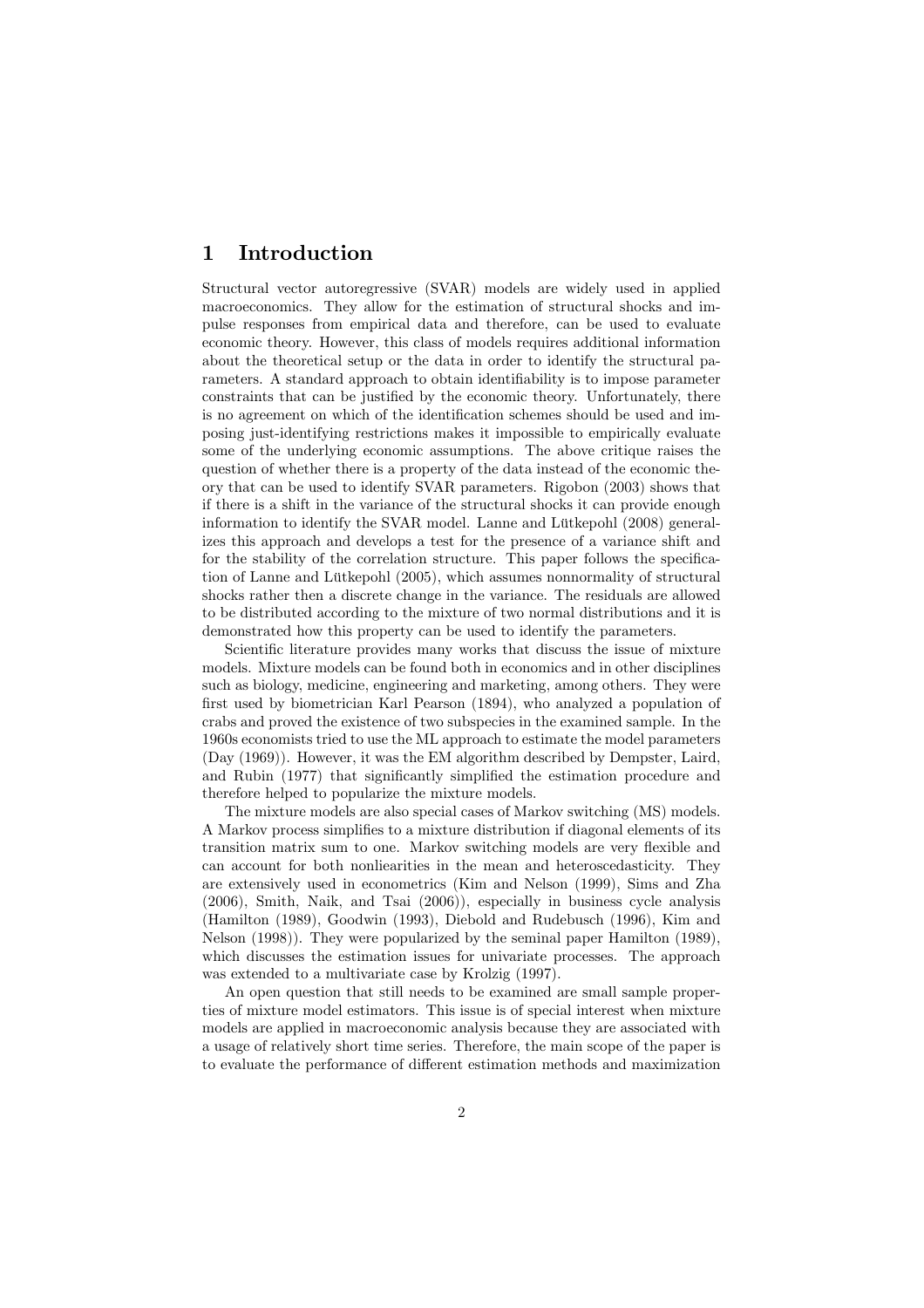algorithms in the context of SVAR models with mixtures of normal distributions, as proposed by Lanne and Lütkepohl (2005), and discuss the difficulties associated with the estimation process. Since the mixture models are special cases of MS models, we believe that our research also contributes to the discussion on estimation issues of MS models, especially in the context of structural analysis.

The paper is structured as follows. In Section 2, SVAR model with a mixture of two normal distributions is introduced and the identification issues are discussed. Estimation methods and optimization algorithms are considered in Section 3. In Section 4, a Monte Carlo experiment is described and results for different estimation methods and optimization algorithms are presented. Finally, conclusions are provided in Section 5.

# 2 SVAR models with a mixture of normal distributions

#### 2.1 Model description

The literature discusses different types of SVAR models: A-model, B-model and AB-model (see Lütkepohl (2005)). The classification depends on the relationships the model attempt to describe, i.e., whether we are interested in the relations between the observable variables or responses to unobservable impulses. In this paper we will focus on the B-model that describes the direct, instantaneous effect of the structural shocks on the endogenous variables. In the B-model it is assumed that the forecast error  $\varepsilon$  is a linear function of the structural shock, u. The model can be written in the following way

$$
y_t = A_0 + \sum_{i=1}^p A_i y_{t-i} + \varepsilon_t \tag{1}
$$

where  $\varepsilon_t = Bu_t$  and the variance-covariance matrices of structural and forecast errors are  $\Sigma_u = I_k$  and  $\Sigma_{\varepsilon} = BB'$ , respectively.

In the setup,  $y_t$  is a  $k \times 1$  vector of endogenous variables,  $\varepsilon_t$  is a  $k \times 1$  vector of forecast errors and  $u_t$  is a  $k \times 1$  vector of structural shocks with an identity covariance matrix  $\Sigma_u = I_k$ .  $A_0$  is a  $k \times 1$  vector of constants and  $A_i$ ,  $i = 1, ..., p$ are  $k \times k$  matrices of the autoregressive parameters. B is a  $k \times k$  nonsingular matrix that describes the transition mechanisms of the structural shocks  $u_t$ .

The structural VAR model has  $k + p \cdot k^2 + k^2$  unknown parameters. The reduced form of the model (1) allows for estimation of only  $k+p\cdot k^2+k(k+1)/2$ parameters. In order to identify all structural parameters, an additional  $k (k - 1) / 2$ linearly independent restrictions need to be imposed.

Lanne and Lütkepohl (2005) proposes solving the identification problem by making an assumption on the distribution of shocks. It is assumed that the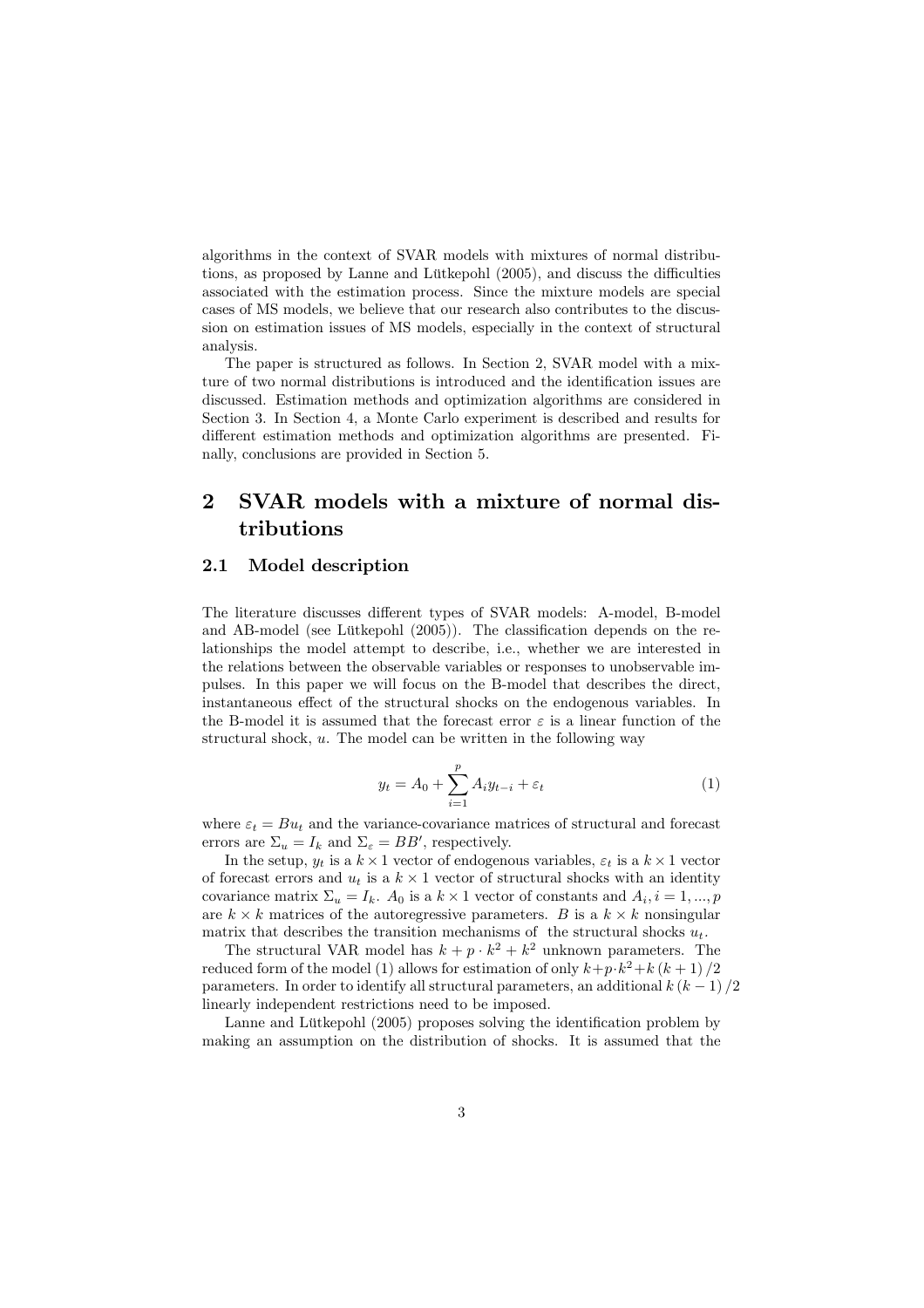structural shocks vector,  $u_t$ , has a mixed normal distribution. It means that

$$
u_t \sim \begin{cases} N(0, I_k) & \text{with probability } \gamma \\ N(0, \Psi) & \text{with probability } 1 - \gamma \end{cases}
$$

where the variance-covariance matrix  $\Psi$  is diagonal. Under this specification, the unconditional variance of the structural shock is  $\Sigma_u = \gamma I_k + (1 - \gamma) \Psi$ . The matrix  $\Sigma_u$  is no longer identity matrix but it is still diagonal. The diagonality of the matrix  $\Sigma_u$  ensures that the structural shocks are uncorrelated. Lanne and Lütkepohl (2005) proves that if all diagonal elements of the matrix  $\Psi$  are distinct then the structural parameters of the model are identifiable. The issue of identifiability will be discussed in more detail in Section 2.3.

#### 2.2 Density function of forecast errors

In order to analyze the properties of the model we need to derive the density function for the forecast errors. Since the errors,  $\varepsilon_t$ , are a linear combination of the structural shocks,  $u_t$ , then they also have a mixed normal distribution

$$
\varepsilon_t \sim \begin{cases} N(0, BB') & \text{with probability } \gamma \\ N(0, B\Psi B') & \text{with probability } 1 - \gamma \end{cases}
$$

Therefore, the density function  $f(\varepsilon_t; B, \Psi, \gamma)$  is given by

$$
f(\varepsilon_t; B, \Psi, \gamma) = \gamma (2\pi)^{-k/2} \det(BB')^{-1/2} \exp\left(-\frac{1}{2}\varepsilon'_t (BB')^{-1} \varepsilon_t\right) \qquad (2)
$$

$$
+ (1 - \gamma) (2\pi)^{-k/2} \det(B\Psi B')^{-1/2} \exp\left(-\frac{1}{2}\varepsilon'_t (B\Psi B')^{-1} \varepsilon_t\right)
$$

The function is a sum of two components

$$
f(\varepsilon_t; B, \Psi, \gamma) = \gamma f_1(\varepsilon_t; B) + (1 - \gamma) f_2(\varepsilon_t; B, \Psi)
$$
\n(3)

j.

where

$$
f_1(\varepsilon_t; B) = (2\pi)^{-k/2} \det(BB')^{-1/2} \exp\left(-\frac{1}{2}\varepsilon'_t (BB')^{-1} \varepsilon_t\right)
$$

and

$$
f_2(\varepsilon_t; B, \Psi) = (2\pi)^{-k/2} \det (B\Psi B')^{-1/2} \exp \left(-\frac{1}{2}\varepsilon'_t (B\Psi B')^{-1} \varepsilon_t\right)
$$

Under the assumption of no time correlation of errors, the joint density can be written as follows

$$
f(\varepsilon; B, \Psi, \gamma) = \prod_{t=1}^{T} f(\varepsilon_t; B, \Psi, \gamma)
$$

with  $\varepsilon = {\varepsilon_1, \varepsilon_2, \ldots, \varepsilon_T}.$ 

In further sections, for notational simplicity,  $f(\varepsilon_t;\theta,\gamma)$  is used instead of  $f(\varepsilon_t; B, \Psi, \gamma)$ , where  $\theta' = \{vec(B)': diag(\Psi)'\}.$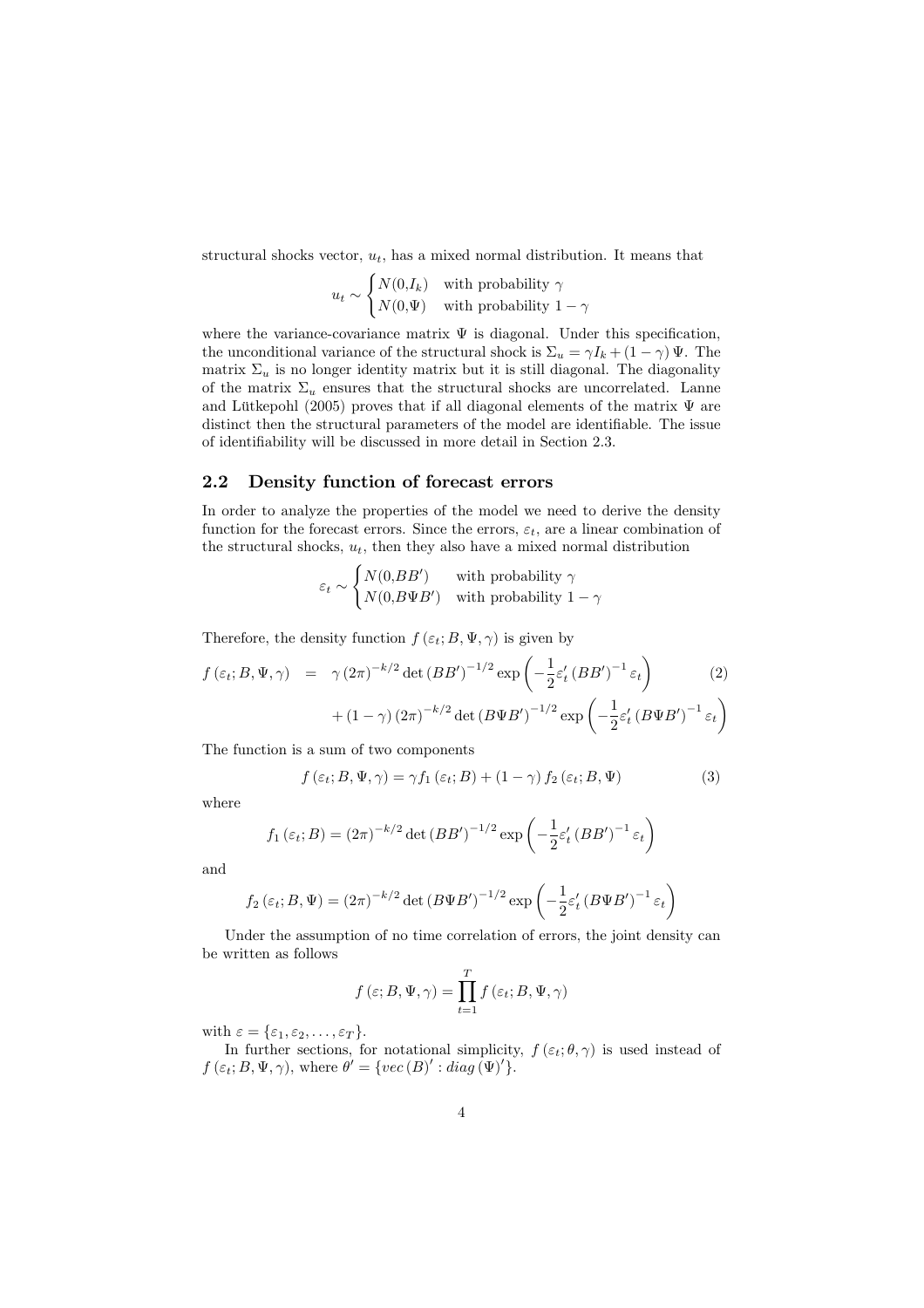#### 2.3 Identification

There is a theoretical question whether it is possible to uniquely identify the parameters of SVAR models with the mixture of two normal distributions. In the literature there are papers that address the issue of parameters identification in different kinds of models. Following Rothenberg (1971), we can distinguish between locally and globally identifiable structures. Let us denote  $f(\varepsilon;\delta)$  as a density function of a random variable  $\varepsilon$  for parameters  $\delta \in \Delta$ .

**Definition 1** A parameter point  $\delta \in \Delta$  is said to be globally identifiable if there is no other  $\tilde{\delta} \in \Delta$  such that  $f\left(\varepsilon; \tilde{\delta}\right) = f\left(\varepsilon; \delta\right)$  for all  $\varepsilon$ .

**Definition 2** A parameter point  $\delta \in \Delta$  is said to be locally identifiable if there exists an open neighborhood of  $\delta$  containing no other  $\tilde{\delta}$  such that  $f(\varepsilon;\tilde{\delta}) =$  $f(\varepsilon;\delta)$  for all  $\varepsilon$ .

In the case of standard mixture models, it is straightforward to see that they are not globally identifiable. One can always change the order of the mixture components without changing the overall distribution. This problem is known as the "label switching". In the simple mixture model, in which the density function is described by

$$
f\left(\varepsilon;\theta,\gamma\right) = \sum_{i=1}^{n} \gamma_i f_i\left(\varepsilon;\theta_i\right)
$$

where  $\theta = {\theta_1, ..., \theta_n}$  is a set of mixture components parameters and  $\gamma =$  $\{\gamma_1, ..., \gamma_n\}$  is a set of mixing proportions, such that for all  $i \in \{1, ..., n\}$   $\gamma_i > 0$  $\{\gamma_1, ..., \gamma_n\}$  is a set of mixing proportions, such that for all  $i \in \{1, ..., n\}$   $\gamma_i > 0$ <br>and  $\sum_{i=1}^n \gamma_i = 1$ , "label switching" means that for any permutation of indices  $k_1, ..., k_n$ 

$$
f\left(\varepsilon;\tilde{\theta},\tilde{\gamma}\right)=\sum_{i=1}^n\gamma_{k_i}f_{k_i}\left(\varepsilon;\theta_{k_i}\right)=\sum_{i=1}^n\gamma_if_i\left(\varepsilon;\theta_i\right)=f\left(\varepsilon;\theta,\gamma\right)
$$

.

where  $\tilde{\theta} = {\theta_{k_i}, ..., \theta_{k_n}}$  and  $\tilde{\gamma} = {\mathcal{A}}$  $\{\gamma_{k_1}, ..., \gamma_{k_n}\}$ 

In the SVAR model with the mixture of two normal distributions, the error term  $\varepsilon_t$  follows (3). It means that the mixture components are defined by different parameter vectors. Thus, components cannot be simply flipped around by changing their order. However, for any B,  $\Psi$  and  $\gamma$ , there exist  $\tilde{B} = B\Psi^{0.5}$ ,  $\tilde{\Psi} = \Psi^{-1}$  and  $\tilde{\gamma} = 1 - \gamma$  such that for all  $\varepsilon \in R$  there is  $f\left(\varepsilon; \tilde{B}, \tilde{\Psi}, \tilde{\gamma}\right) =$  $f(\varepsilon; B, \Psi, \gamma)$ . The proof can be found in Appendix 1.6.1.

An additional problem that arises from the specification of SVAR models is the identifiability of the matrices  $B$  and  $\Psi$ . It can be shown that one can change the order of columns of B and corresponding diagonal elements of  $\Psi$  without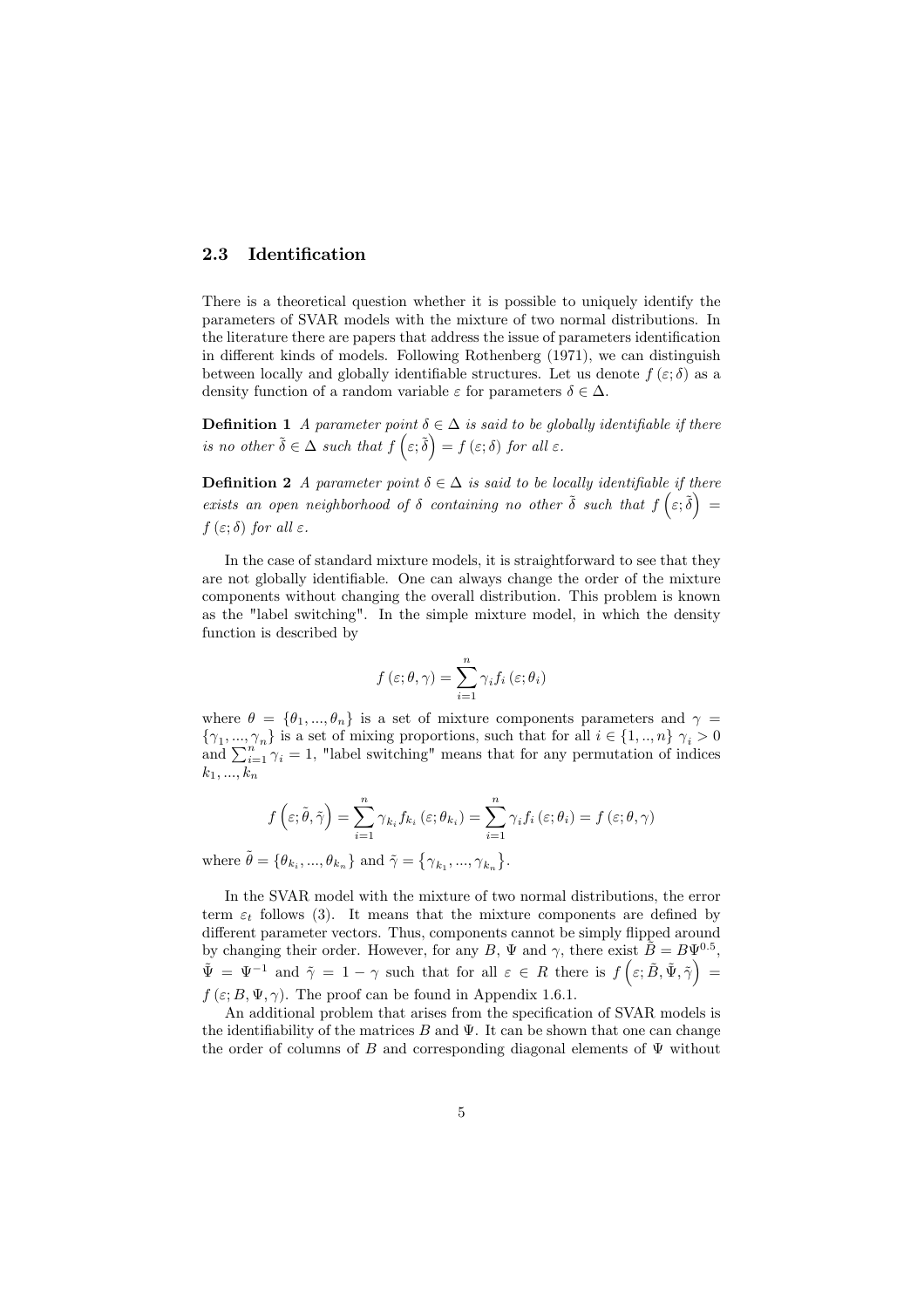influencing the values of the likelihood function. Moreover, the columns of B can be multiplied by −1 and it will not affect the values of the density function.

There are no doubts that the parameters of the SVAR models with the mixture of two normal distributions are not globally identifiable. It was shown, however, by Lanne and Lütkepohl (2005) that under some mild conditions they may be locally identifiable. The necessary and sufficient condition for the local identification is that the diagonal elements of the matrix  $\Psi$  are all mutually different.

## 3 Estimation methods

The problem of estimating parameters of mixture models has been a subject of a large body of literature. Redner and Walker (1984) and McLachlan and Peel (2000) provide a survey of both theoretical and empirical publications discussing the properties and applications of different types of estimators. Recently, due to the increase of computational efficiency, most of the research concentrates on the application of the maximum-likelihood method. As the functional form of the residual distribution in the mixture models is usually treated as known, ML seems to be a plausible approach.

In the presented work, two estimation methods will be used. First, the standard maximum likelihood estimation will be described. Second, a two steps quasi ML estimation, which allows for the estimation of the autoregressive and mixture parameters separately, will be presented. Finally, the properties of the ML estimators will be discussed.

#### 3.1 Maximum Likelihood and two steps quasi Maximum Likelihood estimators

The maximum likelihood estimation method depends on the assumed functional form of the joint error distribution. In the SVAR model with the mixture of two normal densities, the p.d.f. of the forecast errors,  $\varepsilon_t$ , for a given period t is given by (2). Therefore, the value of the log-likelihood function  $L(\theta, \gamma | \varepsilon_t)$  for the t-th error,  $\varepsilon_t$ , is

$$
L(\theta, \gamma | \varepsilon_t) = \ln(f(\varepsilon_t; \theta, \gamma))
$$
  
=  $-\frac{k}{2} \ln(2\pi)$   

$$
+ \ln\left(\frac{\gamma \det(BB')^{-1/2} \exp\left(-\frac{1}{2}\varepsilon'_t (BB')^{-1} \varepsilon_t\right) + \ln\left((1-\gamma) \det(B\Psi B')^{-1/2} \exp\left(-\frac{1}{2}\varepsilon'_t (B\Psi B')^{-1} \varepsilon_t\right)\right)\right)
$$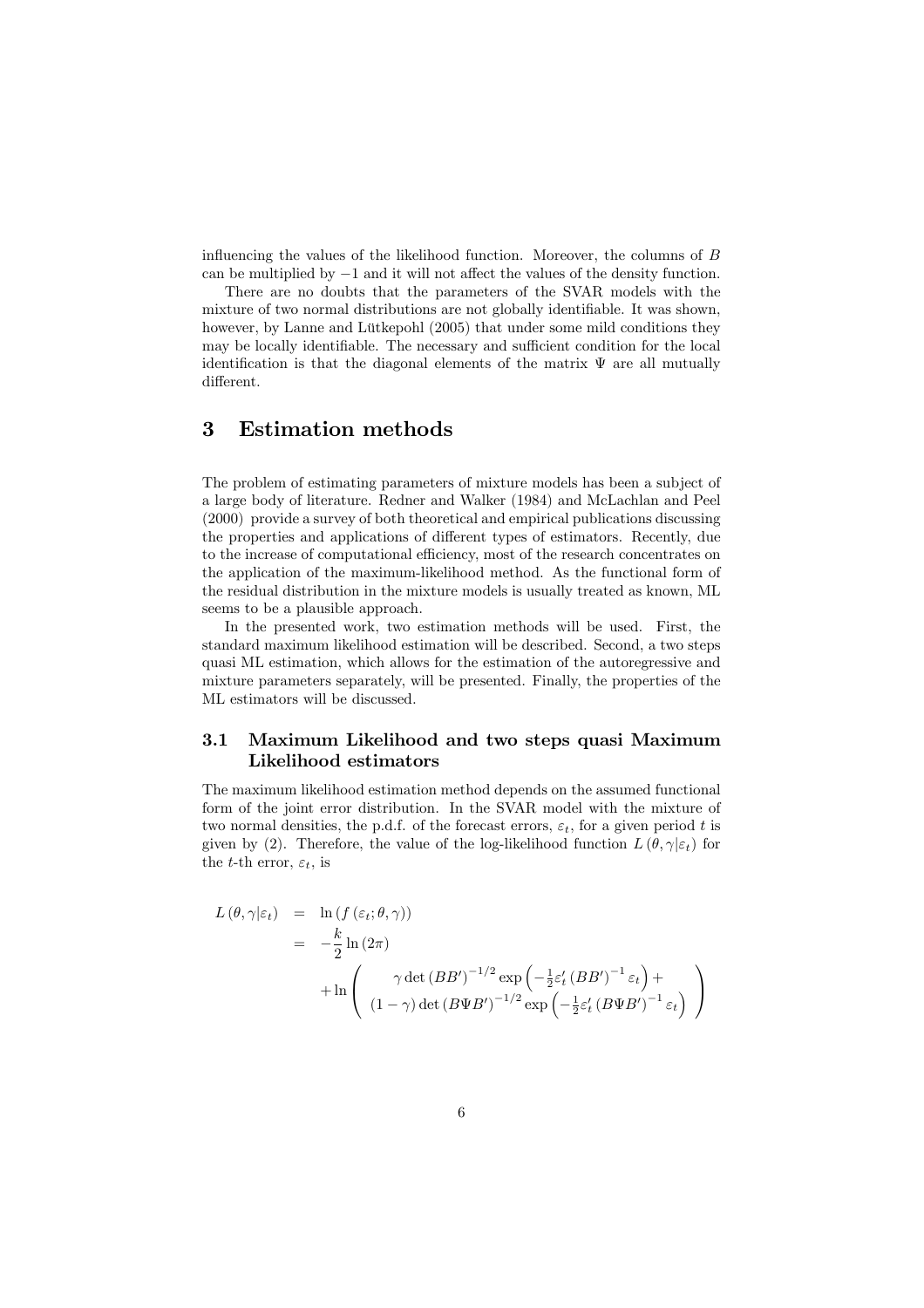A constant term  $-\frac{k}{2} \log(2\pi)$  will be omitted in further analysis. The joint log-likelihood is

$$
L(\theta, \gamma | \varepsilon) = \sum_{t=1}^{T} L(\theta, \gamma | \varepsilon_t)
$$
  
= 
$$
\ln(f(\varepsilon_t; \theta, \gamma))
$$

The maximization problem

$$
\max_{\theta \in \Omega, \gamma \in (0,1)} L(\theta, \gamma | \varepsilon) = \max_{\theta \in \Omega, \gamma \in (0,1)} \sum_{t=1}^{T} \ln \left( f \left( \varepsilon_t; \theta, \gamma \right) \right)
$$

where  $\theta$  is a vector of parameters defined as before and

$$
\Omega = \{ \theta : \det(B) \neq 0, diag(\Psi) > 0 \}
$$

is a set of all possible parameter vectors, does not have a closed form solution and therefore iterative optimization procedures have to be used.

#### 3.1.1 One step Maximum Likelihood

In this method one searches for the maximum of the log-likelihood function over both the autoregressive and mixture parameters. We can rewrite the model with the lag polynomial

$$
A(L)y_t - A_0 = \varepsilon_t
$$

where  $A(L) = I_k - \sum_{i=1}^p A_i L^i$  and L is a lag operator, such that  $L^i y_t = y_{t-i}$ .  $A_0$  is a  $k \times 1$  vector of constants. Then the estimators  $\hat{A}_0, \hat{A}_1, ..., \hat{A}_p, \hat{B}, \hat{\Psi}, \hat{\gamma}$  are chosen to maximize

$$
L(\theta, \gamma, A|y) = \sum_{t=p}^{T} \ln f(A(L)y_t - A_0; \theta, \gamma)
$$

where  $A = (A_0, A_1, ..., A_p), y = (y_1, y_2, ..., y_T)$  and  $f(.; \theta, \gamma)$  is defined in (2).

#### 3.1.2 Two steps quasi Maximum Likelihood

In this method the estimation procedure consists of two steps. Firstly, the autoregressive parameters are estimated with the LS or quasi ML method. Then the estimates of the residuals are computed according to the formula

$$
\hat{e}_t = y_t - \left(\hat{A}_0 + \sum_{i=1}^p \hat{A}_i y_{t-i}\right)
$$

Finally, the mixture of two normal distributions is fitted to the estimated residuals  $\hat{e}_t$  with the ML method. Then parameters  $\hat{B}, \hat{\Psi}, \hat{\gamma}$  are chosen to maximize

$$
L(\theta, \gamma | \hat{e}) = \sum_{t=p}^{T} \ln f(\hat{e}_t; \theta, \gamma)
$$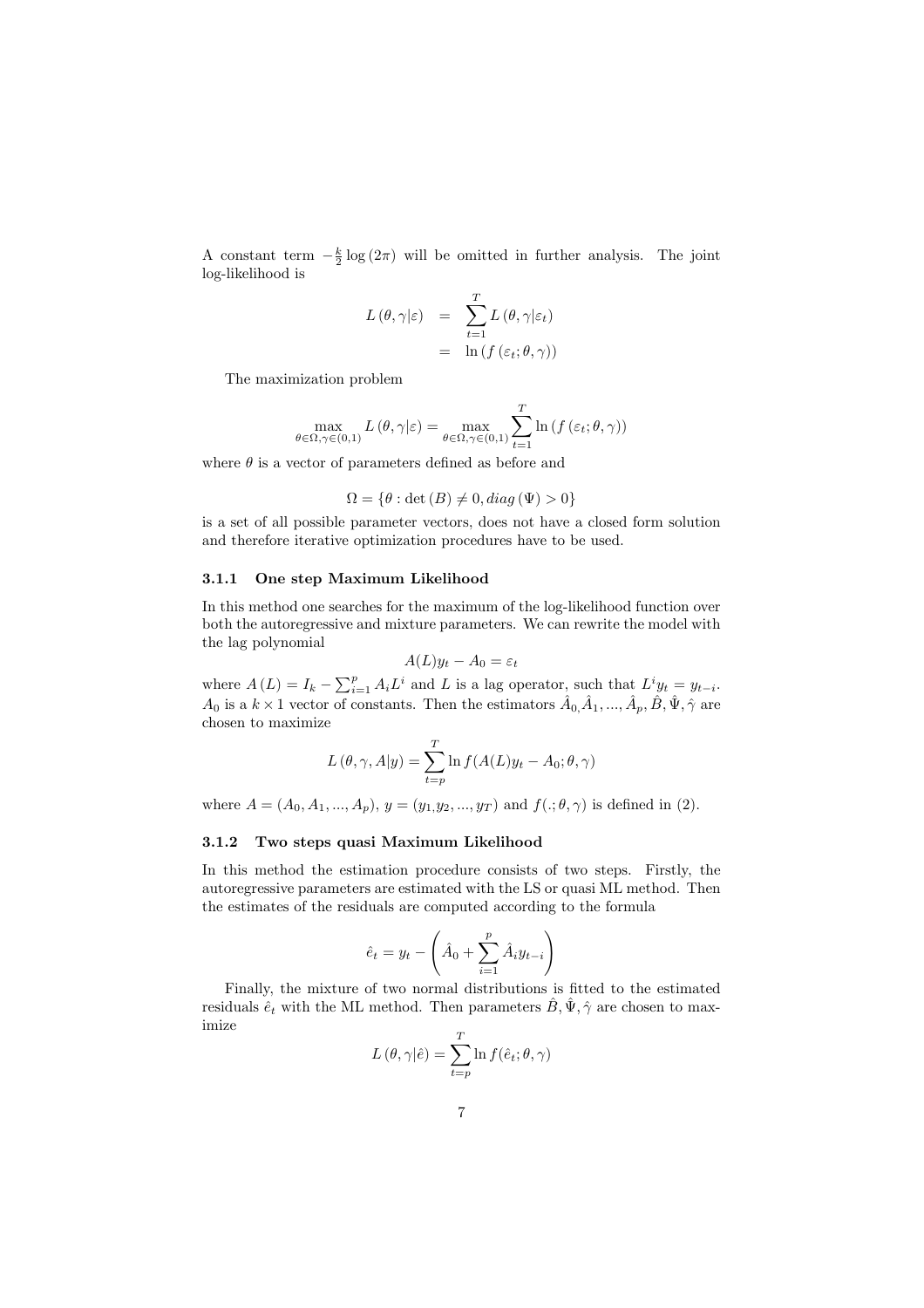where  $\hat{e} = (\hat{e}_p, \hat{e}_{p+1}, ..., \hat{e}_T)$  and  $f(.)$  is defined as in (2).

This is a quasi ML method because it is conditional on the estimates of the estimates of the autoregressive parameters, which in principle differs form the true ones. Thus,

 $L(\theta, \gamma | \hat{e}) \neq L(\theta, \gamma | \varepsilon)$ 

Fortunately, the autoregressive parameters can be consistently estimated with the LS or quasi ML method and therefore, the estimates of the mixture parameters  $\hat{B}$ ,  $\hat{\Psi}$  and  $\hat{\gamma}$  converge to the true ones. This estimation method is however less efficient than the full Maximum Likelihood approach.

#### 3.2 Numerical maximization algorithms

As mentioned before, the ML problem does not have a closed form solution. Therefore, numerical maximization algorithms need to be used to obtain the ML estimates of the parameters. There exist general iterative procedures, such as Newton's methods, two steps quasi Newton's methods and conjugate gradient methods, which can be used in this context. There are, however, other methods that are more specific and thus more suitable for the mixture distributions models. One of them is the EM algorithm. It was formalized by Dempster, Laird, and Rubin (1977) and designed for estimation problems with incomplete data. McLachlan and Krishnan (1997) provides a broad review of the literature dedicated to its theoretical and empirical properties.

#### 3.2.1 EM algorithm

The estimation of the SVAR models with the mixture of distributions can be analyzed from the perspective of the incomplete data problem. Let us assume that the data generating process of the shocks  $\varepsilon_t$  is

$$
\varepsilon_t \sim \begin{cases} N(0, BB') & \text{if } Z_t = 1 \\ N(0, B\Psi B') & \text{if } Z_t = 0 \end{cases}
$$

where  $Z_t$  is an indicator variable. Then the density function of  $\varepsilon_t$  conditional on  $Z_t$  could be rewritten as follows

$$
f(\varepsilon_t | Z_t; \theta) = f_1(\varepsilon_t; \theta)^{Z_t} f_2(\varepsilon_t; \theta)^{1 - Z_t}
$$

where  $f_1(\varepsilon_t; \theta)$  and  $f_2(\varepsilon_t; \theta)$  are defined in Section 2.2.

i.

In the mixture model the mixing probabilities are assumed to be constant over time. It corresponds to the assumption

$$
\begin{array}{rcl}\nprob\left(Z_{t}=1\right) & = & \gamma\\ \nprob\left(Z_{t}=0\right) & = & 1-\gamma\n\end{array}
$$

Therefore,  $Z_t$  needs to have a Bernoulli distribution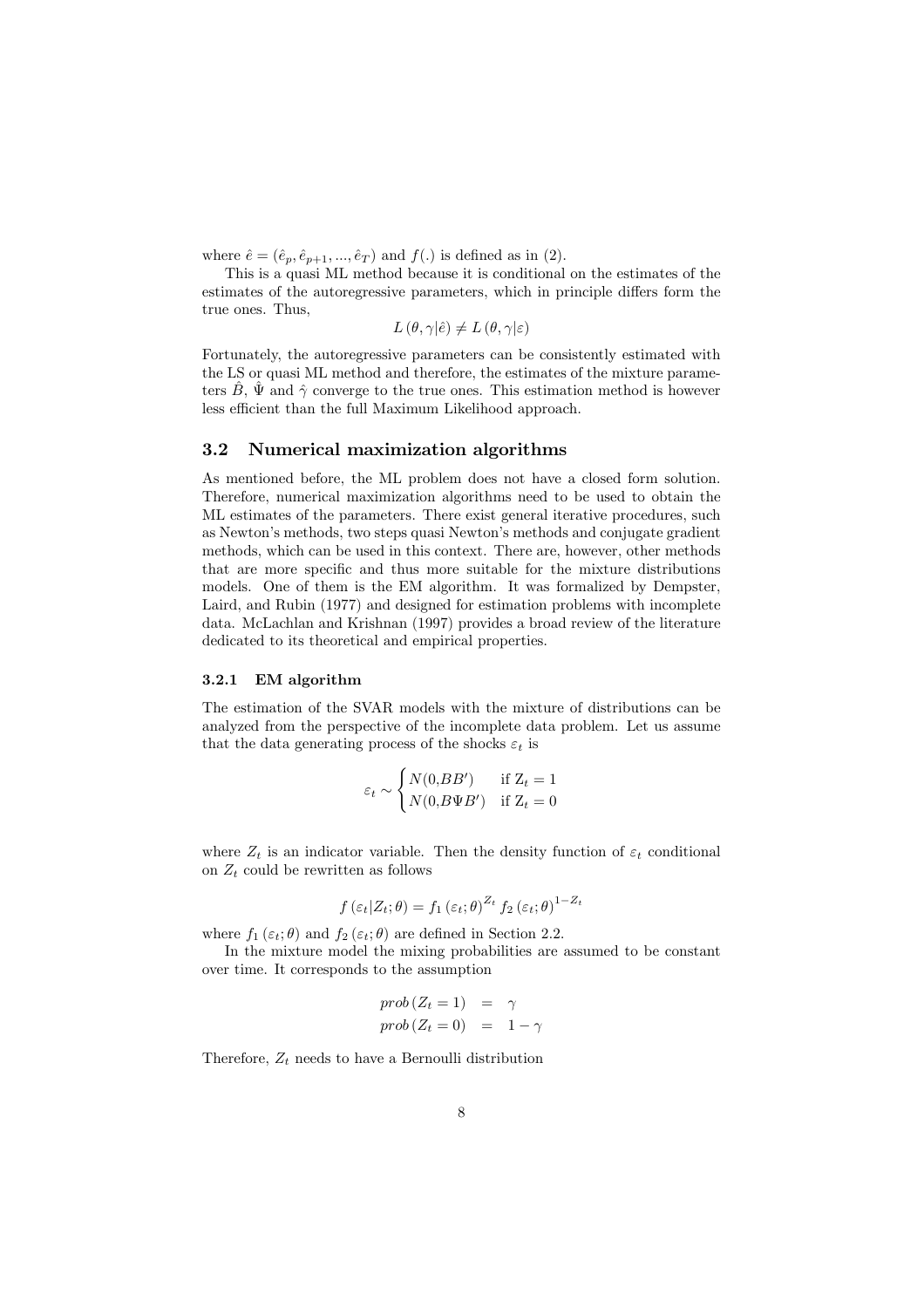$$
g(Z_t; \gamma) = \gamma^{Z_t} (1 - \gamma)^{1 - Z_t}
$$

The joint density function of  $\varepsilon_t$  and  $Z_t$  is given by

$$
f_c(\varepsilon_t, Z_t; \theta, \gamma) = f_1(\varepsilon_t; \theta)^{Z_t} f_2(\varepsilon_t; \theta)^{1 - Z_t} \gamma^{Z_t} (1 - \gamma)^{1 - Z_t}
$$

and

$$
\ln (f_c(\varepsilon_t, Z_t; \theta, \gamma)) = Z_t \{ \ln (\gamma) + \ln (f_1(\varepsilon_t; \theta)) \}
$$
  
+ (1 - Z\_t) \{ \ln (1 - \gamma) + \ln (f\_2(\varepsilon\_t; \theta)) \}

The complete-data log likelihood  $L_c(\theta, \gamma | \varepsilon)$  (meaning that both  $\varepsilon_t$  and  $Z_t$ are assumed to be observable) can be written as follows

$$
L_c(\theta, \gamma | \varepsilon) = \sum_{t=1}^T L_c(\theta, \gamma | \varepsilon_t)
$$
  
= 
$$
\sum_{t=1}^T \ln (f_c(\varepsilon_t, Z_t; \theta, \gamma))
$$

Therefore,

$$
L_c(\theta, \gamma | \varepsilon) = \sum_{t=1}^T Z_t \{ \ln(\gamma) + \ln(f_1(\varepsilon_t; \theta)) \}
$$
  
+ 
$$
\sum_{t=1}^T (1 - Z_t) \{ \ln(1 - \gamma) + \ln(f_2(\varepsilon_t; \theta)) \}
$$

The EM algorithm consists of two steps: E (computing the expectation of  $L_c(\theta, \gamma|\varepsilon)$  conditional on the the observable data  $\varepsilon_t$ ) and M (maximizing the expected  $L_c(\theta, \gamma | \varepsilon)$  over the parameter space  $\Omega \cup (0, 1)$ .

E - Step In this step the expected value of the complete-data log likelihood is computed. The expected value of the  $L_c(\theta, \gamma | \varepsilon)$  conditional on the the observable data  $\varepsilon$  for an initial parameters vector  $\theta_0$  and  $\gamma_0$  is given by  $Q(\theta, \gamma; \theta_0, \gamma_0)$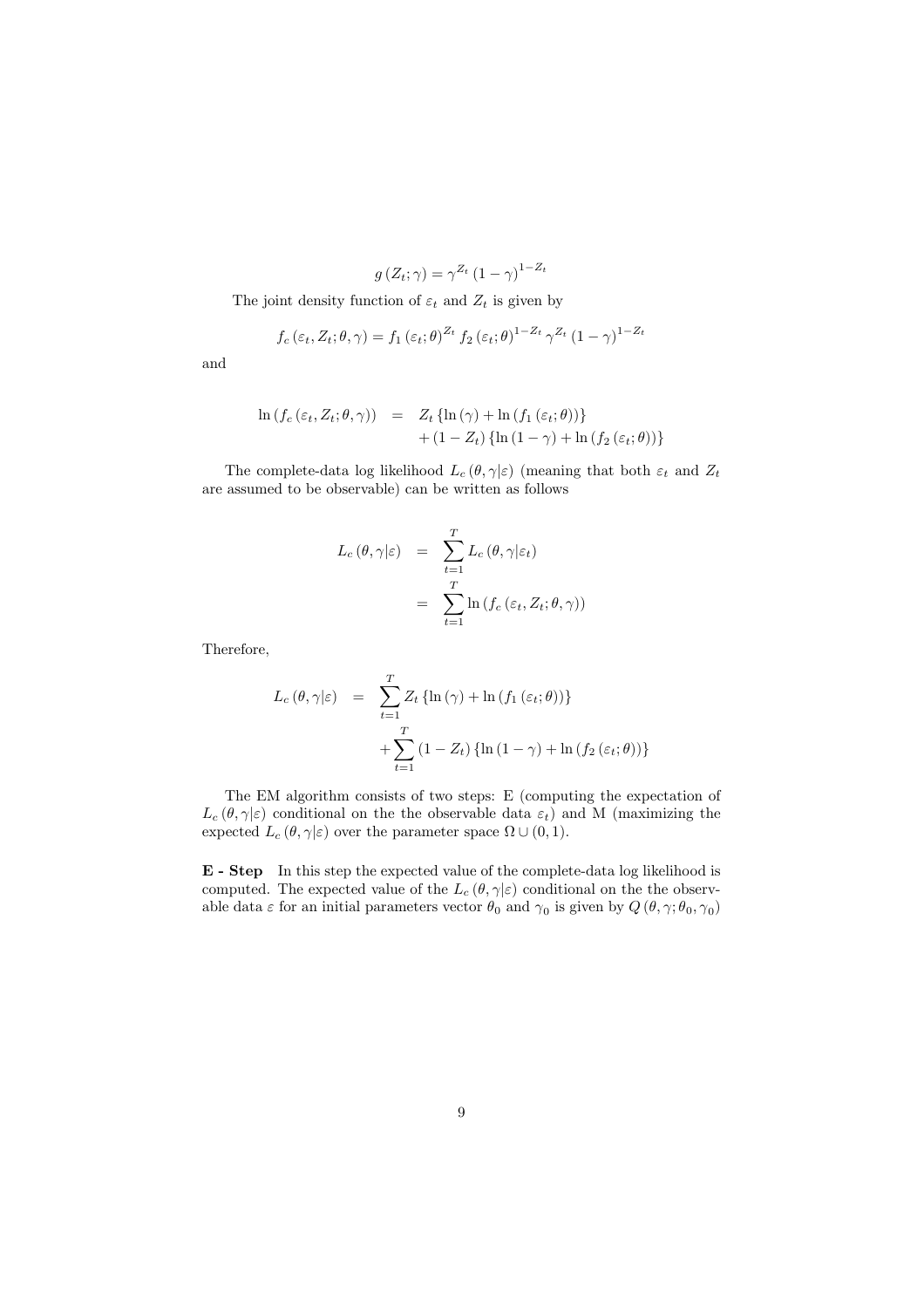$$
Q(\theta, \gamma; \theta_0, \gamma_0) = E\left(\sum_{t=1}^T Z_t \left\{\log(\gamma) + \log(f_1(\varepsilon_t; \theta))\right\} | \varepsilon; \theta_0, \gamma_0\right)
$$
  
+
$$
E\left(\sum_{t=1}^T (1 - Z_t) \left\{\log(1 - \gamma) + \log(f_2(\varepsilon_t; \theta))\right\} | \varepsilon; \theta_0, \gamma_0\right)
$$
  
= 
$$
\sum_{t=1}^T E\left(Z_t | \varepsilon; \theta_0, \gamma_0\right) \left\{\log(\gamma) + \log(f_1(\varepsilon_t; \theta))\right\}
$$
  
+
$$
\sum_{t=1}^T E\left(1 - Z_t | \varepsilon; \theta_0, \gamma_0\right) \left\{\log(1 - \gamma) + \log(f_2(\varepsilon_t; \theta))\right\}
$$

Let us denote by  $\tau_t(\theta_0, \gamma_0)$  an expected value of the indicator variable  $Z_t$ for the initial parameters values  $\theta_0$  and  $\gamma_0$ 

$$
\tau_t (\theta_0, \gamma_0) = E(Z_t | \varepsilon; \theta_0, \gamma_0)
$$
  
= 0 \cdot f(Z\_t = 0 | \varepsilon; \theta\_0, \gamma\_0) + 1 \cdot f(Z\_t = 1 | \varepsilon; \theta\_0, \gamma\_0)  
= f\_c(\varepsilon\_t, Z\_t = 1; \theta\_0, \gamma\_0) / f(\varepsilon\_t; \theta\_0)  
= \gamma\_0 f\_1(\varepsilon\_t; \theta\_0) / f(\varepsilon\_t; \theta\_0)

Then

$$
E(1 - Z_t | \varepsilon; \theta_0, \gamma_0) = 1 - \gamma_0 f_1(\varepsilon_t; B_0) / f(\varepsilon_t; \theta_0)
$$
  
= 1 - \tau\_t(\theta\_0, \gamma\_0)

Thus,  $Q(\theta, \gamma; \theta_0, \gamma_0)$  takes the form

$$
Q(\theta, \gamma; \theta_0, \gamma_0) = \sum_{t=1}^T \tau_t (\theta_0, \gamma_0) \{ \log(\gamma) + \log(f_1(\varepsilon_t; \theta)) \}
$$

$$
+ \sum_{t=1}^T (1 - \tau_t (\theta_0, \gamma_0)) \{ \log(1 - \gamma) + \log(f_2(\varepsilon_t; \theta)) \}
$$

**M** - **Step** In this step the new estimates of  $\theta$  and  $\gamma$  are chosen to maximize  $Q(\theta, \gamma; \theta_0, \gamma_0).$ 

$$
\left(\hat{\theta}, \hat{\gamma}\right) = \arg\max_{\theta \in \Omega, \gamma \in (0,1)} Q\left(\theta, \gamma; \theta_0, \gamma_0\right)
$$

The  $Q(\theta, \gamma; \theta_0, \gamma_0)$  function can be decomposed into two parts

$$
Q(\theta, \gamma; \theta_0, \gamma_0) = Q_1(\gamma; \theta_0, \gamma_0) + Q_2(\theta; \theta_0, \gamma_0)
$$

such that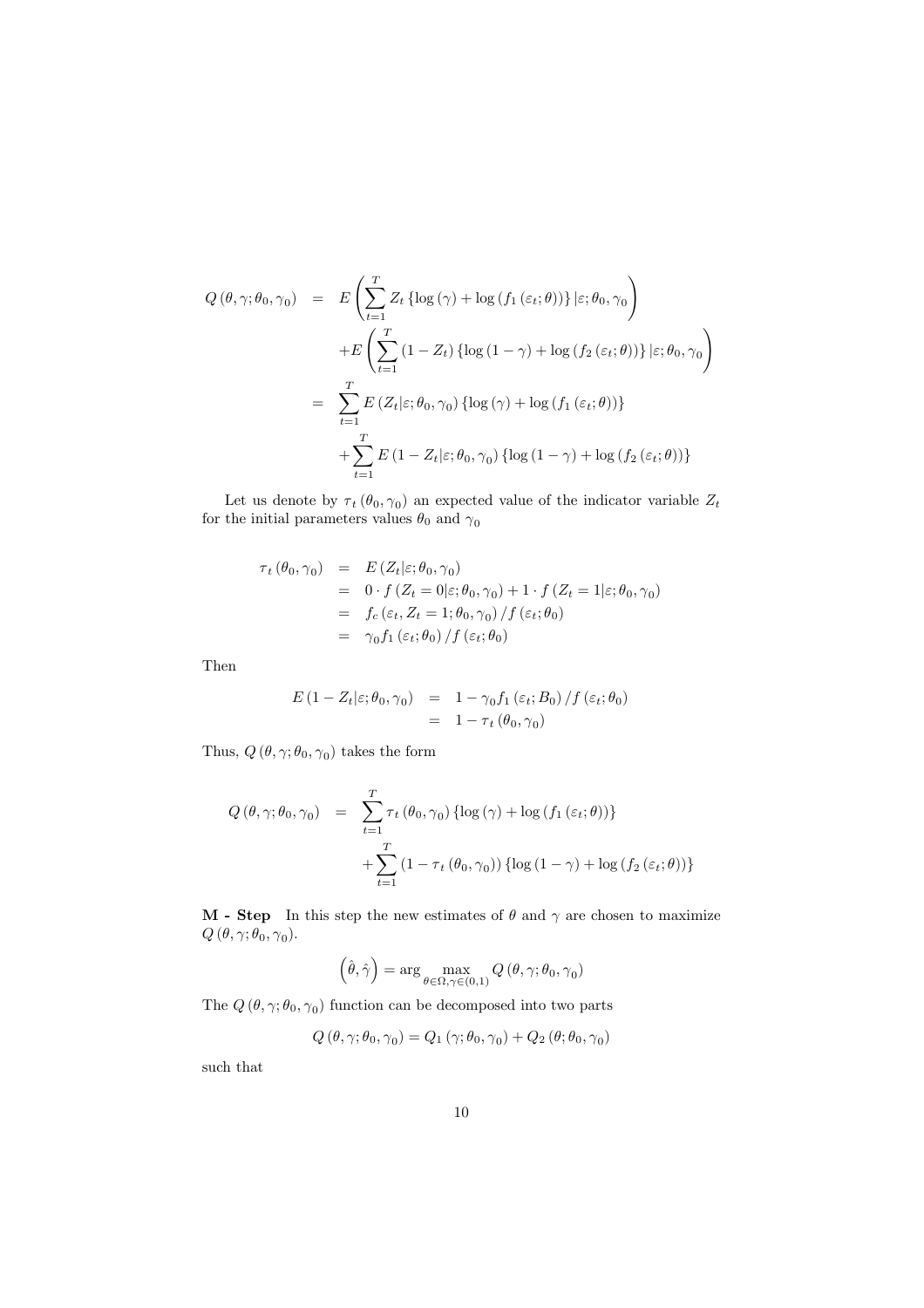$$
Q_{1}(\gamma; \theta_{0}, \gamma_{0}) = \log(\gamma) \sum_{t=1}^{T} \tau_{t}(\theta_{0}, \gamma_{0}) + \log(1 - \gamma) \sum_{t=1}^{T} \{1 - \tau_{t}(\theta_{0}, \gamma_{0})\}
$$

$$
= \log(\gamma) \sum_{t=1}^{T} \tau_{t}(\theta_{0}, \gamma_{0}) + \log(1 - \gamma) \left\{T - \sum_{t=1}^{T} \tau_{t}(\theta_{0}, \gamma_{0})\right\}
$$

$$
Q_{2}(\theta; \theta_{0}, \gamma_{0}) = \sum_{t=1}^{T} \tau_{t}(\theta_{0}, \gamma_{0}) \log(f_{1}(\varepsilon_{t}; \theta)) + (1 - \tau_{t}(\theta_{0}, \gamma_{0})) \log(f_{2}(\varepsilon_{t}; \theta))
$$

The first component depends only on the mixing proportions  $\gamma$  whereas the second one depends on  $\theta$ . Consequently, the maximization problem can be solved by separately estimating the proportion parameter  $\gamma$  and the rest of the parameters  $\theta$ . It can be easily shown that the  $Q_1(\gamma; \theta_0, \gamma_0)$  is maximized by

$$
\hat{\gamma} = \sum_{t=1}^{T} \tau_t \left( \theta_0, \gamma_0 \right) / T
$$

Finally,

$$
\hat{\theta} = \arg\max_{\theta \in \Omega} Q_2 \left( \theta; \theta_0, \gamma_0 \right)
$$

**Iterations of the algorithm** Once the new estimates of the parameters  $\hat{\theta}$ and  $\hat{\gamma}$  are obtained, the two steps E and M are repeated for  $\theta_0 = \hat{\theta}$  and  $\gamma_0 = \hat{\gamma}$ . The algorithm is terminated when a stopping condition is fulfilled. There are two popular stopping rules

1. The algorithm is stopped when the value of the log-likelihood function does not change by more then  $\delta$ 

$$
\left|\log L\left(\hat{\theta}, \hat{\gamma}|\varepsilon\right) - \log L\left(\theta_0, \gamma_0|\varepsilon\right)\right| \le \delta
$$

2. The algorithm is stopped when the parameters do not change much. It means that for some chosen  $\delta$ 

$$
\left\|\bar{\theta} - \bar{\theta}_0\right\| \le \delta
$$

where  $\|.\|$  denotes some norm and  $\bar{\theta} =$  ${\hat{\theta}}', \hat{\gamma}$  $\sqrt{2}$  $\overline{\theta}_0 = (\theta'_0, \gamma_0)'$ .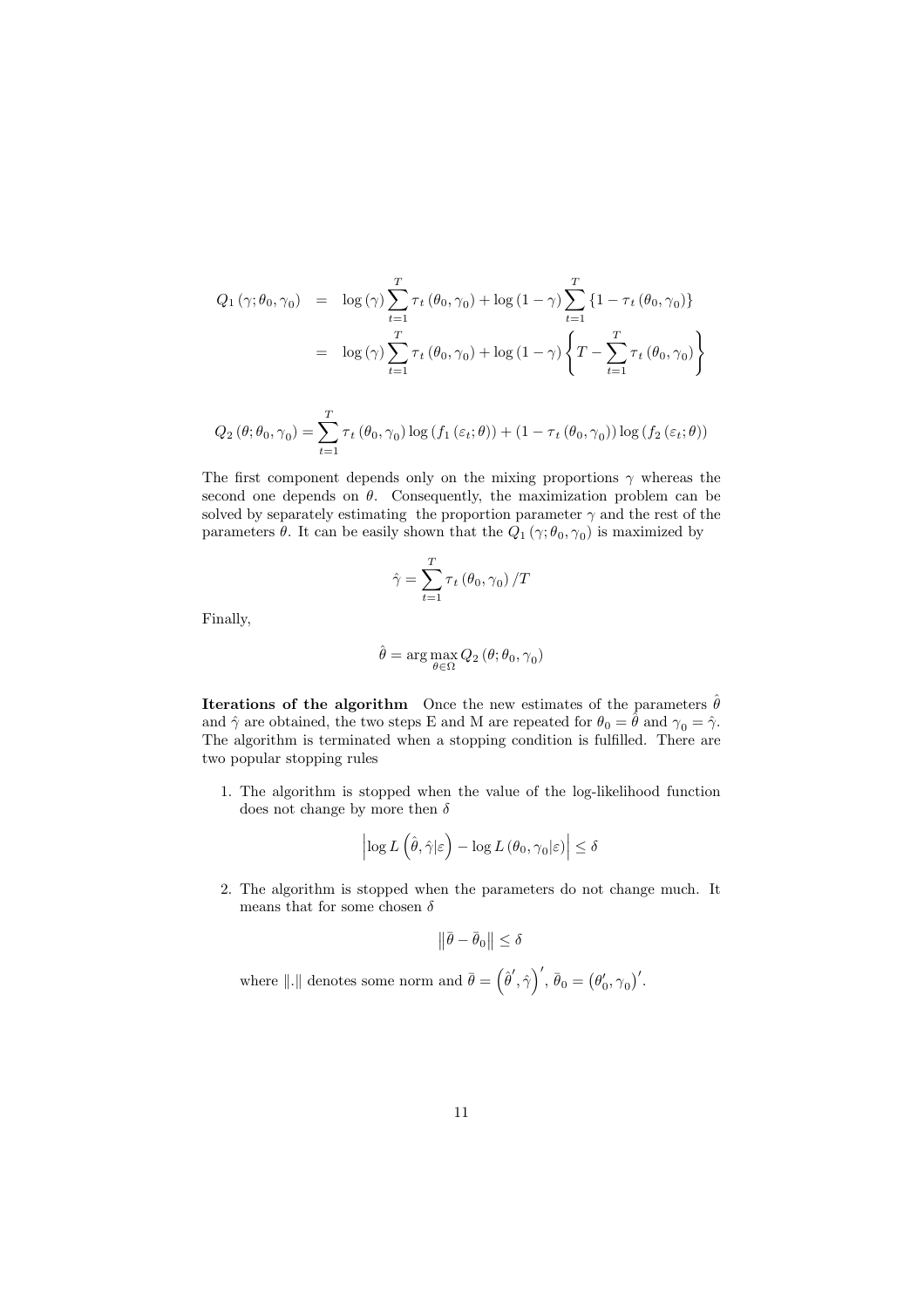#### 3.3 Problems with Maximum Likelihood estimation

The maximum likelihood estimators suffer from two problems: the likelihood function is unbounded and the parameters are not globally identified. The second issue was discussed before and due to local identifiability does not threaten the estimation process but influences the interpretation of the estimated parameters. The first one is much more serious and some modification of the estimation procedures need to be considered.

#### 3.3.1 Unbounded Likelihood function

An example of an unbounded likelihood function for a mixture model was given by Kiefer and Wolfowitz (1956). Let us consider an univariate, mixture model with a shift in a variance

$$
x_t \sim \begin{cases} N(\mu, 1) & \text{with probability } 0.5\\ N(\mu, \sigma^2) & \text{with probability } 0.5 \end{cases}
$$

Then the density function for  $x_t$  is given by

$$
f(x_t; \mu, \sigma) = 0.5 \frac{1}{(2\pi)^{0.5}} \exp\left(-0.5 (x_t - \mu)^2\right)
$$

$$
+ 0.5 \frac{1}{(2\pi)^{0.5}} \frac{1}{\sigma} \exp\left(-0.5 \frac{(x_t - \mu)^2}{\sigma^2}\right)
$$

Let us assume that there is a finite number of observations  $\{x_t\}$  and  $\max_t |x_t - \mu|$  $m < \infty$ . Suppose we choose  $\mu = x_1$  and a sequence of standard deviations  $\sigma_n \to 0$ . Then, for all  $x_t = \mu$ , the density function diverges to infinity.

$$
f(x_t; \mu, \sigma_n) = 0.5 \frac{1}{(2\pi)^{0.5}} \exp\left(-0.5 (x_t - \mu)^2\right)
$$

$$
+ 0.5 \frac{1}{(2\pi)^{0.5}} \frac{1}{\sigma_n} \exp\left(-0.5 \frac{(x_t - \mu)^2}{\sigma_n^2}\right)
$$

$$
= 0.5 \frac{1}{(2\pi)^{0.5}} + 0.5 \frac{1}{(2\pi)^{0.5}} \frac{1}{\sigma_n} \to \infty
$$

The density for  $x_t \neq \mu$  is bounded away from zero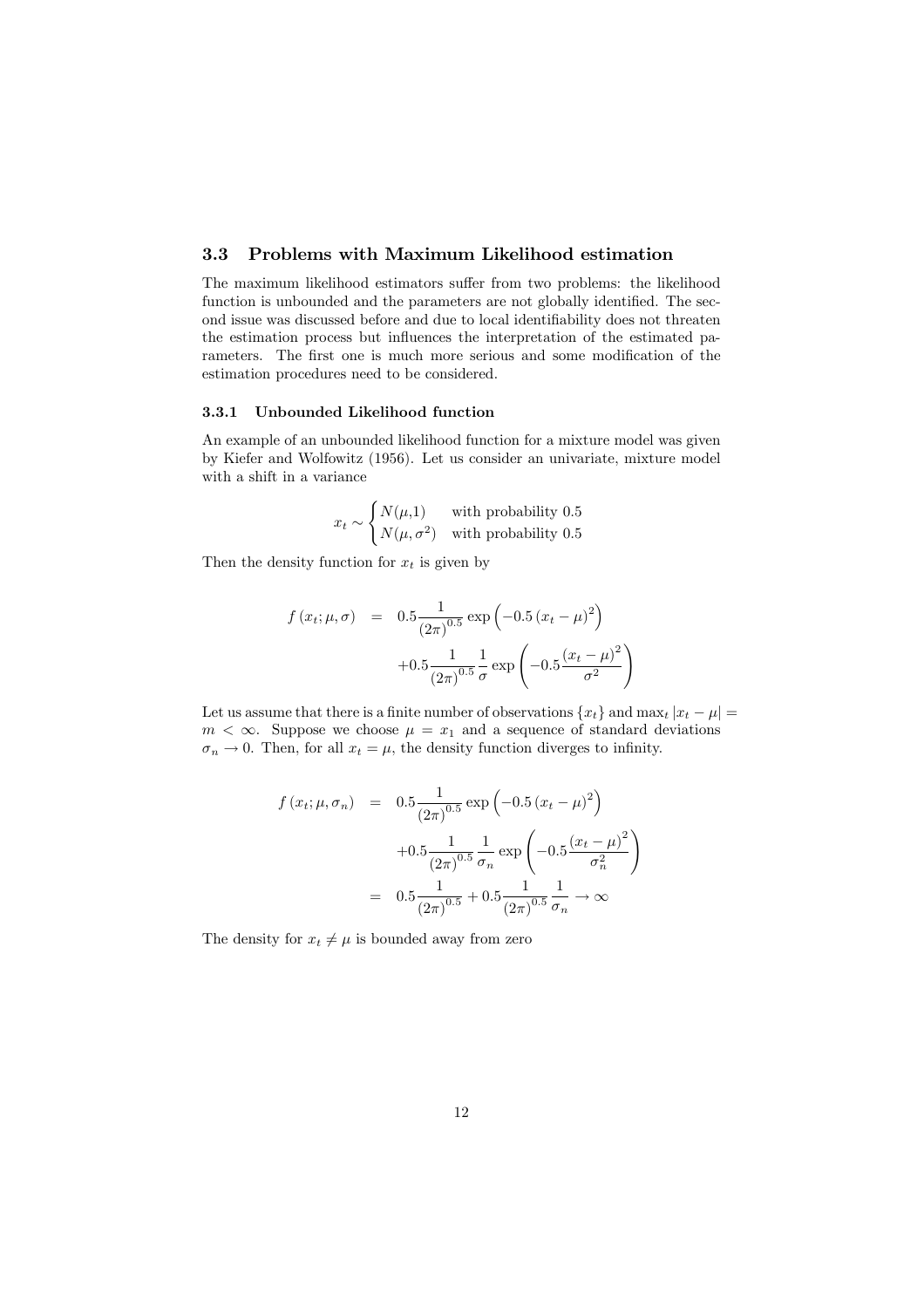$$
f(x_t; \mu, \sigma_n) = 0.5 \frac{1}{(2\pi)^{0.5}} \exp\left(-0.5 (x_t - \mu)^2\right)
$$

$$
+ 0.5 \frac{1}{(2\pi)^{0.5}} \frac{1}{\sigma_n} \exp\left(-0.5 \frac{(x_t - \mu)^2}{\sigma_n^2}\right)
$$

$$
\to 0.5 \frac{1}{(2\pi)^{0.5}} \exp\left(-0.5 (x_t - x_1)^2\right)
$$

$$
\ge 0.5 \frac{1}{(2\pi)^{0.5}} \exp(-0.5m^2) > 0
$$

Thus,  $L(\mu, \sigma_n|x) = \prod^T$  $\prod_{t=1} f(x_t; \mu, \sigma_n) \to \infty$ 

The problem seems to be equally severe for the SVAR models with a mixture of two normal distributions. The density function for an error,  $\varepsilon_t$ , is given by the following formula

$$
f(\varepsilon_t) = \gamma (2\pi)^{-k/2} \det(B)^{-1} \exp\left(-\frac{1}{2} \left(B^{-1} \varepsilon_t\right)' B^{-1} \varepsilon_t\right) +
$$
  

$$
(1 - \gamma) (2\pi)^{-k/2} \det(\Psi)^{-1/2} \det(B)^{-1} \exp\left(-\frac{1}{2} \left(B^{-1} \varepsilon_t\right)' \Psi^{-1} B^{-1} \varepsilon_t\right)
$$

We can always find a matrix B such that  $\det(B) < M_1 < \infty$  and there exists a time index  $s \in \{1, ..., T\}$  such that the *i*th element of  $b_s = B^{-1} \varepsilon_s$  is equal to zero,  $b_{is} = [B^{-1} \varepsilon_s]_i = 0$ , for some  $i \in \{1, ..., k\}$ . We can choose the  $i = 0$ , for some  $i \in \{1, ..., k\}$ . We can choose the sequence  $\Psi_n$  of diagonal, positive definite matrices that satisfies  $\Psi_{ii}^n \to 0$  and  $\Psi_{ij}^n > M_2 > 0$  for  $j \neq i$ . We know that

$$
-\left(B^{-1}\varepsilon_t\right)'\Psi^{-1}B^{-1}\varepsilon_t=-\sum_{j\neq i}\frac{1}{\Psi_{jj}}b_{jt}^2-\frac{1}{\Psi_{ii}}b_{it}^2
$$

For  $t = s$ 

$$
\frac{1}{\Psi_{ii}}b_{it}^2 = 0
$$

Therefore,

$$
-\left(B^{-1}\varepsilon_t\right)'\Psi^{-1}B^{-1}\varepsilon_t=-\sum_{j\neq i}\frac{1}{\Psi_{jj}^n}b_{jt}^2>-\frac{1}{M_2}\sum_{j\neq i}b_{jt}^2>-\infty
$$

and

$$
\exp\left(-\frac{1}{2}\left(B^{-1}\varepsilon_t\right)'\Psi_n^{-1}B^{-1}\varepsilon_t\right) \gg 0
$$

Since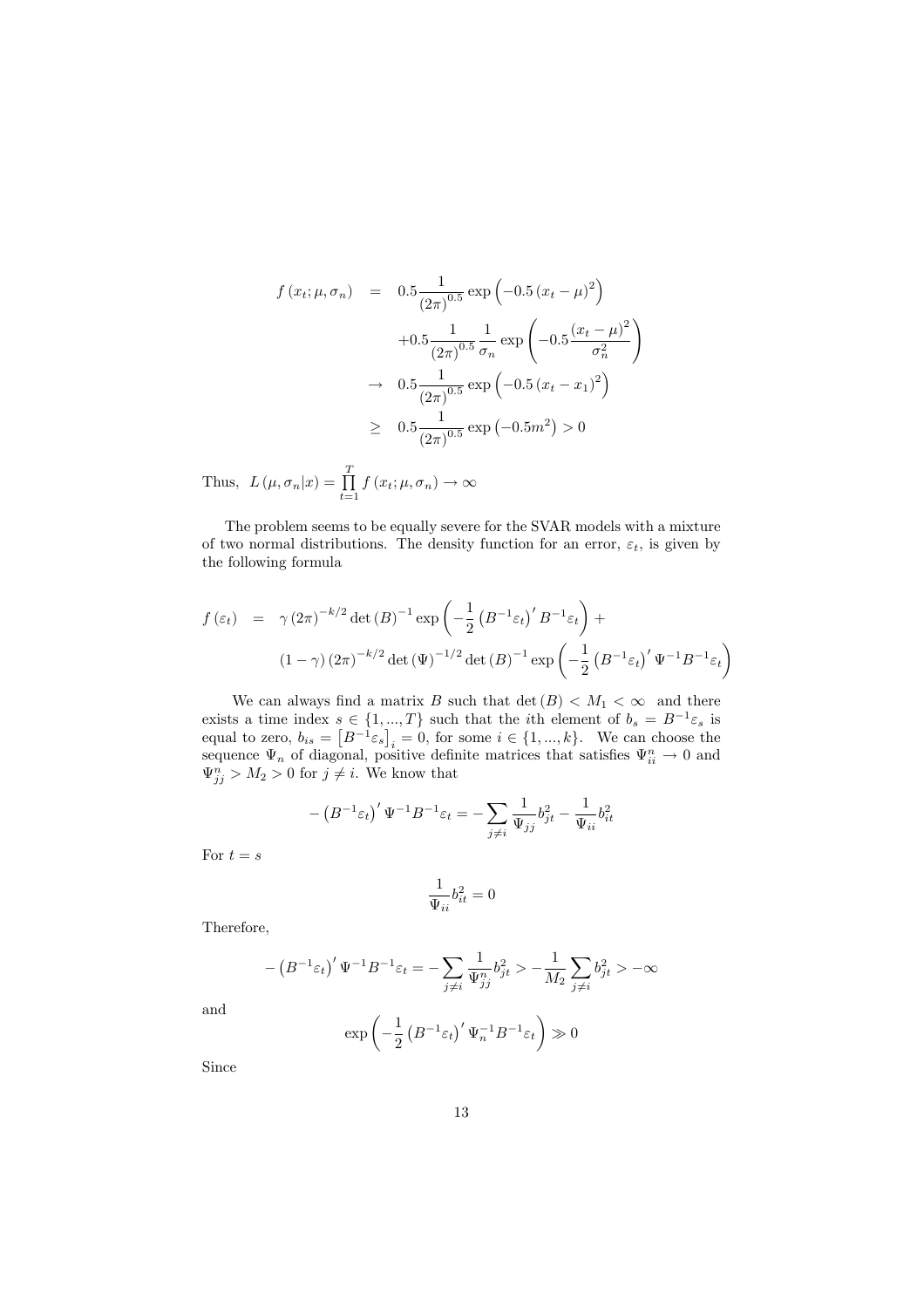$$
\det (\Psi_n) \to 0
$$

then

$$
\det (\Psi_n)^{-1/2} \det (B)^{-1} \exp \left(-\frac{1}{2} \left(B^{-1} \varepsilon_t\right)' \Psi^{-1} B^{-1} \varepsilon_t\right) \to \infty.
$$

Thus,  $f(\varepsilon_t) \to \infty$ .

For  $t \neq s$  the value of density function  $f(\varepsilon_t)$  is bounded away from zero

$$
f\left(\varepsilon_{t}\right) > \gamma (2\pi)^{-k/2} \det(B)^{-1} \exp\left(-\frac{1}{2} \left(B^{-1} \varepsilon_{t}\right)^{t} B^{-1} \varepsilon_{t}\right) > 0
$$

So  $L(\theta, \gamma | \varepsilon) = \prod^{T}$  $\prod_{t=1} f(\varepsilon_t) \to \infty$ . Therefore the likelihood function is unbounded.

The problem of an unbounded likelihood function rises some questions about the ML estimators.

What is the ML estimator for the unbounded likelihood function? When the likelihood function is unbounded then the global maximizer of the likelihood function does not exist. Therefore one can not talk about the ML estimator in the traditional sense (see McLachlan and Peel (2000) for some discussion). It does not mean, however, that there is no sequence of local maximizers with properties of consistency, efficiency and asymptotic normality. Redner and Walker (1984) provides the regularity conditions under which, for the class of locally identifiable mixtures, such a sequence exists. Moreover, when the parameter space is compact and contains the true parameters in its interior, the MLE is a point at which the likelihood obtains its largest local maximum.

How can the ML estimation procedure be improved? Hathaway (1985) proposes imposing a set of constraints (ensuring that the parameter space is compact and does not include singularity points) that allows for the consistent estimation of the parameters. In the case of univariate time series, the constraint is  $\min_{i,j} (\sigma_i/\sigma_j) \geq c$  for some constant  $c > 0$ . In the multivariate case, Hathaway (1985) proposes to constrain all of the characteristic roots of  $\Sigma_i \Sigma_j^{-1}$ (for any  $1 \leq i \neq j \leq k$ ) to be greater or equal to some minimum value  $c > 0$ . These kind of restrictions will lead to constrained (global) maximum-likelihood formulations which are strongly consistent (if they are satisfied by the true parameters). The main disadvantage of the approach is the arbitrary choice of the value of  $c > 0$ . It is particularly difficult, when there is no initial intuition about the data generating process and no information to base the guess on.

Some other forms of the constraints are discussed in the literature. For example, McLachlan and Peel (2000) proposes to limit the distance between the component generalized variances by restricting the ratio  $|\Sigma_i|/|\Sigma_i|$  to be greater or equal to  $c > 0$ .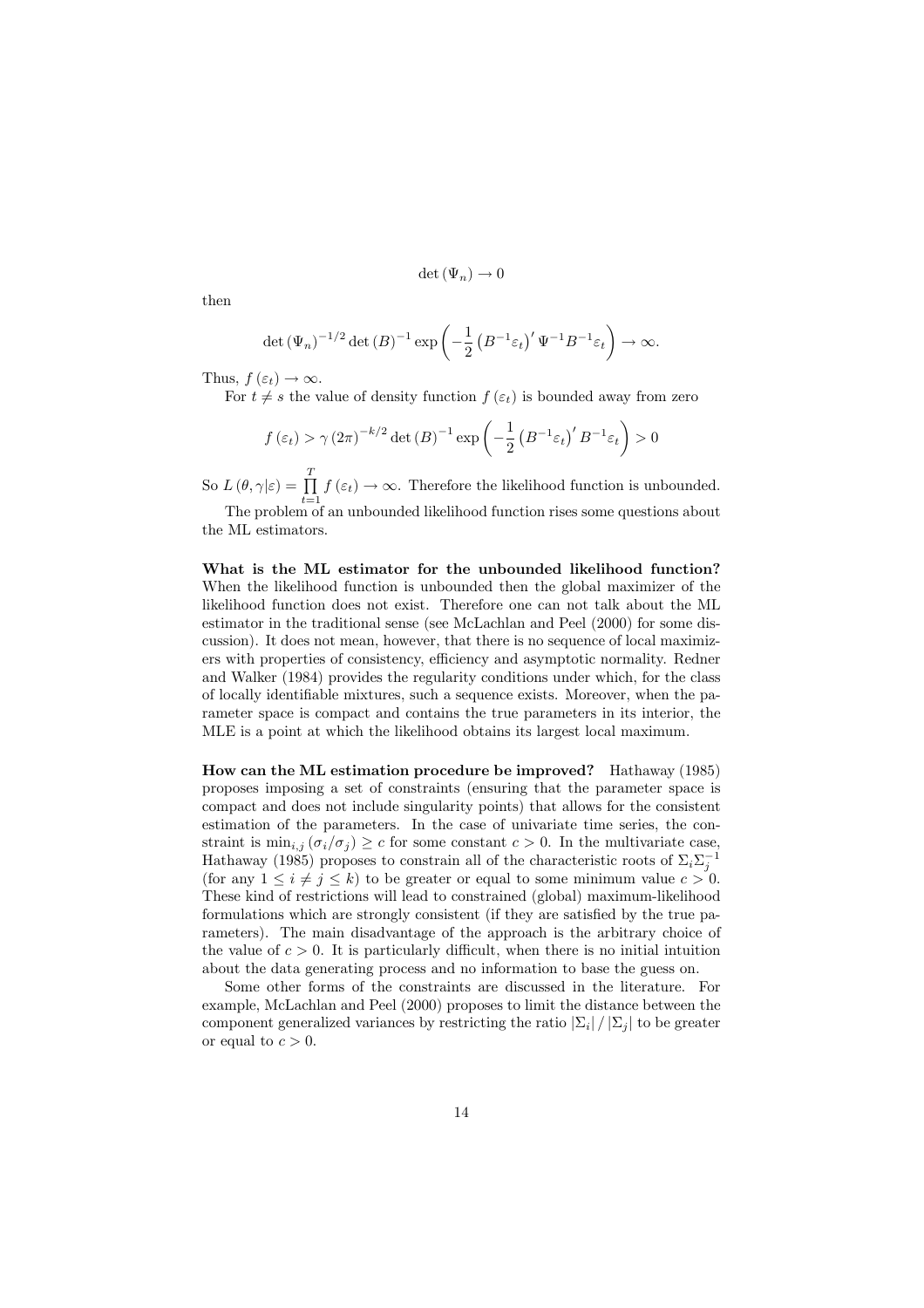What can we do in the case of the SVAR models with mixture of two normal densities? One may want to impose similar constraints on the parameters in the case of the SVAR model with the mixture of two normal densities. There are, however, differences between the setup presented in this paper and one discussed typically in the literature, they are associated with the components variances. In the SVAR models, the variances are composed of two matrices: B and  $\Psi$ :  $\Sigma_1 = BB'$  and  $\Sigma_2 = B\Psi B'$ . Thus

$$
\Sigma_2 \Sigma_1^{-1} = B \Psi B' \cdot B'^{-1} B^{-1} = B \Psi B^{-1}
$$

Let us denote by  $\lambda(A)$  a set of all eigenvalues of the square matrix A. Then

$$
\lambda \left( \Sigma_2 \Sigma_1^{-1} \right) = \lambda \left( B \Psi B^{-1} \right) = \lambda \left( \Psi \right) = diag \left( \Psi \right)
$$

So the Hathaway constraints for the two components case are equivalent to the following

$$
0 < c \le \min_{i \in \{1, ..., K\}} \Psi_{i,i} \max_{i \in \{1, ..., K\}} \Psi_{i,i} \le 1/c < \infty
$$
\n(4)

How to treat the obtained results? How can we evaluate the local maximum we find? The mixture models suffer not only the problem of unbounded likelihood function but also the problem of spurious maximizers. Spurious maximizers are typically generated by a small group of observations, which are located close together (Day (1969)). They are characterized by a big relative difference between components variances. Thus imposing restrictions on the parameters may reduce the number of spurious maximizers. The minimum eigenvalue of the  $\sum_{i=1}^{1} \sum_{j=1}^{n}$  can also be used to evaluate the local maximizers of the unconstrained likelihood and to choose the most interesting one.

### 4 Monte Carlo Experiment

The purpose of the Monte Carlo experiment is to investigate how a choice of an estimation method and maximization algorithm influences estimates of the parameters. The exercise helps to answer the question what is the cost of using the two steps quasi ML instead of ML method. If there are no significant differences, then the two steps quasi ML approach will be a very attractive from the practical point of view as it allows to reduce significantly the complexity of the problem. Other interesting issues are the ability of different maximization algorithms to find the true, rather than spurious, local maximizers and the robustness to the guesses of the initial parameter values.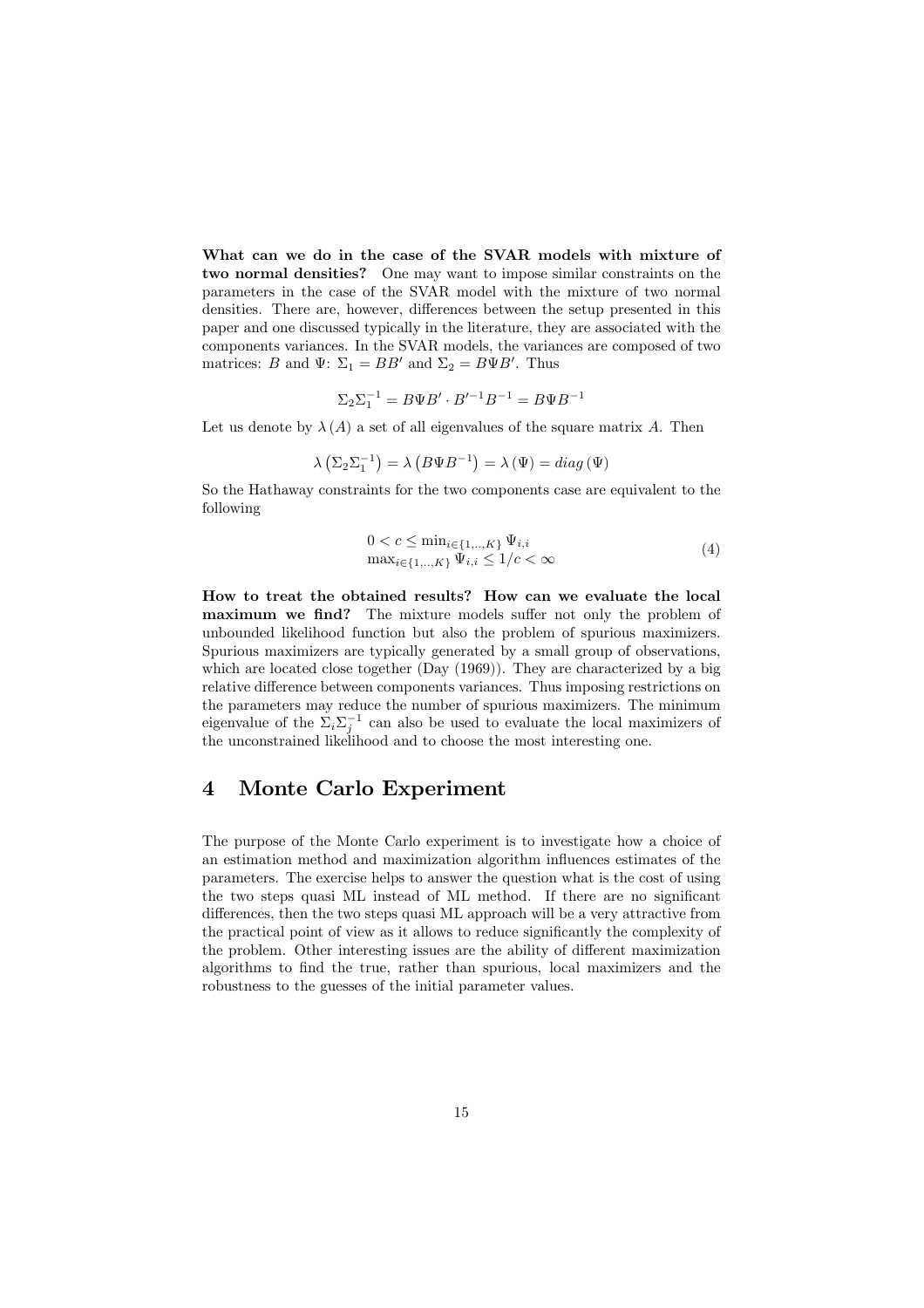#### 4.1 Experimental design

In the experiment, two data generating processes are considered: VAR in levels and VECM, both with the mixture of two normal distributions. The VECM process

$$
\Delta y_t = A_0 + \alpha \beta' y_{t-1} + \sum_{j=1}^{p-1} \Gamma_j \Delta y_{t-j} + B u_t
$$

can be represented as a VAR process

$$
y_t = A_0 + \sum_{j=1}^{p} A_j y_{t-j} + B u_t
$$

where the relationship between the VECM and VAR parameters is described as follow:

$$
A_1 = \alpha \beta' + \Gamma_1 + I_k
$$
  
\n
$$
A_2 = \Gamma_2 - \Gamma_1
$$
  
\n
$$
\vdots
$$
  
\n
$$
A_{p-1} = \Gamma_{p-1} - \Gamma_{p-2}
$$
  
\n
$$
A_p = -\Gamma_{p-1}
$$

Therefore, in both cases the data sets used in the research can be generated according to the VAR specification. It is assumed that  $u_t$  follows a mixture of two normal distributions  $N(0, I)$  and  $N(0, \Psi)$  with mixing proportions  $\gamma$  and  $1 - \gamma$  (  $\gamma \in (0, 1)$ ), respectively

For each type of data generating process, the Monte Carlo experiment consists of 1000 replications. In each replication  $(i = 1, \ldots 1000)$ , a time series is generated according to the following algorithm :

- 1. For each replication i and time period t a variable  $Z_{it}$  is generated from the binomial distribution with  $prob(Z_{it} = 1) = \gamma$  and  $prob(Z_{it} = 0) =$  $1 - \gamma$ . Firstly, we draw randomly  $v_{it}$  form the uniform distribution on the interval [0, 1]. Then the value of  $Z_{it}$  is assigned  $Z_{it} = 1 \Leftrightarrow v_{it} \leq \gamma$ ,  $Z_{it} = 0 \Leftrightarrow v_{it} > \gamma.$
- 2. Structural shocks  $u_{it}$  are generated according to the distribution  $N(0, I)$ if  $Z_{it} = 1$  and  $N(0, \Psi)$  if  $Z_{it} = 0$  for each time period t (or alternatively  $u_{it} \sim N(0, I) \Leftrightarrow v_{it} \leq \gamma, u_{it} \sim N(0, \Psi) \Leftrightarrow v_{it} > \gamma$ .
- 3. Time series  $\{y_{it}\}\$ are generated from the formula

$$
y_{it} = A_0 + \sum_{i=1}^{p} A_p y_{i,t-j} + B u_{it}
$$

under the assumption  $y_{i0} = 0$ .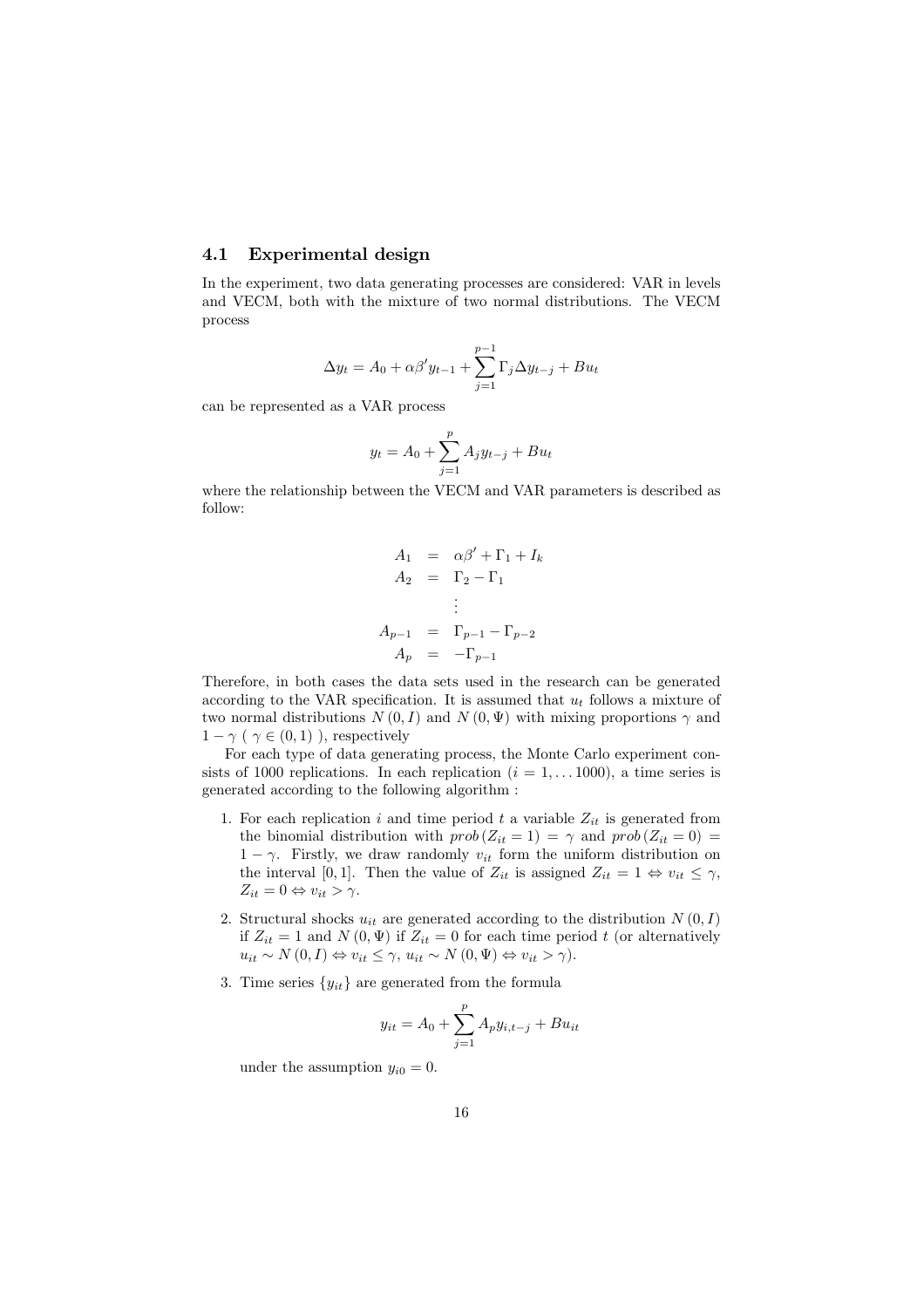4. The first 100 observation of  $y_{it}$  are dismissed to reduce the influence of the choice of the initial observations on the outcome.

Finally, parameters of the SVAR or SVECM model are estimated with two methods: ML and two steps quasi ML. In both estimation methods, four algorithms are used to search for the parameter values that maximize the likelihood function: three general maximization algorithms ( BFGS, NEWTON and BHHH provided in the CML library in GAUSS) and the EM algorithm.

The outcomes, for each of the estimation methods and the maximization algorithms, are evaluated on the basis of:

- number of successful estimates (algorithm converges)
- ratio of estimates that satisfy the conditions (4) for  $c = 0.01$
- mean and variance of the estimated parameters
- convergence to the true parameter values for increasing sample size
- sensitivity to choice of the initial values

#### 4.2 Choice of parameters values

The Monte Carlo experiment was performed for three different lengths of the time series  $T = 50, 150, 500$ . Time dimensions  $T = 50, 150$  correspond to lengths of time series used in the empirical analysis, whereas  $T = 500$  captures the asymptotic behavior of examined estimators and maximization algorithms.

In both data generating processes, the residuals  $Bu_t$  were distributed according to the mixture of two normal distributions with the following parameter values:

$$
B = \left[ \begin{array}{cc} 1 & 0 \\ 0 & 1 \end{array} \right], \Psi = \left[ \begin{array}{cc} 1 & 0 \\ 0 & 5 \end{array} \right] \tag{5}
$$

Two different proportion parameters were considered. Firstly, the mixture proportion was set to  $\gamma = 0.5$ , thus  $Bu_t$  was equally often distributed according to  $N(0, BB')$  as to  $N(0, B\Psi B')$ . Finally  $\gamma = 0.8$ , which means that the second component was much more rarely observable. It was expected that the choice of  $\gamma$  would influence the small sample properties of the estimators in three ways: by effecting a rate of successful estimates, a frequency of choosing the true, rather then spurious, maximizers and efficiency (measured by estimator variance).

#### 4.2.1 Structural Vector Autoregressive Model (SVAR)

In the first part of the experiment data was generated according to the VAR model with the order of autoregression  $p = 1$ .

$$
y_t = A_0 + A_1 y_{t-1} + B u_t \tag{6}
$$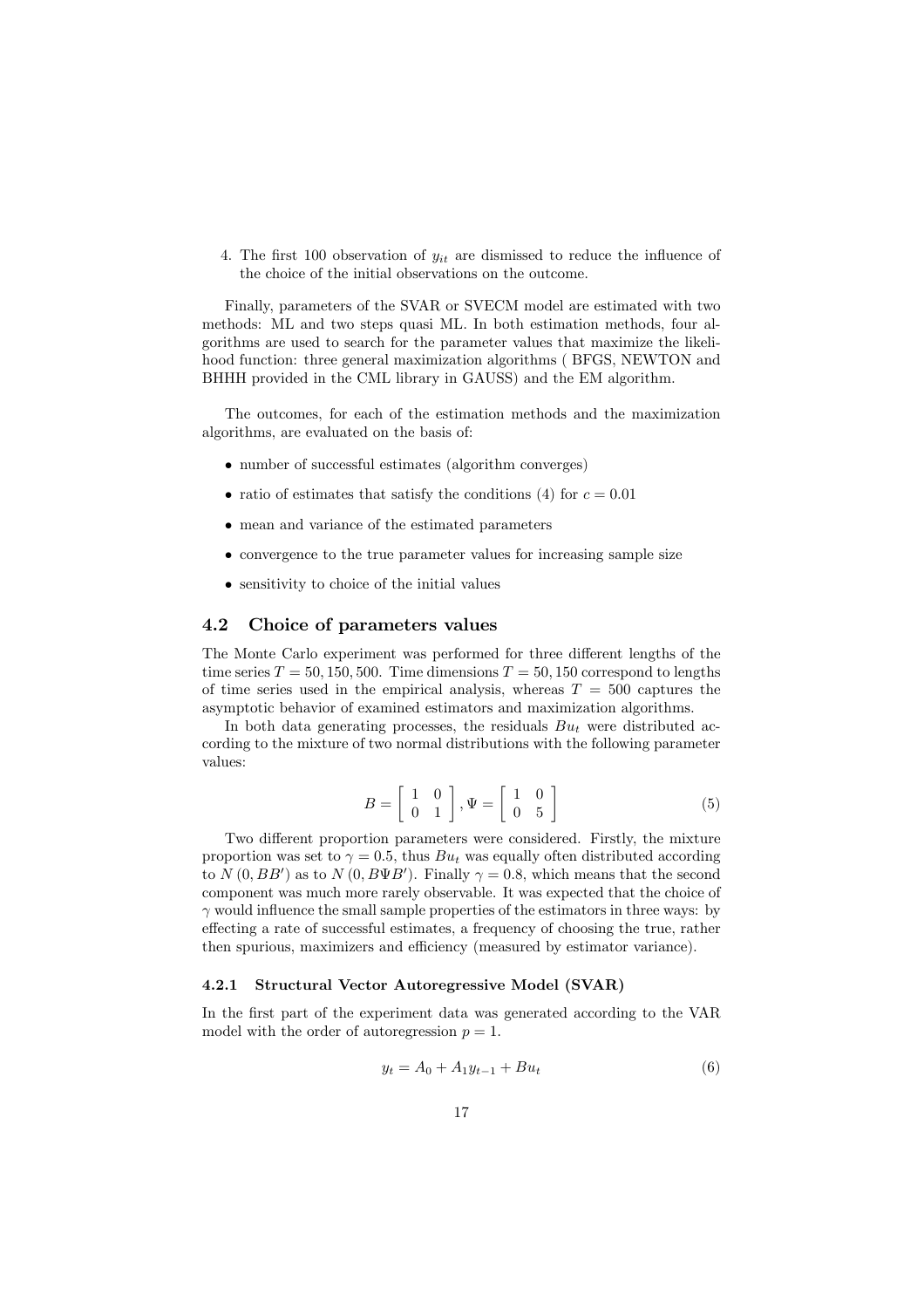The autoregressive parameters were chosen to ensure that the process  $y_t$  was stationary

$$
A_0 = \left[ \begin{array}{c} 0 \\ 0 \end{array} \right], A = \left[ \begin{array}{cc} 0.5 & 0 \\ 0 & 0.5 \end{array} \right] \tag{7}
$$

#### 4.2.2 Structural Vector Error Correction Model (SVECM)

The order of autoregression is set as  $p = 2$  and the model takes the following form

$$
\Delta y_t = A_0 + \alpha \beta' y_{t-1} + \Gamma \Delta y_{t-1} + B u_t \tag{8}
$$

The parameters of the SVECM model were chosen to ensure that the process is well defined $1$ 

$$
\alpha = \begin{bmatrix} -0.1 \\ 0.1 \end{bmatrix}, \beta = \begin{bmatrix} 1 \\ -1 \end{bmatrix}
$$
(9)  

$$
A_0 = \begin{bmatrix} 0 \\ 0 \end{bmatrix}, \Gamma = \begin{bmatrix} 0.2 & 0.5 \\ 0.5 & 0.2 \end{bmatrix}
$$

#### 4.3 Results

Ratios of successful estimates Tables 1 and 2 present ratios of successful estimates for the VAR model, which are computed as the number of the outcomes with nonsingular covariance matrix and  $0 < \gamma < 1$ , divided by the total number of Monte Carlo iterations. Results indicate that the general maximization algorithms suffer many problems when estimating model parameters. More frequently, the parameters converge to singularity points or end up on the boundaries ( $\gamma = 0$  or 1). This unwanted behavior is the strongest for the short time series ( $T = 50$ ), when the ratios vary between  $10\% - 60\%$  for algorithms that start with the true parameters values and  $5\% - 35\%$  when they begin with false parameters values. For long time series  $(T = 500)$ , the ratios are  $70\% - 90\%$  and  $30\% - 80\%$  respectively. In practice, we can expect the second case to occur more often and therefore, the results question the usage of this kind of algorithms. The EM algorithm outperforms the rest of algorithms in terms of the number of successful estimates. It converges to local maxima

$$
C(z) = (1-z) I_k - \alpha \beta' z - \sum_{i=1}^{p-1} (1-z) z \Gamma_i
$$

Then, the VECM process is well defined if the following conditions hold

- 1. det  $(C(z)) = 0 \Rightarrow |z| \geq 1$
- 2. The number of unit roots  $z = 1$ , is exactly  $k r$ , where  $r = rk(\alpha) = rk(\beta)$

<sup>&</sup>lt;sup>1</sup>Let us denote by  $C(z)$  the following polynomial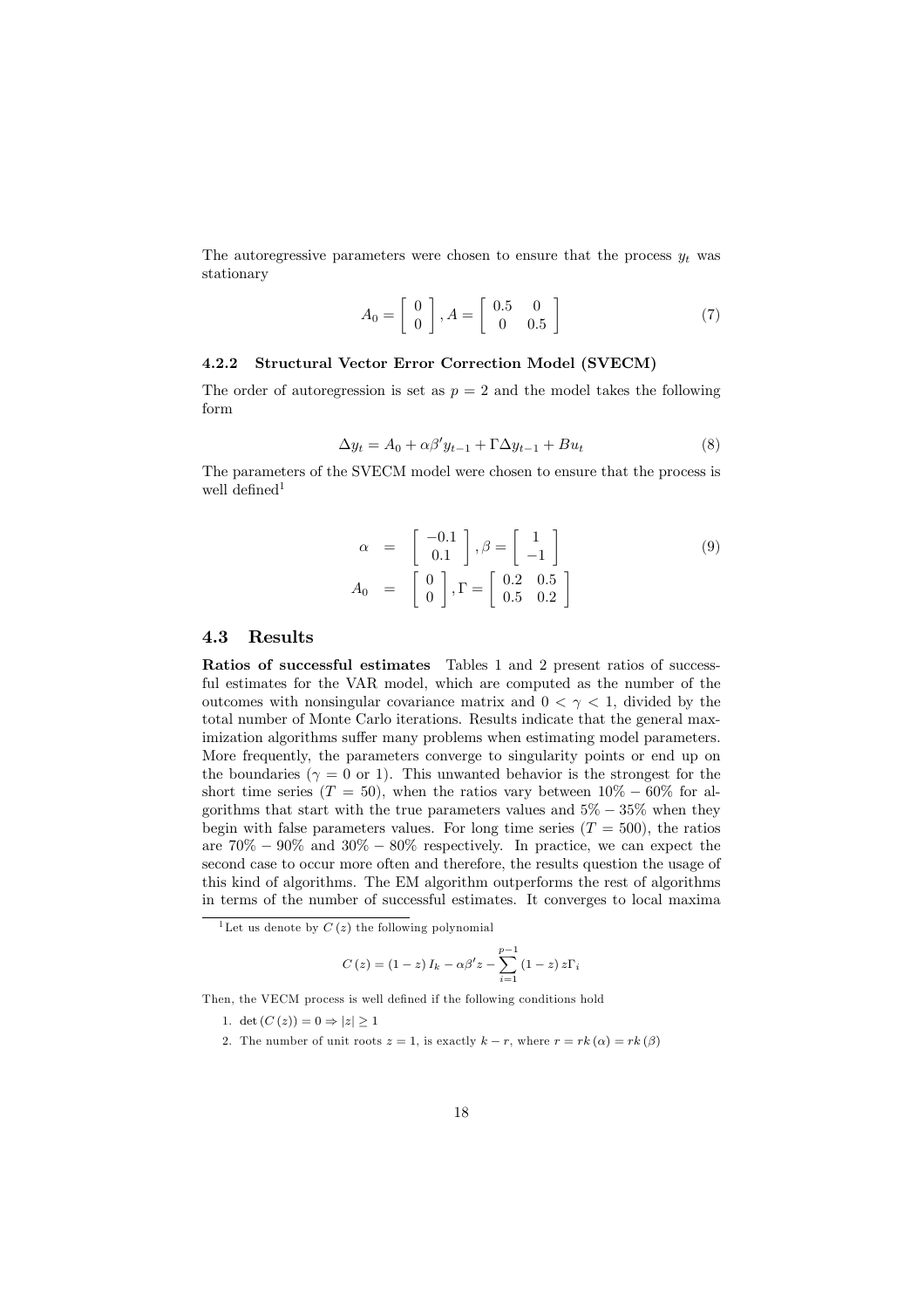in almost all cases. Its disadvantage is, however, a very slow rate of convergence and lengthy time of computation (for more details see Redner and Walker (1984), McLachlan and Krishnan (1997)).

Tables 11 and 12 summarize the ratios of successful estimates<sup>2</sup> for the VECM model. For the two steps quasi ML method, they are qualitatively similar to those obtained in the VAR experiment. When the estimation procedures are initiated at true parameter values, the general maximization algorithms (NEW-TON and BFGS) converge in  $15 - 60\%$  cases for short time series  $T = 50$ , compared with 90% for the EM algorithm. As the time dimension increases, differences between algorithms decrease and the ratios for general maximization algorithms reach almost 100%. When the estimation begins with parameter values that differ from the true ones, the ratios of successful estimates for the BFGS do not exceed 35% for all time lengths  $(T = 50, 500)$ , whereas the NEW-TON algorithm converges in 30 − 90% cases depending on the time dimension. Both general maximization algorithms perform significantly worse then the EM algorithm, for which the rate of convergence is close to 100%.

When the ML method is considered, there appears to be more differences between the VAR and VECM experiments. The general maximization algorithms converge in around 20 – 30% of the cases for  $T = 50$  and 80 – 100% of the cases for  $T = 500$ . The EM algorithm, however, does not perform significantly better and converges only in 40% of cases for  $T = 50$  and 95% of cases for  $T = 500$ . These results indicate that the complexity of the estimation problem influences significantly the chances of successful convergence.

Finally, comparisons of different maximization algorithms bring two conclusions. Firstly, there are algorithms, such as  $BHHH<sup>3</sup>$ , very sensitive to the length of the time series. For  $T = 50$ , it falls far behind the BFGS and NEWTON algorithms. Secondly, BFGS is more frequently successful than the NEWTON algorithm when the initial guesses are close to the true parameters. The difference seems significant especially for very short time series. The results show, however, that the NEWTON algorithm is much more robust to the initial guesses of the parameters. Thirdly, the ratios of successful estimates and the true local maximizers hardly depend on the number of observations.

It is interesting to compare the results of ML and two steps quasi ML methods. It appears that the two steps quasi ML method leads more often to the successful estimates and to the true maximizers rather then the spurious ones. These preliminary results can not fully support the choice of this method in empirical applications, as the precision of estimates needs to be taken into account. However, it already indicates the advantages of simplifying the estimation problem.

 $2\,\mathrm{As}$  in the VAR experiment the BHHH algorithm performes much worse then other algorithms, it is ommited in futher research.

<sup>3</sup> Comparison based on the VAR experiment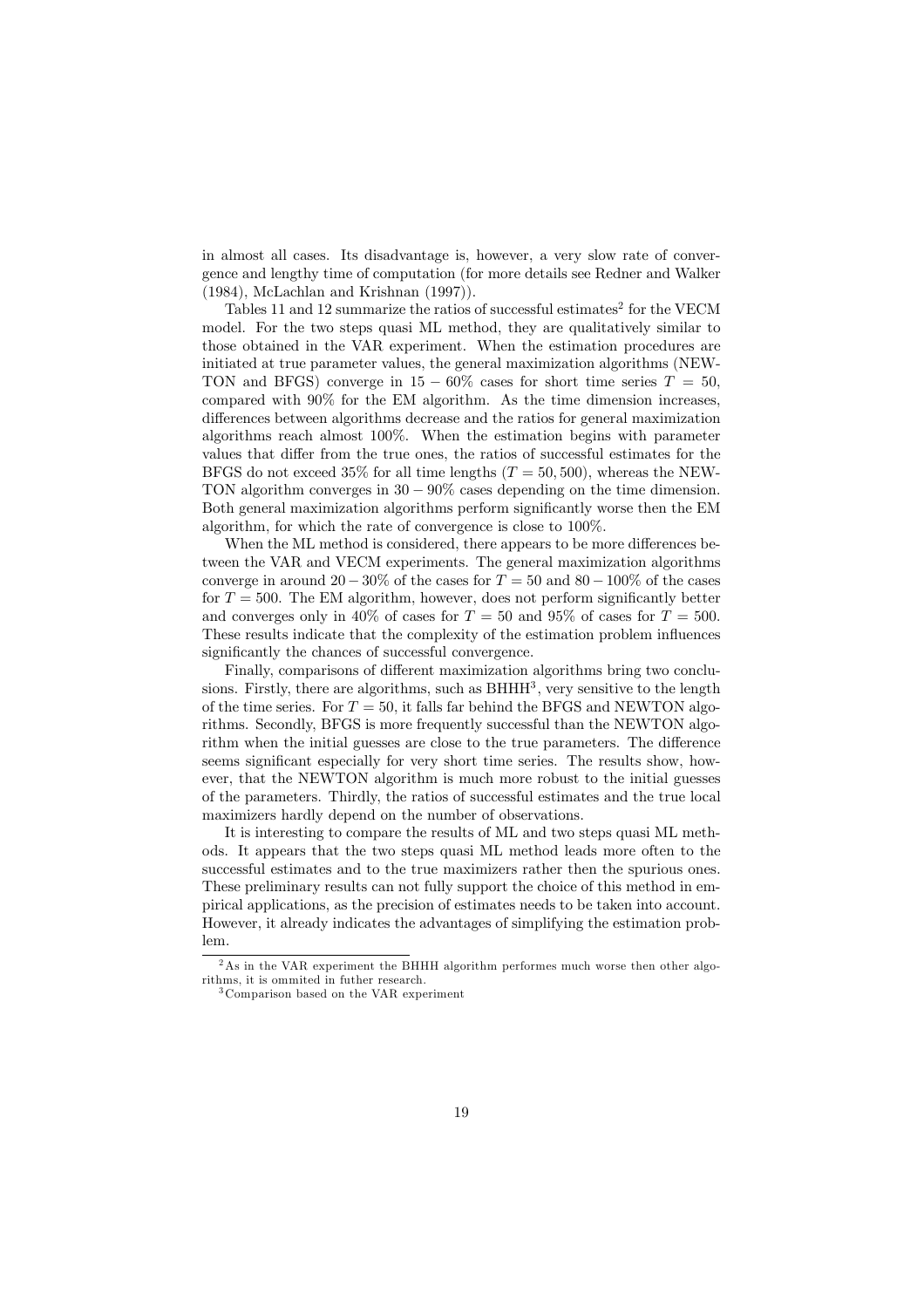Autoregressive (VAR and VECM) parameters The comparison of the parameter estimates is based on the outcomes of the BFGS algorithm4 . For all the two steps procedures, regardless of the maximization algorithm, the autoregressive parameters were estimated in the same way. Therefore, there is no need to compare results between the algorithms. Tables 5, 6, 15 and 16 present the means and the variances of the estimators for VAR and VECM models respectively. The outcomes satisfy condition (4) and are presented for the ML and two steps quasi ML separately. It is worth emphasizing that both methods produce very similar results. They confirm the consistency of the estimators, hence in all considered cases the mean converges to true parameter values and the variance decreases<sup>5</sup>.

Mixture parameters Firstly, the estimates of the mixing parameters are compared on the basis of a ML with a BFGS maximization algorithm. Their properties (mean and the variance) are summarized in the Tables 7 and 17. The outcomes are less satisfying then in the autoregressive parameters case, but still show the consistency as the mean converges to the true parameter values and the variance decreases. It may be noticed that most of the problems arise while estimating the matrix  $\Psi$ . The biggest of the diagonal elements is estimated very imprecisely (its variance across Monte Carlo iterations reaches 313.04 for  $T = 50$ for VAR and 331.26 for VECM model) and thereby influences the estimates of the rest of parameters.

Secondly, the results for three estimation procedures: a ML with BFGS (called M1), a two steps quasi ML with BFGS (called M2) and a two steps quasi ML with an EM (called EM2) are compared. The outcomes for the mixing proportion  $\gamma = 0.5$  are illustrated in the Figures 1 and 2. It shows that the two steps quasi ML method with EM algorithm is the most precise in estimating the crucial  $\Psi$  matrix (when both the mean and the variance of the estimators are taken into account). For other mixture parameters, the outcomes are comparable across all three procedures (for more details see Tables 8-9 and Tables 18-19).

Spurious maximizers The importance of the spurious maximizers problem is illustrated by the results in Table 10. It summarizes the mean and the variance of the VAR and mixture parameters estimators for the cases in which the condition (4) is not satisfied. For  $T = 50$ , the mean of  $\Psi_2$  estimators reaches almost 5000 and decreases to 2936 for  $T = 150$ . It means that in some cases the estimation procedures produce very unrealistic results which are characterized by high values of  $\hat{\Psi}$  and low values of mixing proportion estimators (mean of  $\hat{\gamma}$ was 0.193 and 0.117 for  $T = 50,150$  respectively).

<sup>4</sup>Results for other maximization algorithms are very simmilar and therefore they are not discussed in details.

The t-ratios mean and variacne were also computed and they confirm good properties of the estimators (converge to the first two moments of  $N(0,1)$ ). Tables that summarize the t-ratios are available upon request.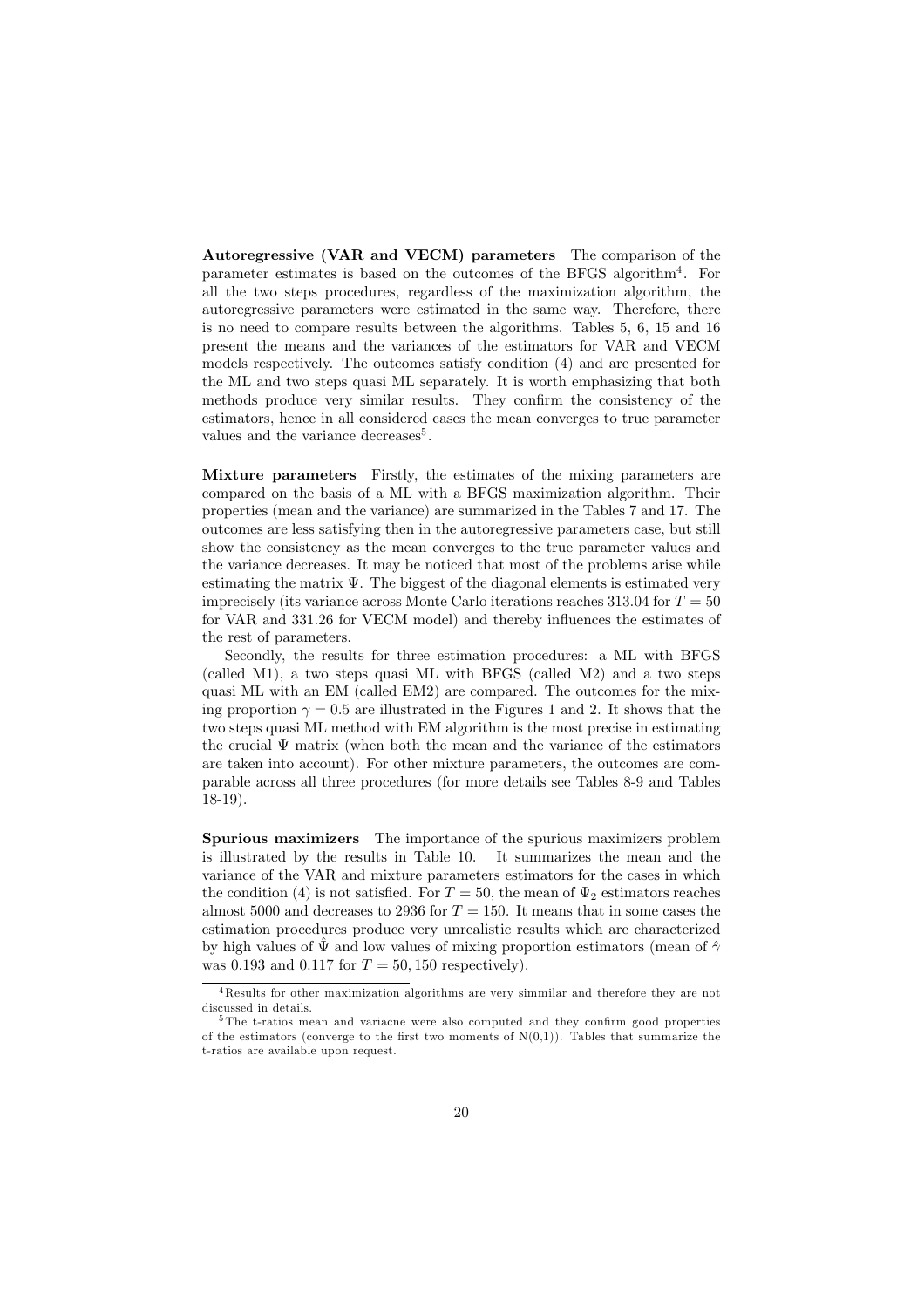The autoregressive parameters estimators were not affected by the existence of the spurious maximizers. Even when the mixing parameters were estimated incorrectly, they were still similar to the results for cases in which (4) is satisfied and converged to true parameter values as the sample size increases. It suggests that the estimators of autoregressive parameters are robust to the choice of a local maximizer.

As previously discussed algorithms may converge to the spurious maximizers rather then to the true ones. To disregard these cases, the condition (4) was checked for every estimate. Tables 3, 4, 13 and 14 summarize the ratios of the number of true local maximizers to the number of successful estimates. The results show that the ratio increases with the length of the times series. For  $T = 50$ , it starts from 66% to 84%, whereas for  $T = 500$  all the results exceed 99%. Unfortunately, the low ratio for short time series means that when the macroeconomic time series are used it may be expected that the spurious maximizers will arise quite often.

### 5 Conclusions

In this paper, we describe and discuss issues associated with an estimation of structural VAR models with mixtures of two normal distributions. The main theoretical difficulties that arise are a lack of global identifiability of parameters and an unbounded likelihood function. The first issue can be easily overcome because, under some mild restrictions, the parameters are locally identifiable and therefore, a ML estimation method can be applied. The second problem requires a new definition of a ML estimator because a global maximum of a likelihood function does not exist. Moreover, the likelihood function has many spurious local maxima, which make it difficult to find the proper ML estimates. We present how the issue is solved in the literature and adopt this approach to the SVAR models with a mixture distribution.

Finally, we perform a Monte Carlo experiment that compares different estimation methods and maximization algorithms. The outcomes indicate that there are no significant differences in the efficiency between the two discussed estimation methods: ML and two steps quasi ML. This result favours the two steps method as it is simpler and less computationally demanding. Next, we compare the properties of different maximization algorithms. The general maximization algorithms seem to perform worse then the EM algorithm. It is more frequent that they are not able to produce any results or lead to spurious maximizers. Estimates based on these methods vary more across the MC iterations, particularly for short time series. The differences between these two types of algorithms become negligible for long time series  $T = 500$ , when the ratio of successful estimations and the moments of the obtained estimators equalize. The main disadvantages of the EM algorithm are difficulties with computing the variance of the estimators<sup>6</sup> and the lengthy time of computations.

 $6$ To estimate asymptotic variance of the parameters some modification of the algorithm need to be introduced.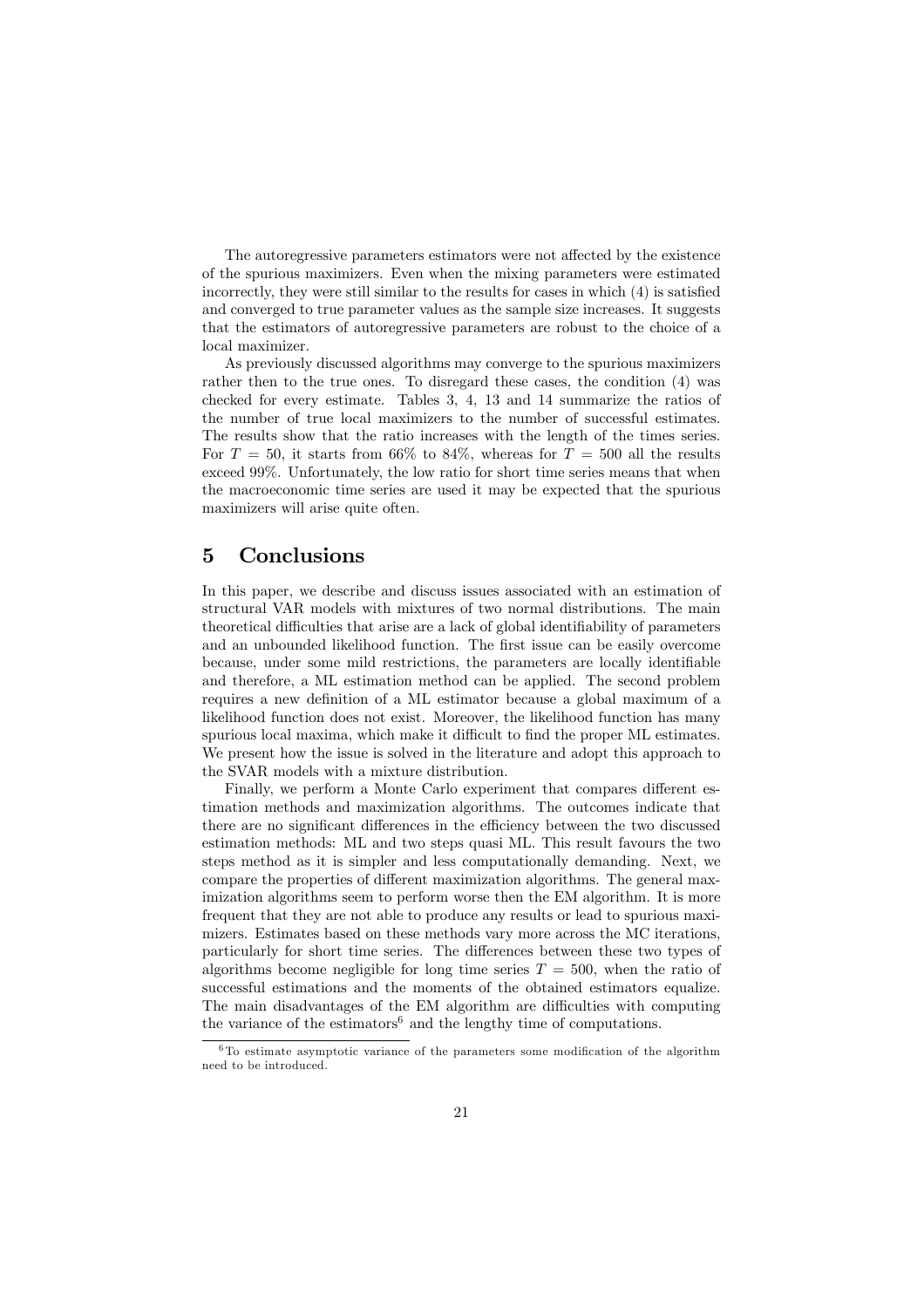The experiment confirms that spurious maximizers are one of the crucial problems when estimating the parameters of SVAR models with the mixture of normal distributions. It happens that the estimates, which constitute local maxima of the likelihood function, are produced by a small group of observations with a low variance. Therefore, they give a high value of the likelihood function but do not represent a ML estimate with its statistical properties. The existence of spurious maximizers threatens the estimates of the mixing parameters but does not affect the estimates of the autoregressive parameters.

#### References

.

- Day, N. E. (1969). Estimating the components of a mixture of normal distributions. Biometrica 56(3), 463-474.
- Dempster, A. P., N. M. Laird, and D. B. Rubin (1977). Maximum-likelihood from incomplete data via the EM algorithm. Journal of Royal Statistics Society Ser. B (methodological) 39, 1—38.
- Diebold, F. X. and G. D. Rudebusch (1996). Measuring business cycle: A modern perspective. Review of Economics and Statistics 78, 67—77.
- Goodwin, T. H. (1993). Business-cycle analysis with a markov-switching model. Journal of Business  $\mathcal B$  Economic Statistics 11(3), 331–339.
- Hamilton, J. D. (1989). A new approach to the economic analysis of nonstationary time series and the business cycle. Econometrica 57, 357—384.
- Hathaway, R. J. (1985). A constrained formulation of maximum-likelihood estimation for normal mixture distribution. The Annals of Statistics  $18(2)$ , 795—800.
- Kiefer, A. and J. Wolfowitz (1956). Consistency of the maximum likelihood estimator in the presence of infinitely many incidental parameters. Ann. Math. Statist, 887—906.
- Kim, C.-J. and C. R. Nelson (1998). Business cycle turning points, a new coincident index, and tests of duration dependence based on a dynamic factor model with regime switching. The Review of Economics and Statistics  $80(2)$ , 188-201.
- Kim, C.-J. and C. R. Nelson (1999). Has the U.S. economy become more stable? a bayesian approach based on a markow-switching model of the business cycle. The Review of Economics and Statistics 81 (4), 608—616.
- Krolzig, H.-M. (1997). Markov-Switching Vector Autoregressions: Modelling, Statistical Inference, and Application to Business Cycle Analysis. Springer-Verlag, Berlin.
- Lanne, M. and H. Lütkepohl (2005). Structural vector autoregressions with nonnormal residuals. CESinfo Working Paper No. 330.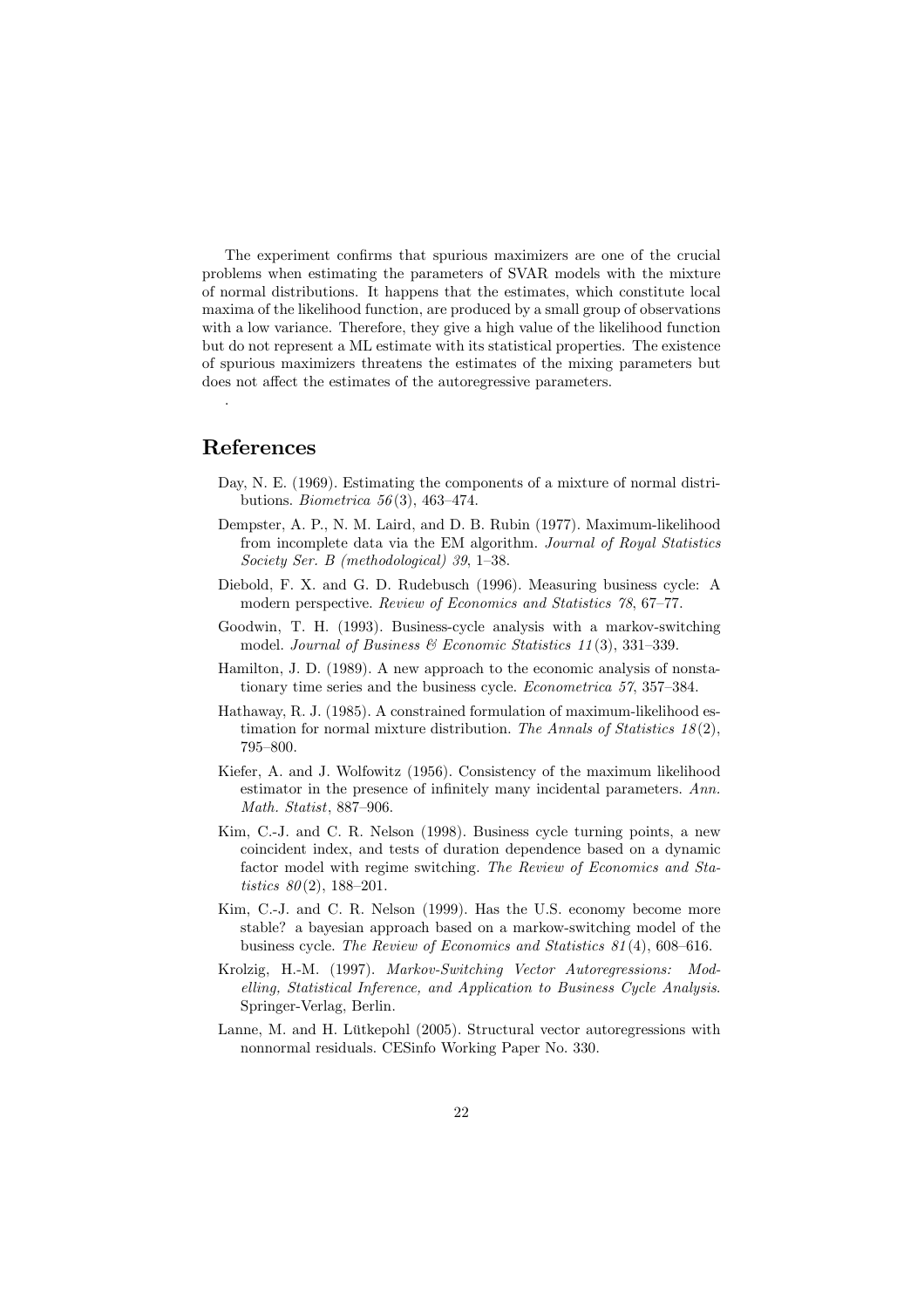- Lanne, M. and H. Lütkepohl (2008). Identifying monetary policy shocks via changes in volatility. Journal of Money, Credit and Banking 40, 1131— 1149.
- Lütkepohl, H. (2005). New Introduction to Multiple Time Series Analysis. Springer-Verlag, Berlin.
- McLachlan, G. J. and T. Krishnan (1997). The EM Algorithm and Extensions. Wiley.
- McLachlan, G. J. and D. Peel (2000). Finite Mixture Models. Wiley.
- Redner, R. A. and H. F. Walker (1984). Mixture densities, maximum likelihood and the EM algorithm. Society for Industrial and Appied Mathematics 26, 195—239.
- Rigobon, R. (2003). Identification through heteroscedasticity. Review of Economics and Statistics 85, 777—792.
- Rothenberg, T. J. (1971). Identification in parametric models. Econometrica  $39(3)$ , 577–591.
- Sims, C. A. and T. Zha (2006). Were there regime switches in U.S. monetary policy? American Economic Review 96, 54—81.
- Smith, A., P. A. Naik, and C.-L. Tsai (2006). Markov-switching model selection using kullback-leibler divergence. Journal of Econometrics 134, 553—577.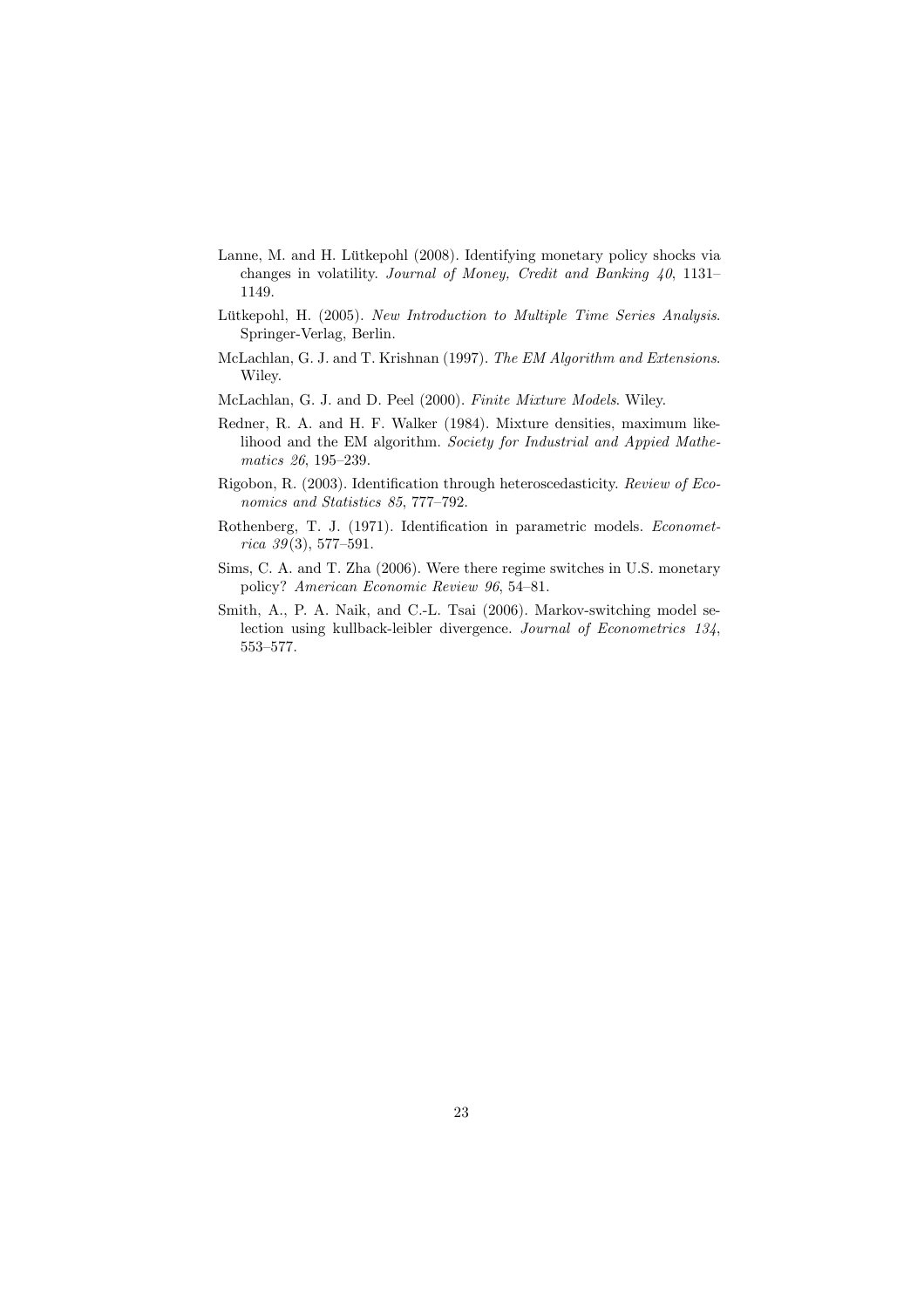# 6 Appendix

# 6.1 "Label Switching"

We will show that for  $\tilde{B} = B\Psi^{0.5}$ ,  $\tilde{\Psi} = \Psi^{-1}$  and  $\tilde{\gamma} = 1 - \gamma$  and any  $\varepsilon \in R$  the following equality holds

$$
f\left(\varepsilon; \tilde{B}, \tilde{\Psi}, \tilde{\gamma}\right) = f\left(\varepsilon; B, \Psi, \gamma\right)
$$

The density function  $f(\varepsilon; B, \Psi, \gamma)$  consists of two components

$$
f(\varepsilon; B, \Psi, \gamma) = \gamma \det (BB')^{-0.5} \exp \left(-0.5 \varepsilon' (BB')^{-1} \varepsilon\right)
$$

$$
+ (1 - \gamma) \det (B\Psi B')^{-0.5} \exp \left(-0.5 \varepsilon' (B\Psi B')^{-1} \varepsilon\right)
$$

$$
= f_1(\varepsilon) + f_2(\varepsilon)
$$

Lets  $\tilde{f}_1(\varepsilon)$  and  $\tilde{f}_2(\varepsilon)$  denote the components of the density function computed for the new parameters vectors  $\tilde{B}$ ,  $\tilde{\Psi}$  and  $\tilde{\gamma}$ . Then the first component  $\tilde{f}_1(\varepsilon)$  =  $f_2(\varepsilon)$ 

$$
\tilde{f}_1(\varepsilon) = \tilde{\gamma} \det \left( \tilde{B} \tilde{B}' \right)^{-0.5} \exp \left( -0.5 \varepsilon' \left( \tilde{B} \tilde{B}' \right)^{-1} \varepsilon \right)
$$
\n
$$
= (1 - \gamma) \det \left( B \Psi^{0.5} \Psi'^{0.5} B' \right)^{-0.5} \exp \left( -0.5 \varepsilon' \left( B \Psi^{0.5} \Psi'^{0.5} B' \right)^{-1} \varepsilon \right)
$$
\n
$$
= (1 - \gamma) \det \left( B \Psi B' \right)^{-0.5} \exp \left( -0.5 \varepsilon' \left( B \Psi B' \right)^{-1} \varepsilon \right)
$$
\n
$$
= f_2(\varepsilon)
$$

and the second one  $\tilde{f}_2(\varepsilon) = f_1(\varepsilon)$ 

$$
\tilde{f}_2(\varepsilon) = (1 - \tilde{\gamma}) \det \left( \tilde{B} \tilde{\Psi} \tilde{B}' \right)^{-0.5} \exp \left( -0.5 \varepsilon' \left( \tilde{B} \tilde{\Psi} \tilde{B}' \right)^{-1} \varepsilon \right)
$$
\n
$$
= \gamma \det \left( B \Psi^{0.5} \Psi^{-1} \Psi'^{0.5} B' \right)^{-0.5} \exp \left( -0.5 \varepsilon' \left( B \Psi^{0.5} \Psi^{-1} \Psi'^{0.5} B' \right)^{-1} \varepsilon \right)
$$
\n
$$
= \gamma \det \left( B B' \right)^{-0.5} \exp \left( -0.5 \varepsilon' \left( B B' \right)^{-1} \varepsilon \right)
$$
\n
$$
= f_1(\varepsilon)
$$

Finally,

$$
f\left(\varepsilon; \tilde{B}, \tilde{\Psi}, \tilde{\gamma}\right) = \tilde{f}_1\left(\varepsilon\right) + \tilde{f}_2\left(\varepsilon\right)
$$
  
=  $f_2\left(\varepsilon\right) + f_1\left(\varepsilon\right)$   
=  $f\left(\varepsilon; B, \Psi, \gamma\right)$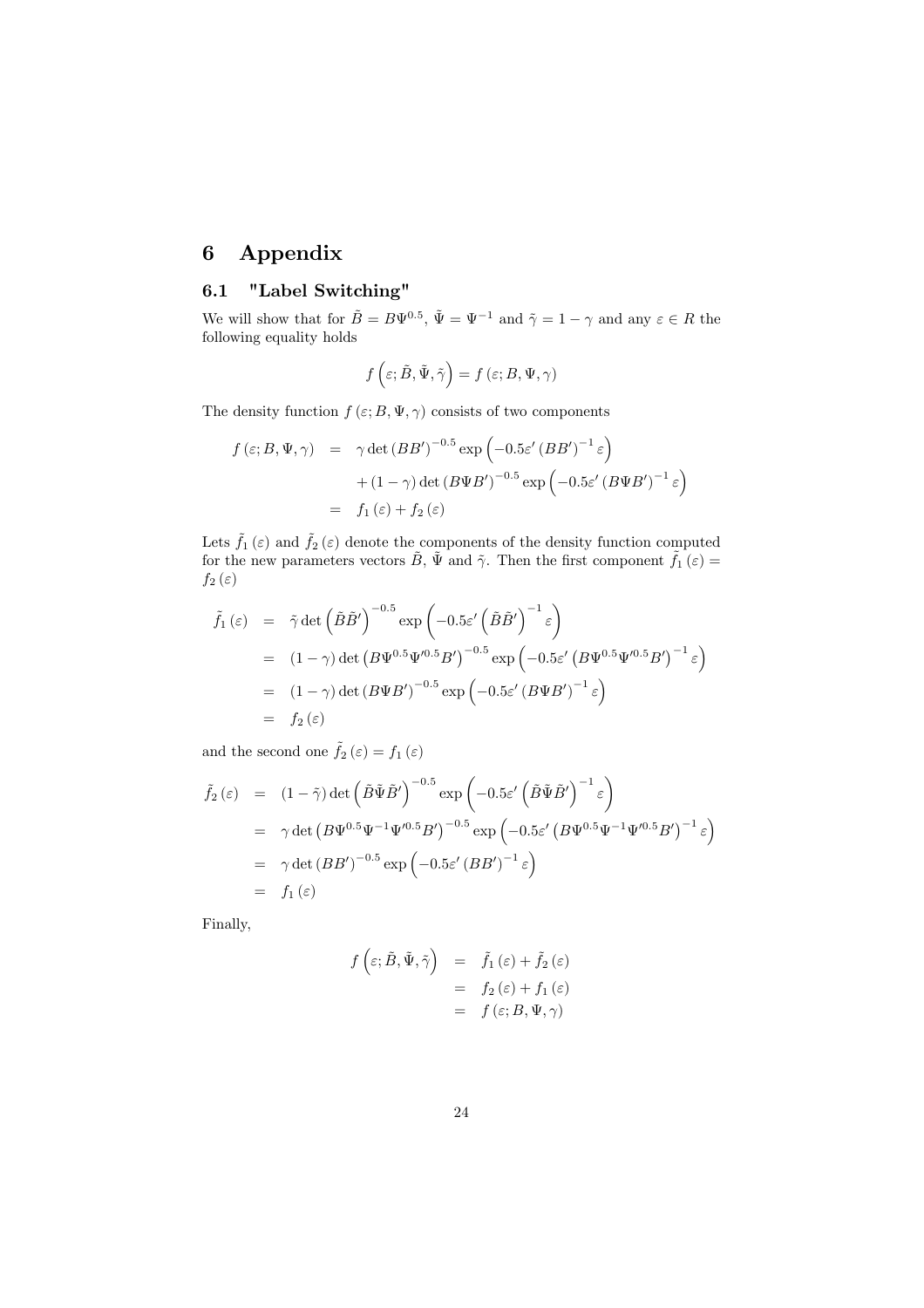# 7 Results: SVAR

Table 1: VAR. Ratio of successful estimates, algorithms initiated with the true parameters values.

|        |     |             | МL            |             |       | two steps quasi ML |        |             |       |
|--------|-----|-------------|---------------|-------------|-------|--------------------|--------|-------------|-------|
| $\sim$ | T   | <b>BFGS</b> | <b>NEWTON</b> | <b>BHHH</b> | ЕM    | <b>BFGS</b>        | NEWTON | <b>BHHH</b> | ΕM    |
| 0.5    | 50  | 0.592       | 0.262         | 0.102       | 1.000 | 0.625              | 0.334  | 0.17        | 1.00  |
|        | 150 | 0.896       | 0.515         | 0.611       | 0.996 | 0.882              | 0.498  | 0.583       | 0.994 |
|        | 500 | 0.995       | 0.734         | 0.972       | 0.992 | 0.992              | 0.735  | 0.969       | 0.992 |
| 0.8    | 50  | 0.384       | 0.165         | 0.016       | 0.998 | 0.410              | 0.186  | 0.023       | 1.00  |
|        | 150 | 0.758       | 0.403         | 0.230       | 0.993 | 0.733              | 0.415  | 0.228       | 0.992 |
|        | 500 | 0.979       | 0.635         | 0.749       | 0.990 | 0.976              | 0.647  | 0.757       | 0.919 |

NOTE: Two methods are considered: Maximum Likelihood and two steps quasi Maximum Likelihood. For each estimation method four maximization algorithms are evaluated: BFGS, NEWTON, BHHH and EM. The data generating process is described by (5), (6) and (7). We denote by T and  $\gamma$  the length of the sample and a mixing proportion parameter, respectively.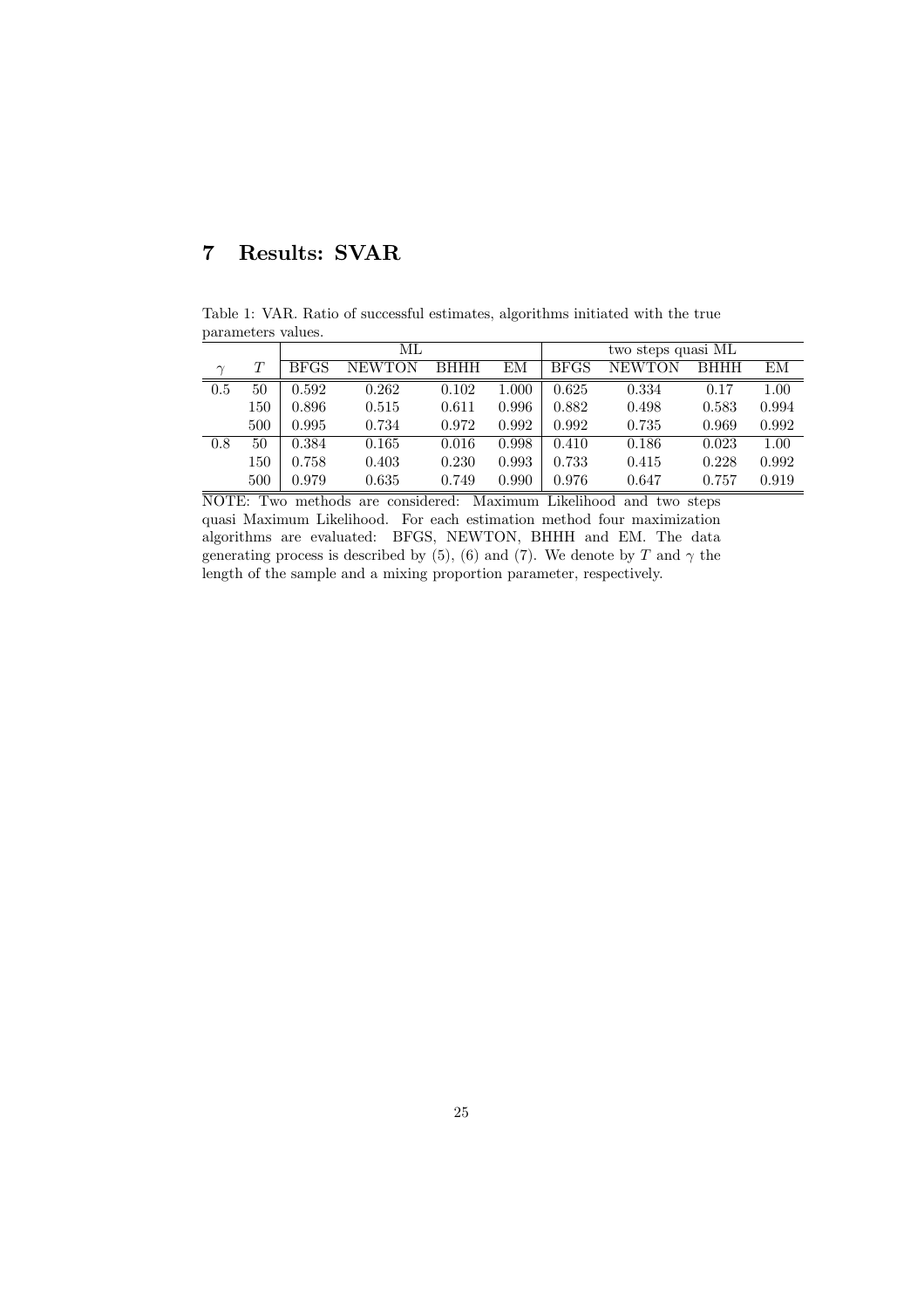Table 2: VAR. Ratio of successful estimates, algorithms not initiated with the true parameters values. ML two steps quasi ML

|                  |     |             | IVI L         |             |       | two steps quasi nil |               |             |       |  |
|------------------|-----|-------------|---------------|-------------|-------|---------------------|---------------|-------------|-------|--|
| $\sim$           |     | <b>BFGS</b> | <b>NEWTON</b> | <b>BHHH</b> | EМ    | <b>BFGS</b>         | <b>NEWTON</b> | <b>BHHH</b> | ЕM    |  |
| $\overline{0.5}$ | 50  | 0.212       | 0.287         | 0.060       | 1.000 | 0.242               | 0.344         | 0.123       | 0.999 |  |
|                  | 500 | 0.306       | 0.727         | 0.768       | 0.992 | 0.275               | 0.728         | 0.660       | 0.989 |  |
| 0.8              | 50  | 0.161       | 0.272         | 0.058       | 0.998 | 0.160               | 0.371         | 0.046       | 0.998 |  |
|                  | 500 | 0.584       | 0.822         | 0.628       | 0.994 | 0.385               | 0.820         |             | 0.990 |  |

NOTE: Two methods are considered: Maximum Likelihood and two steps quasi Maximum Likelihood. For each estimation method four maximization algorithms are evaluated: BFGS, NEWTON, BHHH and EM. The data generating process is described by (5), (6) and (7). We denote by T and  $\gamma$  the length of the sample and a mixing proportion parameter, respectively.

Table 3: VAR. Ratio of successful estimates that satisfy condition (4) for  $c =$ 0.01 to all successful estimates, algorithms initiated with the true parameters values.

|        |     |             | МL            |             |       | two steps quasi ML |               |             |       |
|--------|-----|-------------|---------------|-------------|-------|--------------------|---------------|-------------|-------|
| $\sim$ | T   | <b>BFGS</b> | <b>NEWTON</b> | <b>BHHH</b> | EМ    | BFGS               | <b>NEWTON</b> | <b>BHHH</b> | EМ    |
| 0.5    | 50  | 0.775       | 0.786         | 0.863       | 0.812 | 0.913              | 0.904         | 0.935       | 0.946 |
|        | 150 | 0.948       | 0.940         | 0.957       | 0.948 | 0.984              | 0.970         | 0.992       | 0.989 |
|        | 500 | 0.998       | 0.997         | 0.998       | 0.998 | 0.999              | 0.999         | 0.998       | 1.00  |
| 0.8    | 50  | 0.930       | 0.915         | 0.875       | 0.903 | 0.971              | 0.962         | 0.956       | 0.919 |
|        | 150 | 0.991       | 0.985         | 1.00        | 0.75  | 0.999              | 0.995         | 1.00        | 0.986 |
|        | 500 | 1.00        | 1.00          | $1.00\,$    | 0.999 | 1.00               | $1.00\,$      | 1.00        | 1.00  |

NOTE: Two methods are considered: Maximum Likelihood and two steps quasi Maximum Likelihood. For each estimation method four maximization algorithms are evaluated: BFGS, NEWTON, BHHH and EM. The data generating process is described by (5), (6) and (7). We denote by T and  $\gamma$  the length of the sample and a mixing proportion parameter, respectively.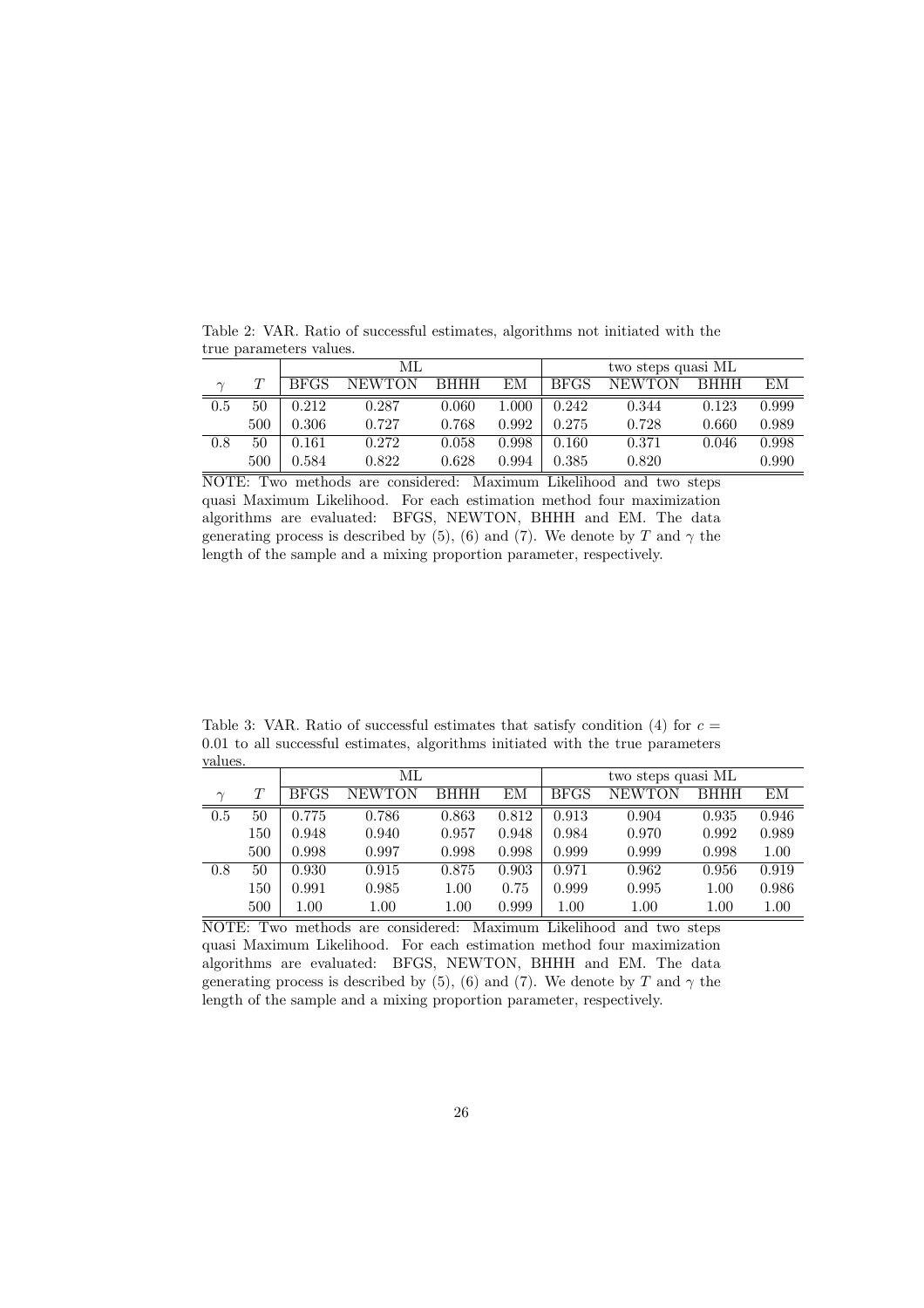| values. |        |             |               |             |       |                    |               |             |       |  |
|---------|--------|-------------|---------------|-------------|-------|--------------------|---------------|-------------|-------|--|
|         |        |             | МL            |             |       | two steps quasi ML |               |             |       |  |
| $\sim$  | $\tau$ | <b>BFGS</b> | <b>NEWTON</b> | <b>BHHH</b> | EМ    | <b>BFGS</b>        | <b>NEWTON</b> | <b>BHHH</b> | EМ    |  |
| 0.5     | 50     | 0.901       | 0.840         | 0.800       | 0.749 | 0.967              | 0.936         | $1.00\,$    | 0.930 |  |
|         | 500    | 0.997       | 1.00          | 0.996       | 0.999 | 0.996              | $1.00\,$      | 0.997       | 0.999 |  |
| 0.8     | 50     | 0.969       | 0.893         | 0.810       | 0.850 | 0.962              | 0.921         | 0.956       | 0.944 |  |
|         | 500    | 1.00        | 0.998         | 0.995       | 0.999 | $1.00\,$           | 0.999         |             | 1.00  |  |

Table 4: VAR. Ratio of successful estimates that satisfy condition (4) for  $c =$ 0.01 to all successful estimates, algorithms not initiated with the true parameters

NOTE: Two methods are considered: Maximum Likelihood and two steps quasi Maximum Likelihood. For each estimation method four maximization algorithms are evaluated: BFGS, NEWTON, BHHH and EM. The data generating process is described by (5), (6) and (7). T and  $\gamma$  denote the length of the sample and a mixing proportion parameter, respectively.

Table 5: VAR. The mean and the variance of the autoregressive parameters estimates for the two steps quasi ML method (BFGS algorithm iniciated with the true parameters values).

|          | Parameters  | (0)<br>$A_1^{\prime}$ | (0)<br>$A_2^0$ | $A_{11}$ | $A_{21}$  | $A_{12}$       | $A_{22}$ |
|----------|-------------|-----------------------|----------------|----------|-----------|----------------|----------|
|          | True values | $\theta$              | $\overline{0}$ | 0.5      | 0         | $\overline{0}$ | 0.5      |
| $\gamma$ | T           |                       |                | Mean     |           |                |          |
| 0.5      | 50          | $-0.0009$             | 0.0090         | 0.4385   | 0.0066    | $-0.0056$      | 0.4440   |
|          | 150         | $-0.0051$             | $-0.0035$      | 0.4794   | $-0.0015$ | $-0.0022$      | 0.4803   |
|          | 500         | $-0.0014$             | $-0.0010$      | 0.4937   | $-0.0029$ | $-0.0007$      | 0.4940   |
| 0.8      | 50          | $-0.0058$             | $-0.0085$      | 0.4434   | $-0.0122$ | $-0.0026$      | 0.4510   |
|          | 150         | $-0.0006$             | 0.0009         | 0.4774   | $-0.0023$ | $-0.0001$      | 0.4782   |
|          | 500         | 0.0006                | 0.0021         | 0.4921   | $-0.0006$ | $-0.0002$      | 0.4935   |
|          |             |                       |                |          | Variance  |                |          |
| 0.5      | 50          | 0.0247                | 0.0855         | 0.0152   | 0.0529    | 0.0055         | 0.0156   |
|          | 150         | 0.0076                | 0.0215         | 0.0046   | 0.0168    | 0.0018         | 0.0049   |
|          | 500         | 0.0021                | 0.0059         | 0.0015   | 0.0045    | 0.0005         | 0.0016   |
| 0.8      | 50          | 0.0269                | 0.0481         | 0.0171   | 0.0366    | 0.0099         | 0.0129   |
|          | 150         | 0.0071                | 0.0132         | 0.0053   | 0.0102    | 0.0029         | 0.0052   |
|          | 500         | 0.0018                | 0.0039         | 0.0015   | 0.0027    | 0.0008         | 0.0016   |

NOTE: The data generating process is described by  $(5)$ ,  $(6)$  and  $(7)$ . We denote by T and  $\gamma$  the length of the sample and a mixing proportion parameter, respectively.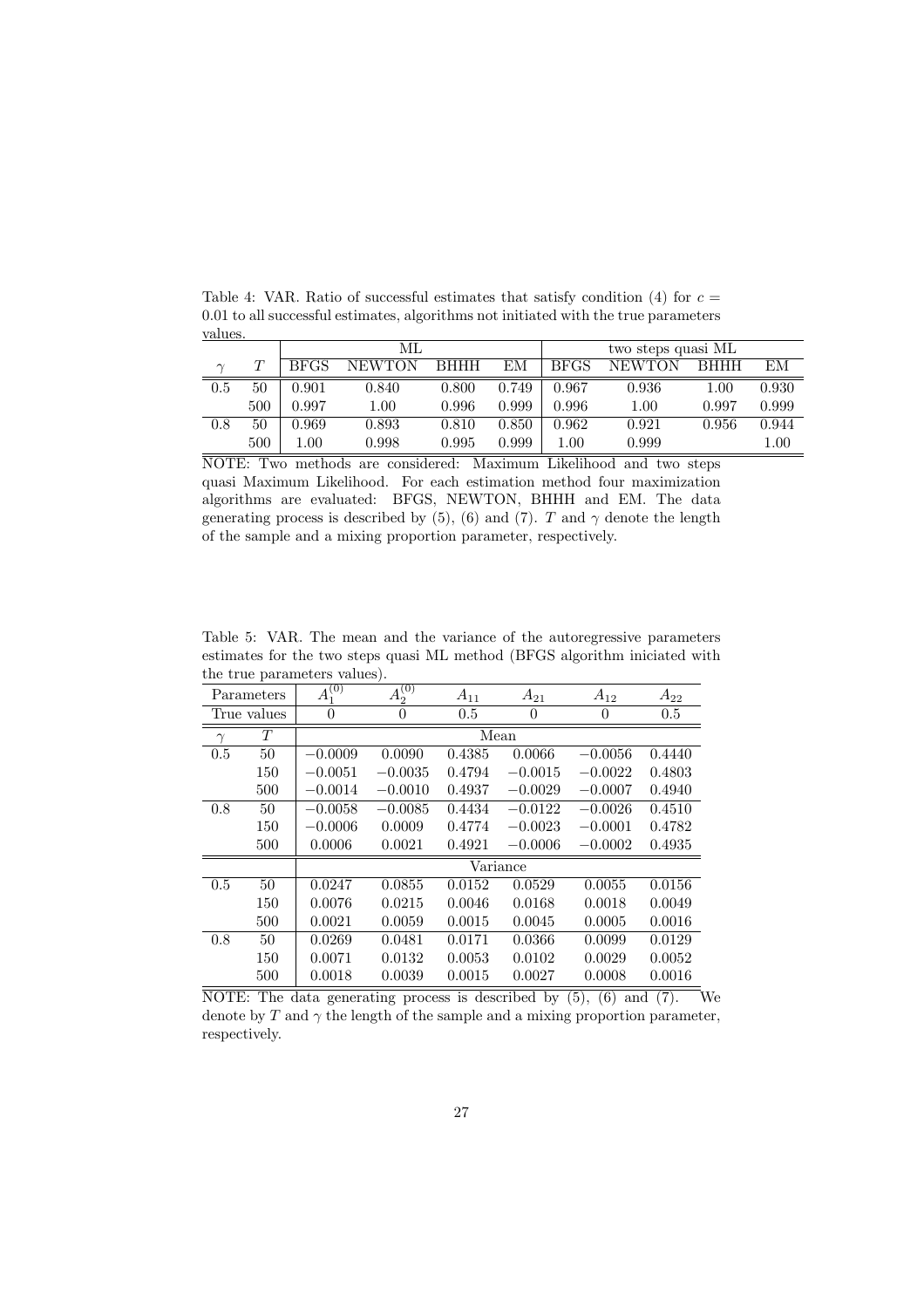Table 6: VAR. The mean and the variance of the autoregressive parameters estimates for the ML method (BFGS algorithm iniciated with the true parameters values).

|          | Parameters  | (0)<br>$A_1^{(0)}$ | $\left( 0\right)$<br>$A_2^{\vee}$ | $A_{11}$ | $A_{21}$  | $A_{12}$  | $A_{22}$ |
|----------|-------------|--------------------|-----------------------------------|----------|-----------|-----------|----------|
|          | True values | $\theta$           | $\overline{0}$                    | 0.5      | 0         | 0         | 0.5      |
| $\gamma$ | T           |                    |                                   |          | Mean      |           |          |
| 0.5      | 50          | 0.0025             | $-0.0056$                         | 0.4492   | $-0.0176$ | $-0.0054$ | 0.4535   |
|          | 150         | $-0.0062$          | $-0.0010$                         | 0.4806   | 0.0000    | $-0.0030$ | 0.4851   |
|          | 500         | $-0.0014$          | $-0.0007$                         | 0.4936   | $-0.0043$ | $-0.0006$ | 0.4953   |
| 0.8      | 50          | 0.0030             | $-0.0080$                         | 0.4429   | $-0.0196$ | $-0.0069$ | 0.4613   |
|          | 150         | 0.0000             | 0.0003                            | 0.4783   | 0.0010    | $-0.0003$ | 0.4832   |
|          | 500         | 0.0008             | 0.0015                            | 0.4919   | $-0.0010$ | $-0.0001$ | 0.4947   |
|          |             |                    |                                   |          | Variance  |           |          |
| 0.5      | 50          | 0.0285             | 0.099                             | 0.0175   | 0.0602    | 0.0061    | 0.0190   |
|          | 150         | 0.0082             | 0.0186                            | 0.0048   | 0.0157    | 0.0018    | 0.0049   |
|          | 500         | 0.0021             | 0.0051                            | 0.0016   | 0.0038    | 0.0005    | 0.0014   |
| 0.8      | 50          | 0.0358             | 0.0448                            | 0.0184   | 0.0410    | 0.0110    | 0.0164   |
|          | 150         | 0.0074             | 0.0114                            | 0.0053   | 0.0084    | 0.0030    | 0.0040   |
|          | 500         | 0.0019             | 0.0032                            | 0.0015   | 0.0021    | 0.0009    | 0.0013   |

NOTE: The data generating process is described by (5), (6) and (7). We denote by T and  $\gamma$  the length of the sample and a mixing proportion parameter, respectively.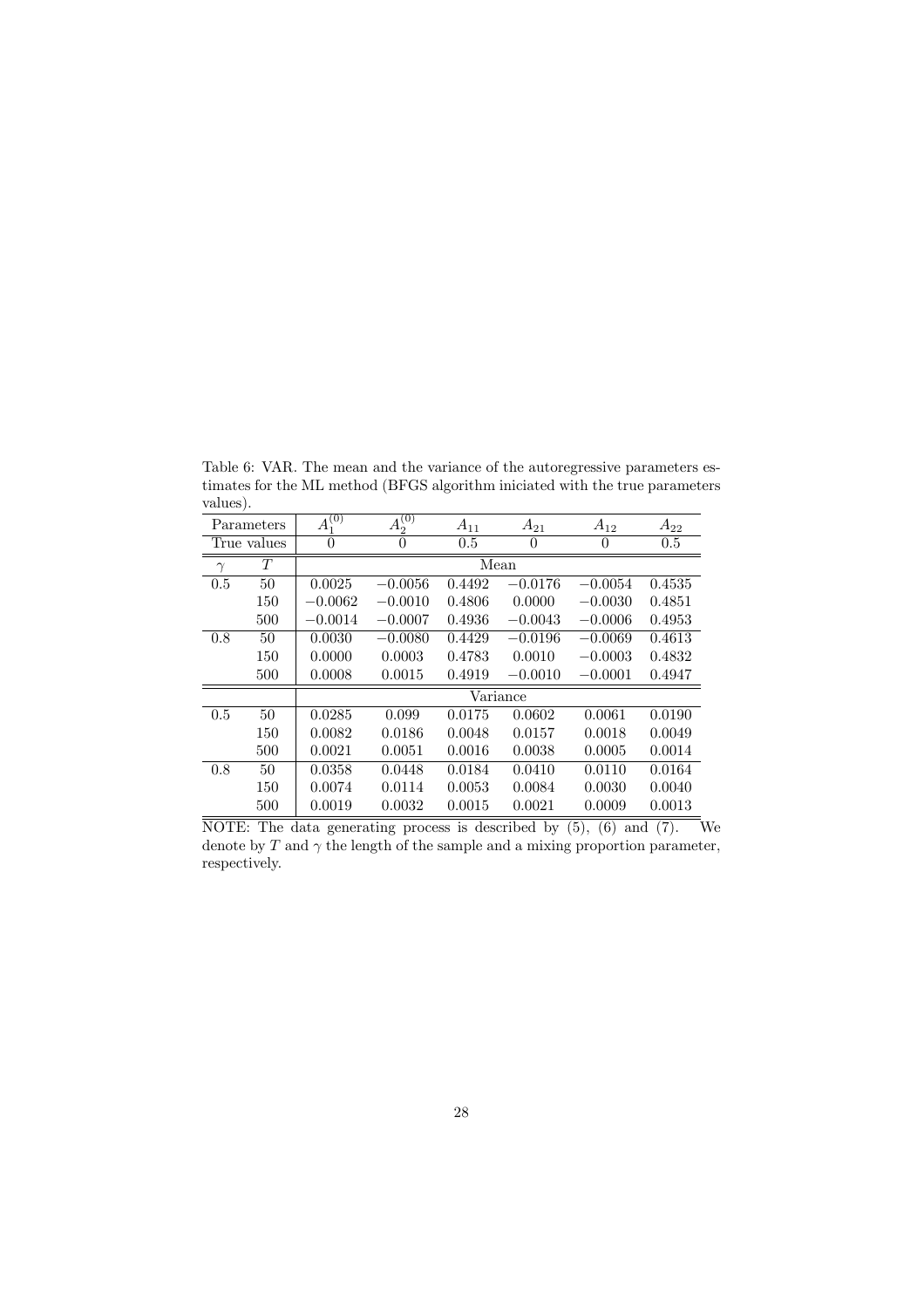Table 7: VAR. The mean and the variance of the mixing parameter estimates for the ML method (BFGS algorithm iniciated with the true parameters values).

|          | Parameters  | $B_{11}$ | $B_{21}$  | $B_{12}$  | $B_{22}$ | $\overline{\Psi_1}$ | $\Psi_2$ | $\gamma$ |
|----------|-------------|----------|-----------|-----------|----------|---------------------|----------|----------|
|          | True values |          | 0         | $\theta$  | 1        | 1                   | 5        | 0.5/0.8  |
| $\gamma$ | T           |          |           |           | Mean     |                     |          |          |
| 0.5      | 50          | 0.9696   | 0.0041    | $-0.0008$ | 0.6739   | 1.1309              | 18.541   | 0.5183   |
|          | 150         | 1.0072   | $-0.0006$ | 0.0000    | 0.8503   | 1.0355              | 10.008   | 0.4939   |
|          | 500         | 1.0054   | $-0.0011$ | $-0.0005$ | 0.9607   | 0.9791              | 6.0943   | 0.5031   |
| 0.8      | 50          | 0.9413   | $-0.0131$ | $-0.0071$ | 0.6328   | 1.2300              | 15.284   | 0.6339   |
|          | 150         | 0.9816   | $-0.0222$ | 0.0090    | 0.8626   | 0.9604              | 7.2953   | 0.7134   |
|          | 500         | 0.9958   | $-0.0010$ | 0.0016    | 0.9635   | 0.9544              | 5.4723   | 0.7717   |
|          |             |          |           |           | Variance |                     |          |          |
| 0.5      | 50          | 0.0716   | 0.3132    | 0.0306    | 0.0862   | 4.2206              | 340.36   | 0.0353   |
|          | 150         | 0.0284   | 0.1302    | 0.0147    | 0.0711   | 0.4660              | 120.44   | 0.0356   |
|          | 500         | 0.0008   | 0.0388    | 0.0037    | 0.0314   | 0.1051              | 12.934   | 0.0181   |
| 0.8      | 50          | 0.0540   | 0.1640    | 0.0337    | 0.0533   | 6.7184              | 223.14   | 0.0346   |
|          | 150         | 0.0153   | 0.0679    | 0.0187    | 0.0343   | 0.4133              | 19.281   | 0.0299   |
|          | 500         | 0.0030   | 0.0181    | 0.0067    | 0.0088   | 0.1301              | 1.7017   | 0.0110   |

NOTE: The data generating process is described by (5), (6) and (7). We denote by T and  $\gamma$  the length of the sample and a mixing proportion parameter, respectively.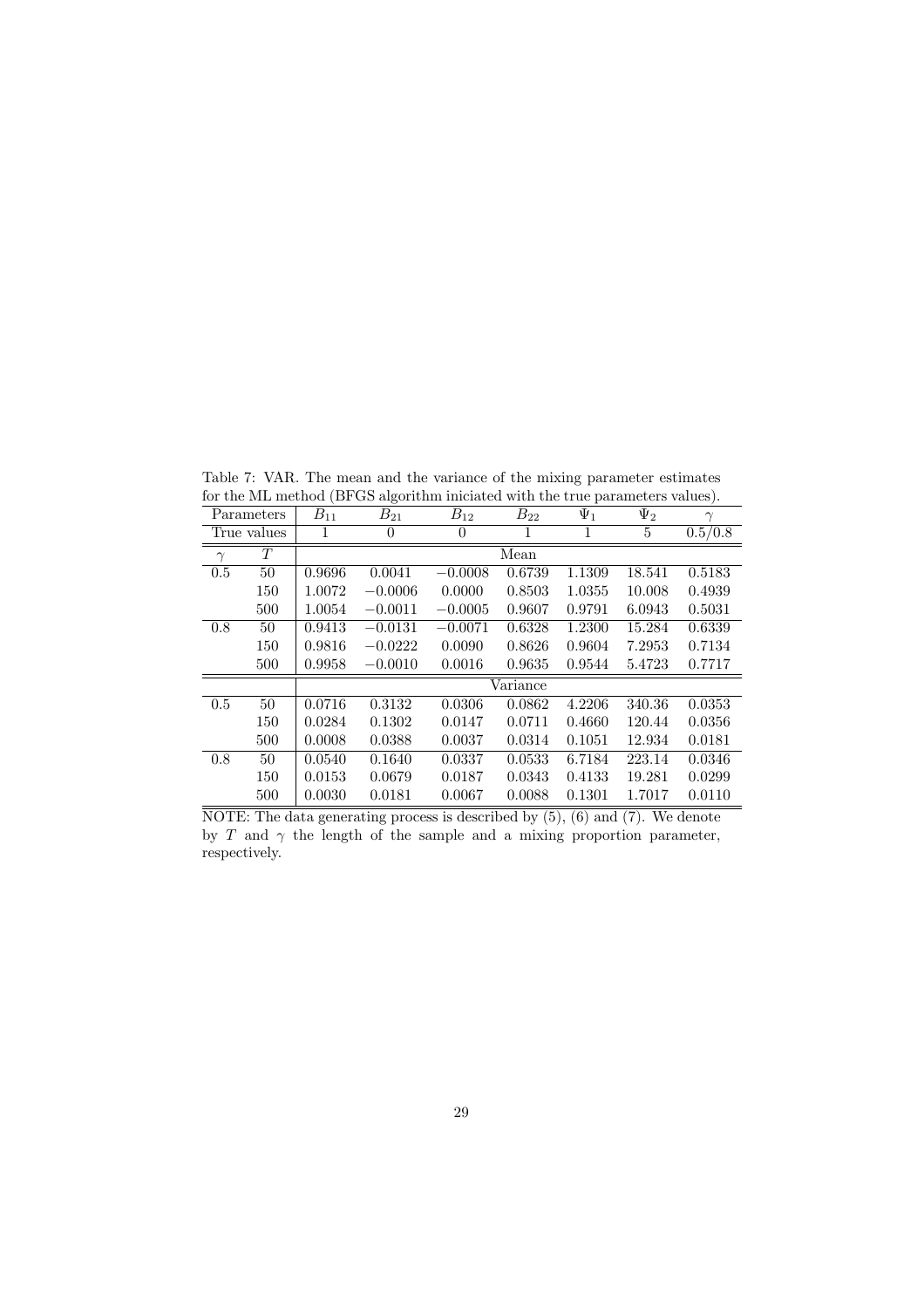|          | Parameters  | $B_{11}$ | $B_{21}$       | $B_{12}$  | $B_{22}$ | $\Psi_1$ | $\Psi_2$ | $\gamma$ |
|----------|-------------|----------|----------------|-----------|----------|----------|----------|----------|
|          | True values | 1        | $\overline{0}$ | $\theta$  | 1        | 1        | 5        | 0.5/0.8  |
| $\gamma$ | T           |          |                |           | Mean     |          |          |          |
| 0.5      | 50          | 0.9791   | 0.0151         | $-0.0016$ | 0.7006   | 1.0384   | 16.008   | 0.4562   |
|          | 150         | 1.0021   | 0.0064         | $-0.003$  | 0.8605   | 0.9686   | 9.4433   | 0.4798   |
|          | 500         | 1.0047   | $-0.0001$      | $-0.0008$ | 0.9739   | 0.9808   | 5.8277   | 0.5047   |
| 0.8      | 50          | 0.9435   | 0.0127         | $-0.0101$ | 0.6837   | 0.9831   | 11.008   | 0.6201   |
|          | 150         | 0.9778   | $-0.0161$      | 0.0080    | 0.8734   | 0.9754   | 6.8268   | 0.7101   |
|          | 500         | 0.9954   | $-0.0007$      | 0.0012    | 0.9689   | 0.9565   | 5.3703   | 0.7727   |
|          |             |          |                |           | Variance |          |          |          |
| 0.5      | 50          | 0.0688   | 0.3102         | 0.0277    | 0.0972   | 7.5682   | 313.04   | 0.0488   |
|          | 150         | 0.0312   | 0.1436         | 0.0171    | 0.0759   | 0.4699   | 111.72   | 0.0393   |
|          | 500         | 0.0078   | 0.0313         | 0.0039    | 0.0300   | 0.1029   | 9.9939   | 0.0181   |
| 0.8      | 50          | 0.0382   | 0.1795         | 0.0361    | 0.0548   | 1.8765   | 83.093   | 0.0417   |
|          | 150         | 0.0153   | 0.0656         | 0.0192    | 0.0344   | 0.5007   | 16.762   | 0.0311   |
|          | 500         | 0.0029   | 0.0183         | 0.0069    | 0.0083   | 0.1258   | 1.5437   | 0.0107   |

Table 8: VAR. The mean and the variance of the mixing parameter estimates for the two steps quasi ML method (BFGS algorithm iniciated with the true parameters values).

NOTE: The data generating process is described by  $(5)$ ,  $(6)$  and  $(7)$ . We denote by T and  $\gamma$  the length of the sample and a mixing proportion parameter, respectively.

Table 9: VAR. The mean and the variance of the mixing parameter estimates for the two steps quasi ML method (EM algorithm iniciated with the true parameters values).

|          | Parameters  | $B_{11}$ | $B_{21}$  | $B_{12}$  | $B_{22}$ | $\Psi_1$ | $\Psi_2$ | $\gamma$ |  |
|----------|-------------|----------|-----------|-----------|----------|----------|----------|----------|--|
|          | True values |          | $\theta$  | $\theta$  | 1        | 1        | 5        | 0.5/0.8  |  |
| $\gamma$ | T           |          | Mean      |           |          |          |          |          |  |
| 0.5      | 50          | 0.943    | 0.0260    | $-0.0045$ | 0.8453   | 0.8848   | 11.443   | 0.5333   |  |
|          | 500         | 1.0049   | 0.0020    | $-0.0011$ | 0.9765   | 0.9780   | 5.7325   | 0.5046   |  |
| 0.8      | 50          | 0.9669   | $-0.0258$ | 0.0124    | 0.8504   | 0.7101   | 8.3221   | 0.7634   |  |
|          | 500         | 0.9968   | 0.0003    | 0.0011    | 0.9735   | 0.9471   | 5.3650   | 0.7780   |  |
|          |             |          |           |           | Variance |          |          |          |  |
| 0.5      | 50          | 0.0582   | 0.3278    | 0.0334    | 0.1064   | 6.8999   | 189.44   | 0.0467   |  |
|          | 500         | 0.0074   | 0.0304    | 0.0039    | 0.0275   | 0.0964   | 8.2750   | 0.0163   |  |
| 0.8      | 50          | 0.0280   | 0.1730    | 0.0546    | 0.0495   | 0.4517   | 65.635   | 0.0395   |  |
|          | 500         | 0.0029   | 0.0173    | 0.0067    | 0.0077   | 0.1339   | 1.4941   | 0.0094   |  |

NOTE: The data generating process is described by  $(5)$ ,  $(6)$  and  $(7)$ . We denote by T and  $\gamma$  the length of the sample and a mixing proportion parameter, respectively.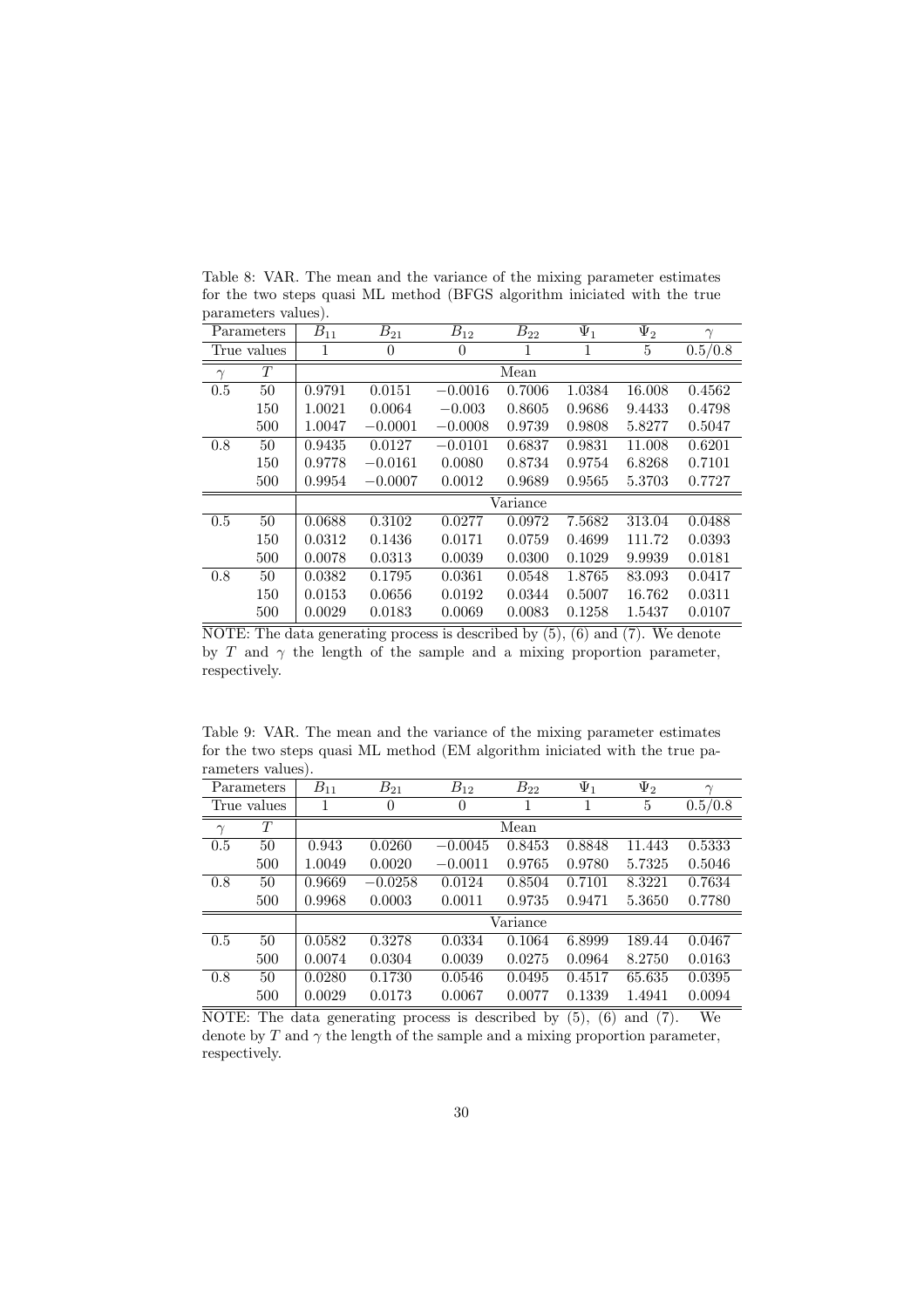Table 10: VAR, The mean and the variance of estimators for the ML method, the mixing proportion  $\gamma = 0.5$ . The data generating process is described by (6), (7) and (5).

| T                   | 50        |                | 150       |                         |
|---------------------|-----------|----------------|-----------|-------------------------|
|                     | Mean      | Var            | Mean      | $\overline{\text{Var}}$ |
| $\bar{A_1^{(0)}}$   | $-0.0275$ | 0.0367         | 0.0046    | 0.0097                  |
| $\tilde{A_2^{(0)}}$ | $-0.0689$ | 0.1363         | 0.0269    | 0.0406                  |
| $A_{1,1}$           | 0.4370    | 0.0180         | 0.4845    | 0.0064                  |
| $A_{2,1}$           | 0.01741   | 0.0957         | $-0.0348$ | 0.0281                  |
| $A_{1,2}$           | $-0.0034$ | 0.0073         | 0.0072    | 0.0020                  |
| $A_{2,2}$           | 0.4480    | 0.0294         | 0.4817    | 0.0061                  |
| $B_{1,1}$           | 1.1507    | 0.2199         | 1.0997    | 0.1557                  |
| $B_{2,1}$           | 0.0588    | 0.3988         | $-0.0215$ | 0.2382                  |
| $B_{1,2}$           | $-0.0008$ | 0.0008         | 0.0036    | 0.0009                  |
| $B_{2,2}$           | 0.0724    | 0.0027         | 0.0869    | 0.0028                  |
| $\Psi_1$            | 40.557    | 77630          | 40.050    | 60582                   |
| $\Psi_2$            | 4988.49   | $1.77e + 0.08$ | 2936.21   | 55389027                |
| $\gamma$            | 0.1929    | 0.0032         | 0.1168    | 0.0013                  |
|                     |           |                |           |                         |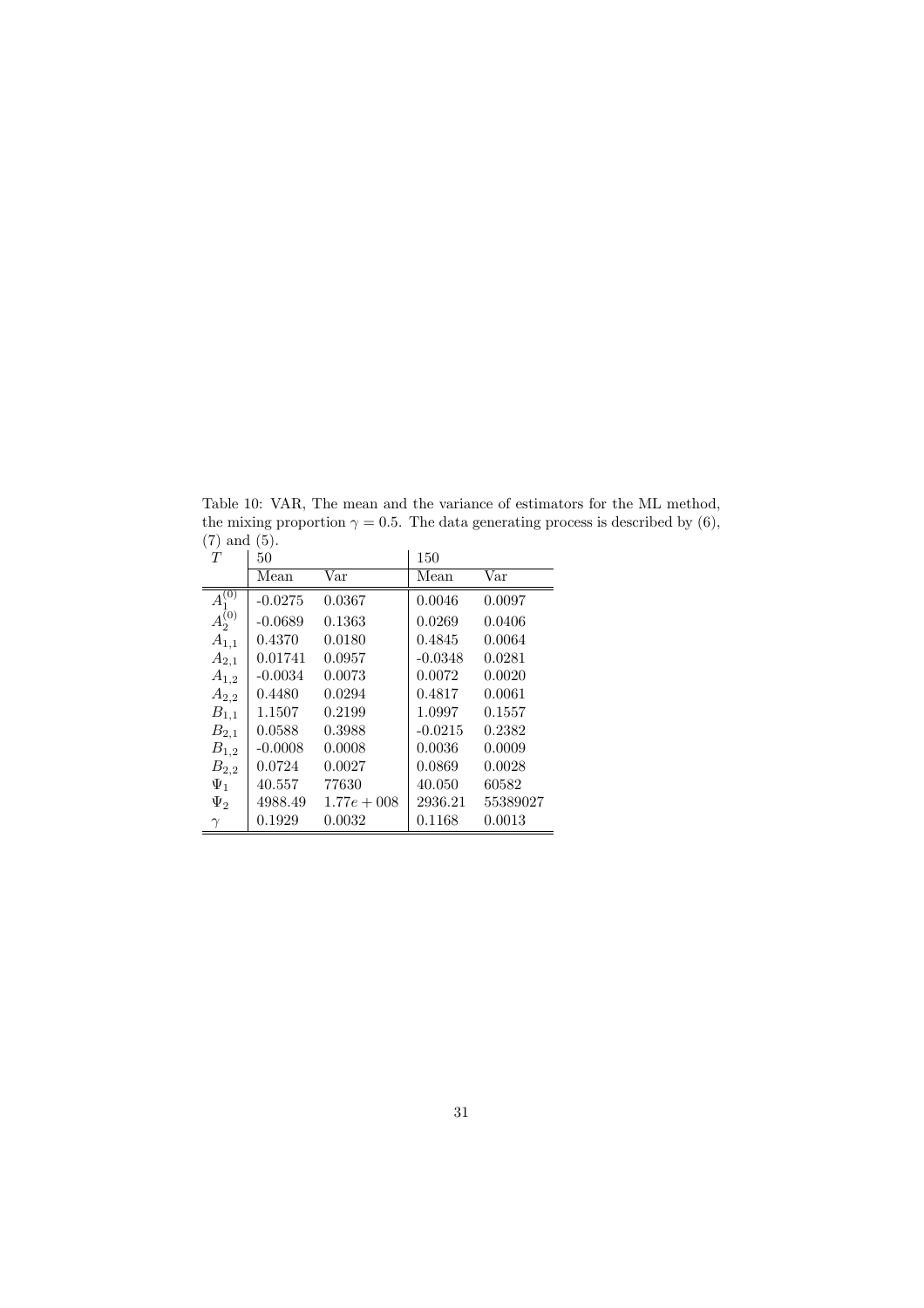# 8 Results: SVECM

Table 11: VECM. Ratio of successful estimates, algorithms initiated with the true parameters values.

|        |     |             | МL            |       | two steps quasi ML |               |       |  |
|--------|-----|-------------|---------------|-------|--------------------|---------------|-------|--|
| $\sim$ | T   | <b>BFGS</b> | <b>NEWTON</b> | ΕM    | <b>BFGS</b>        | <b>NEWTON</b> | EМ    |  |
| 0.5    | 50  | 0.366       | 0.218         | 0.403 | 0.627              | 0.336         | 0.976 |  |
|        | 150 | 0.882       | 0.588         | 0.801 | 0.919              | 0.566         | 0.996 |  |
|        | 500 | 0.987       | 0.843         | 0.970 | 0.993              | 0.750         | 0.988 |  |
| 0.8    | 50  | 0.245       | 0.174         | 0.350 | 0.343              | 0.166         | 0.949 |  |
|        | 150 | 0.726       | 0.501         | 0.706 | 0.740              | 0.381         | 0.987 |  |
|        | 500 | 0.969       | 0.785         | 0.935 | 0.975              | 0.667         | 0.993 |  |

NOTE: Two methods are considered: Maximum Likelihood and two steps quasi Maximum Likelihood. For each estimation method four maximization algorithms are evaluated: BFGS, NEWTON, BHHH and EM. The data generating process is described by (5), (8) and (9). We denote by T and  $\gamma$  the length of the sample and a mixing proportion parameter, respectively.

Table 12: VECM. Ratio of successful estimates, algorithms not initiated with the true parameters values.

|        |     |             | МL            |       | two steps quasi ML |               |       |  |
|--------|-----|-------------|---------------|-------|--------------------|---------------|-------|--|
| $\sim$ |     | <b>BFGS</b> | <b>NEWTON</b> | EМ    | <b>BFGS</b>        | <b>NEWTON</b> | EМ    |  |
| 0.5    | 50  | 0.130       | 0.144         | 0.268 | 0.241              | 0.336         | 0.999 |  |
|        | 500 | 0.349       | 0.716         | 0.891 | 0.293              | 0.739         | 0.987 |  |
| 0.8    | 50  | 0.112       | 0.140         | 0.299 | 0.172              | 0.366         | 1.000 |  |
|        | 500 | 0.287       | 0.759         | 0.931 | 0.329              | 0.847         | 0.988 |  |

NOTE: Two methods are considered: Maximum Likelihood and two steps quasi Maximum Likelihood. For each estimation method four maximization algorithms are evaluated: BFGS, NEWTON, BHHH and EM. The data generating process is described by (5), (8) and (9). We denote by T and  $\gamma$  the length of the sample and a mixing proportion parameter, respectively.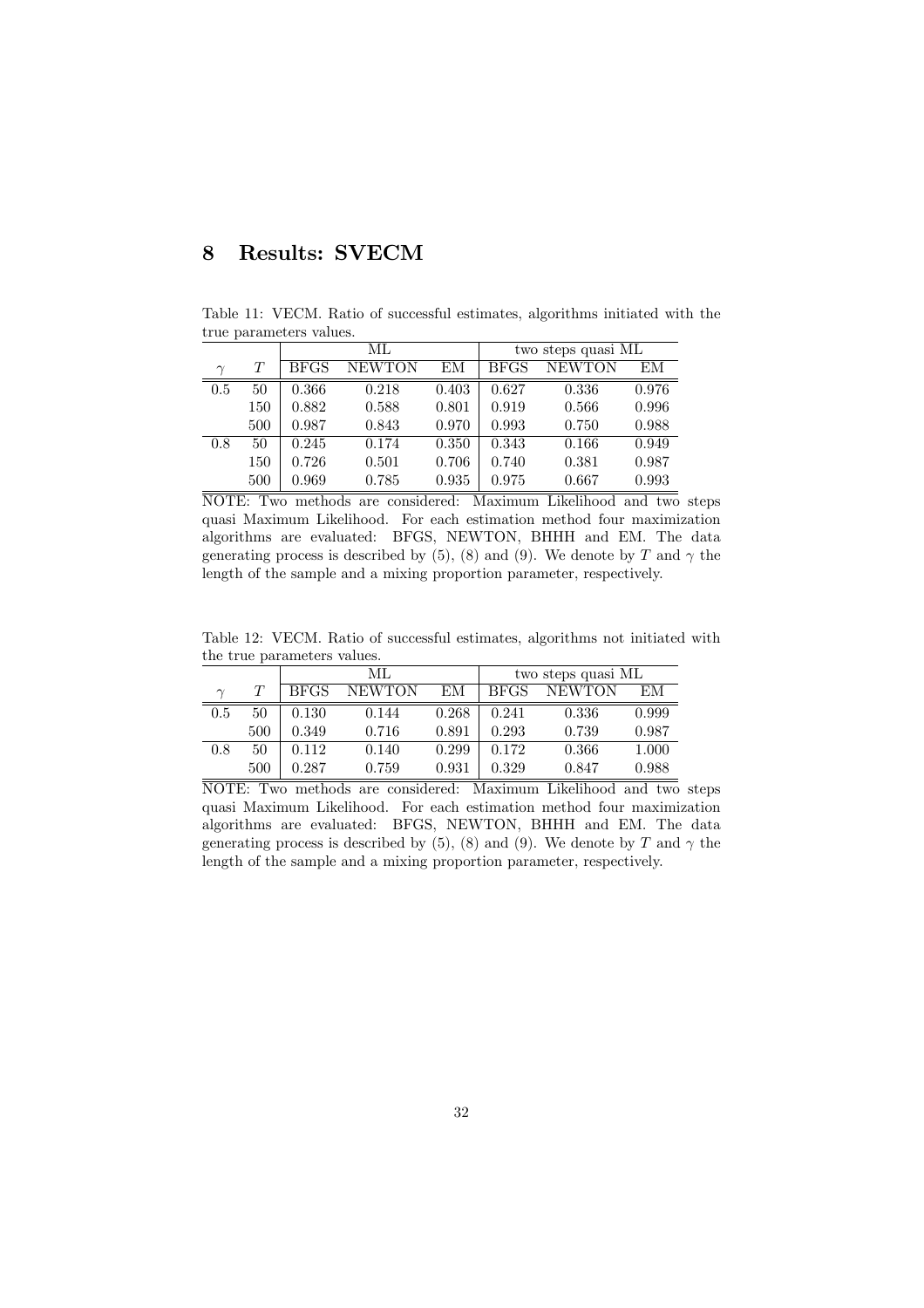|        |     |             | ML            |       | two steps quasi ML |               |       |  |
|--------|-----|-------------|---------------|-------|--------------------|---------------|-------|--|
| $\sim$ | T   | <b>BFGS</b> | <b>NEWTON</b> | EМ    | <b>BFGS</b>        | <b>NEWTON</b> | EМ    |  |
| 0.5    | 50  | 0.839       | 0.972         | 0.990 | 0.907              | 0.881         | 0.944 |  |
|        | 150 | 0.926       | 0.995         | 0.999 | 0.979              |               | 0.987 |  |
|        | 500 | 0.998       |               |       | 0.999              | 0.999         | 0.999 |  |
| 0.8    | 50  | 0.894       | 0.977         | 0.991 | 0.983              | 0.952         | 0.969 |  |
|        | 150 | 0.983       |               |       | 0.996              |               | 0.985 |  |
|        | 500 |             |               |       |                    |               | 0.999 |  |

Table 13: VECM. Ratio of successful estimates that satisfy condition (4) for  $c = 0.01$  to all sucesfull estimates, algorithms initiated with the true parameters values.

NOTE: Two methods are considered: Maximum Likelihood and two steps quasi Maximum Likelihood. For each estimation method four maximization algorithms are evaluated: BFGS, NEWTON, BHHH and EM. The data generating process is described by (5), (8) and (9). We denote by T and  $\gamma$  the length of the sample and a mixing proportion parameter, respectively.

Table 14: VECM. Ratio of successful estimates that satisfy condition (4) for  $c =$ 0.01 to all sucesfull estimates, algorithms not initiated with the true parameters values.

|        |     |             | МL            |    | two steps quasi ML |               |       |  |
|--------|-----|-------------|---------------|----|--------------------|---------------|-------|--|
| $\sim$ |     | <b>BFGS</b> | <b>NEWTON</b> | EМ | <b>BFGS</b>        | <b>NEWTON</b> | EМ    |  |
| 0.5    | 50  | 0.854       | 0.951         |    | 0.975              | 0.881         | 0.913 |  |
|        | 500 | 0.997       |               |    | 0.997              | 0.999         | 0.999 |  |
| 0.8    | 50  | 0.866       | 0.971         |    | 0.994              | 0.937         | 0.950 |  |
|        | 500 |             |               |    |                    | 0.999         | 0.999 |  |

NOTE: Two methods are considered: Maximum Likelihood and two steps quasi Maximum Likelihood. For each estimation method four maximization algorithms are evaluated: BFGS, NEWTON, BHHH and EM. The data generating process is described by (5), (8) and (9). We denote by T and  $\gamma$  the length of the sample and a mixing proportion parameter, respectively.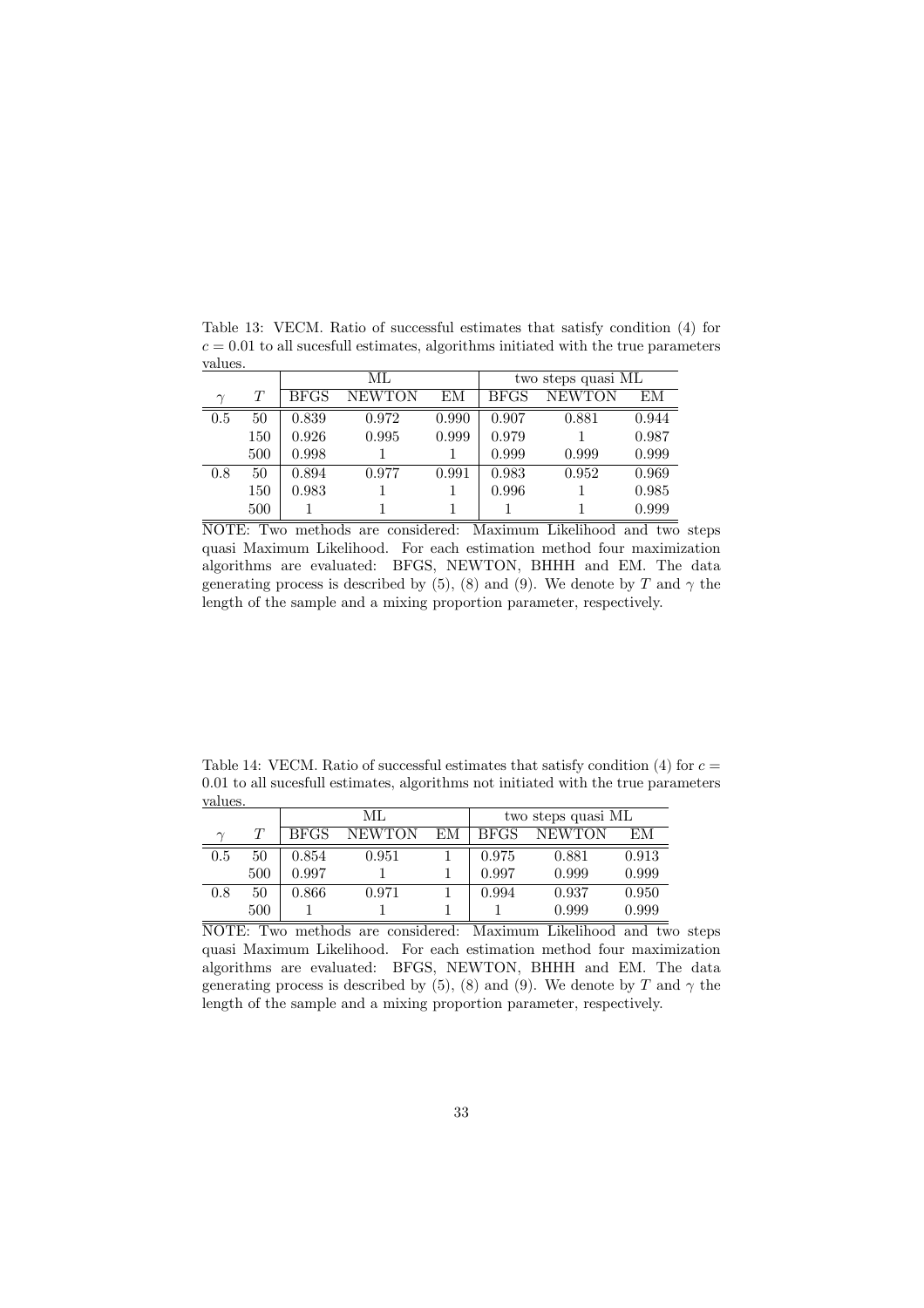|          | Parameters  | $\beta_2$ | $\alpha_1$ | $\alpha_2$ | $\overline{A_1^{(0)}}$ | $\overline{A_2^{(0)}}$ | $\Gamma_{11}$ | $\Gamma_{21}$ | $\Gamma_{12}$ | $\Gamma_{22}$ |  |
|----------|-------------|-----------|------------|------------|------------------------|------------------------|---------------|---------------|---------------|---------------|--|
|          | True values | $-1$      | $-0.1$     | 0.1        | $\theta$               | $\theta$               | 0.2           | 0.5           | 0.5           | $0.2\,$       |  |
| $\gamma$ | T           |           | Mean       |            |                        |                        |               |               |               |               |  |
| 0.5      | 50          | $-1.628$  | $-0.172$   | 0.174      | 0.105                  | 0.087                  | 0.177         | 0.429         | 0.428         | 0.216         |  |
|          | 150         | $-1.004$  | $-0.125$   | 0.132      | $-0.012$               | 0.019                  | 0.191         | 0.476         | 0.472         | 0.210         |  |
|          | 500         | $-1.000$  | $-0.108$   | 0.111      | $-0.002$               | $-0.001$               | 0.197         | 0.490         | 0.491         | 0.205         |  |
| 0.8      | 50          | $-1.287$  | $-0.180$   | 0.157      | $-0.042$               | $-0.062$               | 0.178         | 0.426         | 0.427         | 0.190         |  |
|          | 150         | $-1.007$  | $-0.124$   | 0.127      | $-0.017$               | $-0.004$               | 0.192         | 0.469         | 0.476         | 0.202         |  |
|          | 500         | $-1.001$  | $-0.107$   | 0.110      | $-0.002$               | 0.000                  | 0.197         | 0.491         | 0.493         | 0.204         |  |
|          |             |           |            |            |                        | Variance               |               |               |               |               |  |
| 0.5      | 50          | 225.420   | 0.015      | 0.040      | 2.471                  | 5.720                  | 0.011         | 0.031         | 0.015         | 0.039         |  |
|          | 150         | 0.039     | 0.002      | 0.006      | 0.125                  | 0.242                  | 0.003         | 0.009         | 0.003         | 0.010         |  |
|          | 500         | 0.000     | 0.000      | 0.001      | 0.012                  | 0.019                  | 0.001         | 0.002         | 0.001         | 0.003         |  |
| 0.8      | 50          | 1595.93   | 0.016      | 0.027      | 1.575                  | 3.309                  | 0.013         | 0.024         | 0.017         | 0.029         |  |
|          | 150         | 0.036     | 0.003      | 0.005      | 0.125                  | 0.206                  | 0.004         | 0.007         | 0.004         | 0.008         |  |
|          | 500         | 0.001     | 0.001      | 0.001      | 0.010                  | 0.013                  | 0.001         | 0.002         | 0.001         | 0.002         |  |

Table 15: VECM. The mean and the variance of the parameters estimates for the two steps quasi ML method (BFGS algorithm initiated with the true parameters values).

NOTE: The data generating process is described by  $(5)$ ,  $(8)$  and  $(9)$ . We denote by T and  $\gamma$  the length of the sample and a mixing proportion parameter, respectively.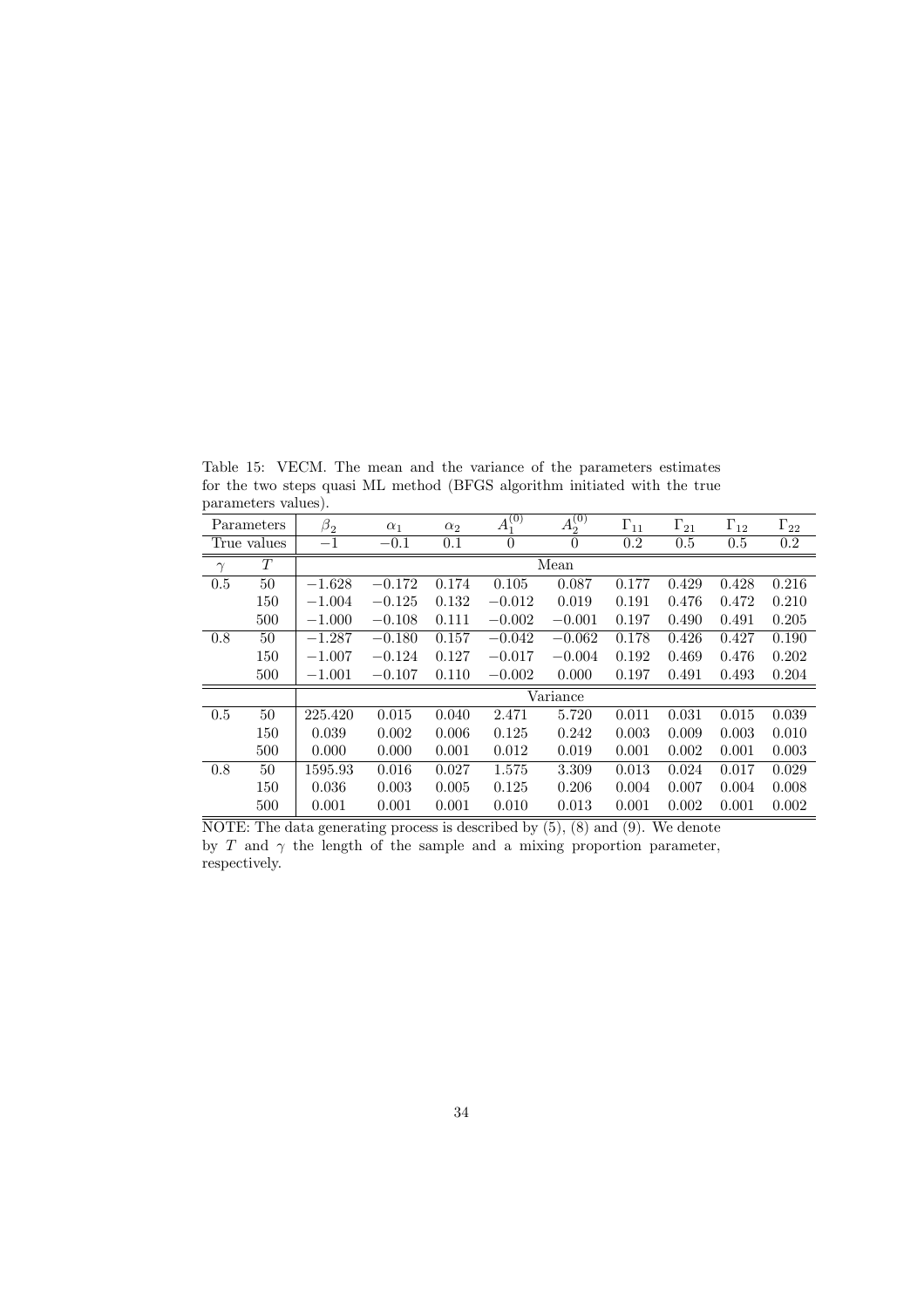Table 16: VECM. The mean and the variance of the parameters estimates for the ML method (BFGS algorithm initiated with the true parameters values).

| $\sim$<br><b>PWA WAAAO</b> VULD<br>$\cdots$ |             |             |            |            |             |                               |               |               |               |               |  |  |
|---------------------------------------------|-------------|-------------|------------|------------|-------------|-------------------------------|---------------|---------------|---------------|---------------|--|--|
|                                             | Parameters  | $\beta_2^-$ | $\alpha_1$ | $\alpha_2$ | $A_1^{(0)}$ | $\overline{A_2^{(0)}}$        | $\Gamma_{11}$ | $\Gamma_{21}$ | $\Gamma_{12}$ | $\Gamma_{22}$ |  |  |
|                                             | True values | $-1$        | $-0.1$     | 0.1        | $\theta$    | $\theta$                      | 0.2           | 0.5           | 0.5           | $0.2\,$       |  |  |
| $\gamma$                                    | T           |             | Mean       |            |             |                               |               |               |               |               |  |  |
| 0.5                                         | 50          | $-0.999$    | $-0.193$   | 0.180      | 0.025       | 0.179                         | 0.182         | 0.441         | 0.407         | 0.222         |  |  |
|                                             | 150         | $-1.002$    | $-0.125$   | 0.126      | 0.000       | 0.006                         | 0.192         | 0.480         | 0.472         | 0.208         |  |  |
|                                             | 500         | $-1.000$    | $-0.108$   | 0.110      | 0.000       | $-0.003$                      | 0.197         | 0.492         | 0.491         | 0.205         |  |  |
| 0.8                                         | 50          | $-0.979$    | $-0.196$   | 0.162      | 0.116       | $-0.116$                      | 0.182         | 0.453         | 0.414         | 0.207         |  |  |
|                                             | 150         | $-0.999$    | $-0.125$   | 0.123      | $-0.011$    | $-0.019$                      | 0.196         | 0.478         | 0.474         | 0.203         |  |  |
|                                             | 500         | $-1.001$    | $-0.107$   | 0.108      | 0.000       | $-0.001$                      | 0.197         | 0.493         | 0.493         | 0.203         |  |  |
|                                             |             |             |            |            |             | $\overline{\text{V}}$ ariance |               |               |               |               |  |  |
| 0.5                                         | 50          | 0.045       | 0.016      | 0.035      | 1.653       | 2.048                         | 0.014         | 0.036         | 0.016         | 0.040         |  |  |
|                                             | 150         | 0.009       | 0.002      | 0.006      | 0.128       | 0.180                         | 0.003         | 0.008         | 0.003         | 0.009         |  |  |
|                                             | 500         | 0.000       | 0.000      | 0.001      | 0.012       | 0.018                         | 0.001         | 0.002         | 0.001         | 0.002         |  |  |
| 0.8                                         | 50          | 0.060       | 0.015      | 0.021      | 1.064       | 0.999                         | 0.017         | 0.029         | 0.017         | 0.029         |  |  |
|                                             | 150         | 0.010       | 0.003      | 0.004      | 0.109       | 0.118                         | 0.004         | 0.006         | 0.004         | 0.007         |  |  |
|                                             | 500         | 0.000       | 0.001      | 0.001      | 0.009       | 0.011                         | 0.001         | 0.002         | 0.001         | 0.002         |  |  |

 $\overline{\text{NOTE: The data generating process is described by (5), (8) and (9). We denote}$ by T and  $\gamma$  the length of the sample and a mixing proportion parameter, respectively.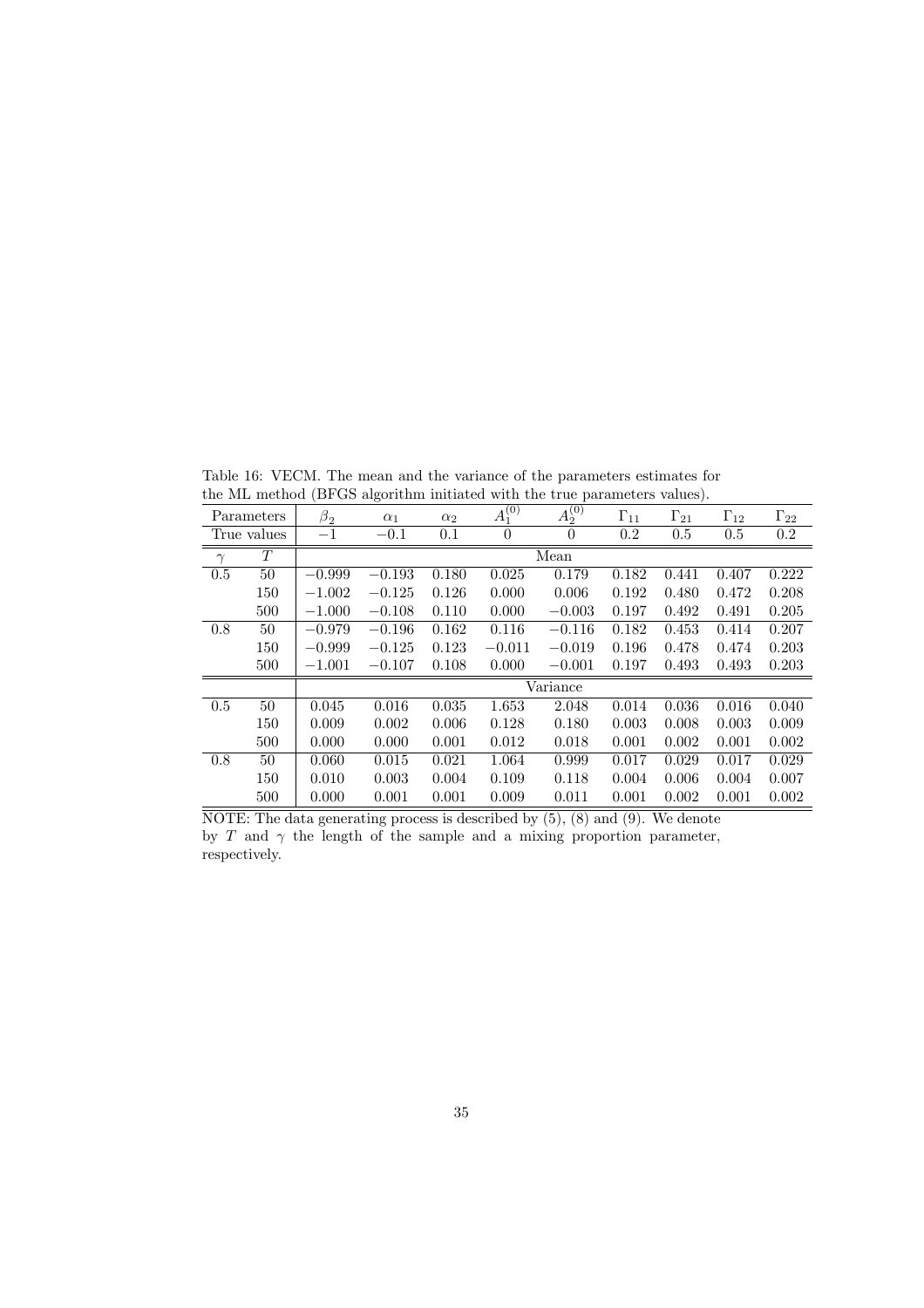Table 17: VECM. The mean and the variance of the mixing parameters estimates for the ML method (BFGS algorithm initiated with the true parameters values).

| Parameters |             | $B_{11}$ | $B_{21}$       | $B_{12}$ | $B_{22}$ | $\Psi_1$ | $\Psi_2$ | $\gamma$ |
|------------|-------------|----------|----------------|----------|----------|----------|----------|----------|
|            | True values | 1        | $\overline{0}$ | $\theta$ | 1        | 1        | 5        | 0.5/0.8  |
| $\gamma$   | T           |          |                |          | Mean     |          |          |          |
| 0.5        | 50          | 0.953    | $-0.018$       | 0.011    | 0.648    | 1.059    | 19.615   | 0.551    |
|            | 150         | 0.987    | $-0.006$       | $-0.001$ | 0.828    | 1.021    | 11.012   | 0.494    |
|            | 500         | 0.997    | $-0.009$       | 0.001    | 0.953    | 0.990    | 6.183    | 0.499    |
| 0.8        | 50          | 0.902    | 0.078          | $-0.018$ | 0.612    | 1.202    | 16.464   | 0.649    |
|            | 150         | 0.979    | $-0.002$       | 0.000    | 0.849    | 0.949    | 7.593    | 0.710    |
|            | 500         | 0.994    | 0.001          | 0.000    | 0.964    | 0.945    | 5.432    | 0.773    |
|            |             |          |                |          | Variance |          |          |          |
| 0.5        | 50          | 0.071    | 0.342          | 0.032    | 0.076    | 2.599    | 331.26   | 0.029    |
|            | 150         | 0.031    | 0.144          | 0.016    | 0.079    | 1.524    | 169.026  | 0.036    |
|            | 500         | 0.008    | 0.034          | 0.004    | 0.033    | 0.107    | 15.931   | 0.019    |
| 0.8        | 50          | 0.053    | 0.172          | 0.026    | 0.052    | 2.768    | 225.49   | 0.031    |
|            | 150         | 0.016    | 0.073          | 0.020    | 0.036    | 0.781    | 39.406   | 0.033    |
|            | 500         | 0.003    | 0.019          | 0.007    | 0.009    | 0.115    | 1.576    | 0.011    |

 $\overline{\text{NOTE: The data generating process is described by (5), (8) and (9). We denote}}$ by T and  $\gamma$  the length of the sample and a mixing proportion parameter, respectively.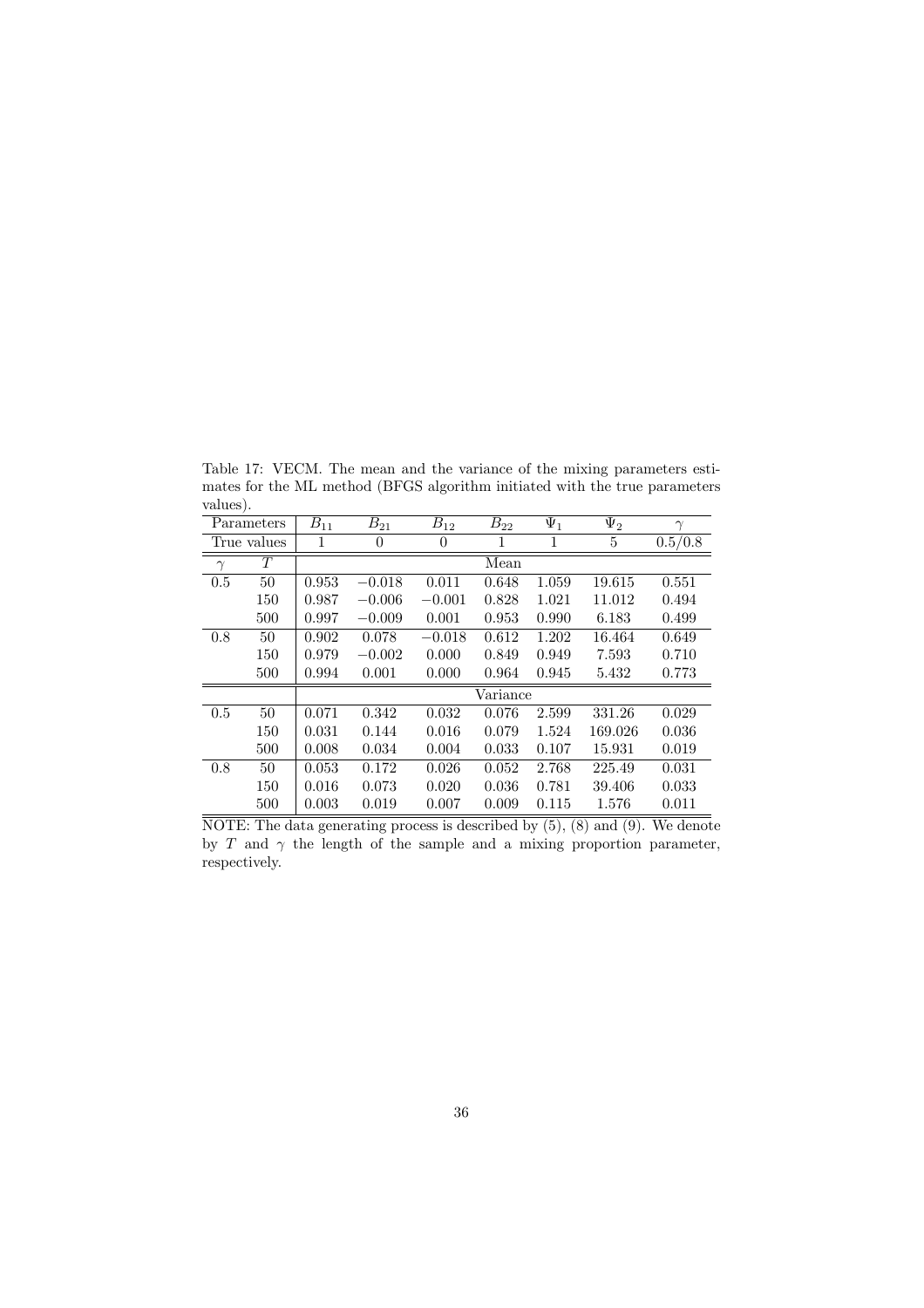| Parameters |             | $B_{11}$ | $B_{21}$         | $B_{12}$ | $B_{22}$ | $\Psi_1$ | $\Psi_2$ | $\gamma$ |
|------------|-------------|----------|------------------|----------|----------|----------|----------|----------|
|            | True values | 1        | $\boldsymbol{0}$ | 0        | 1        | 1        | 5        | 0.5/0.8  |
| $\gamma$   | T           |          |                  |          | Mean     |          |          |          |
| 0.5        | 50          | 0.945    | $-0.003$         | $-0.002$ | 0.680    | 1.192    | 14.223   | 0.442    |
|            | 150         | 0.985    | $-0.017$         | $-0.001$ | 0.856    | 1.097    | 9.458    | 0.475    |
|            | 500         | 0.997    | $-0.012$         | 0.002    | 0.970    | 0.992    | 5.750    | 0.500    |
| 0.8        | 50          | 0.936    | 0.008            | $-0.008$ | 0.671    | 0.966    | 11.231   | 0.593    |
|            | 150         | 0.973    | 0.002            | $-0.002$ | 0.876    | 0.930    | 6.969    | 0.711    |
|            | 500         | 0.994    | $-0.002$         | 0.001    | 0.971    | 0.946    | 5.328    | 0.773    |
|            |             |          |                  | Variance |          |          |          |          |
| 0.5        | 50          | 0.078    | 0.317            | 0.030    | 0.091    | 0.924    | 241.47   | 0.048    |
|            | 150         | 0.032    | 0.151            | 0.018    | 0.082    | 0.638    | 122.55   | 0.044    |
|            | 500         | 0.008    | 0.033            | 0.004    | 0.030    | 0.102    | 6.488    | 0.018    |
| 0.8        | 50          | 0.043    | 0.161            | 0.029    | 0.054    | 1.539    | 162.63   | 0.045    |
|            | 150         | 0.014    | 0.072            | 0.021    | 0.037    | 0.344    | 32.394   | 0.037    |
|            | 500         | 0.003    | 0.019            | 0.007    | 0.008    | 0.114    | 4.015    | 0.011    |

Table 18: VECM. The mean and the variance of the mixing parameters estimates for the two steps quasi ML method (BFGS algorithm initiated with the true parameters values).

 $\overline{\text{NOTE: The data generating process is described by (5), (8) and (9). We denote}}$ by T and  $\gamma$  the length of the sample and a mixing proportion parameter, respectively.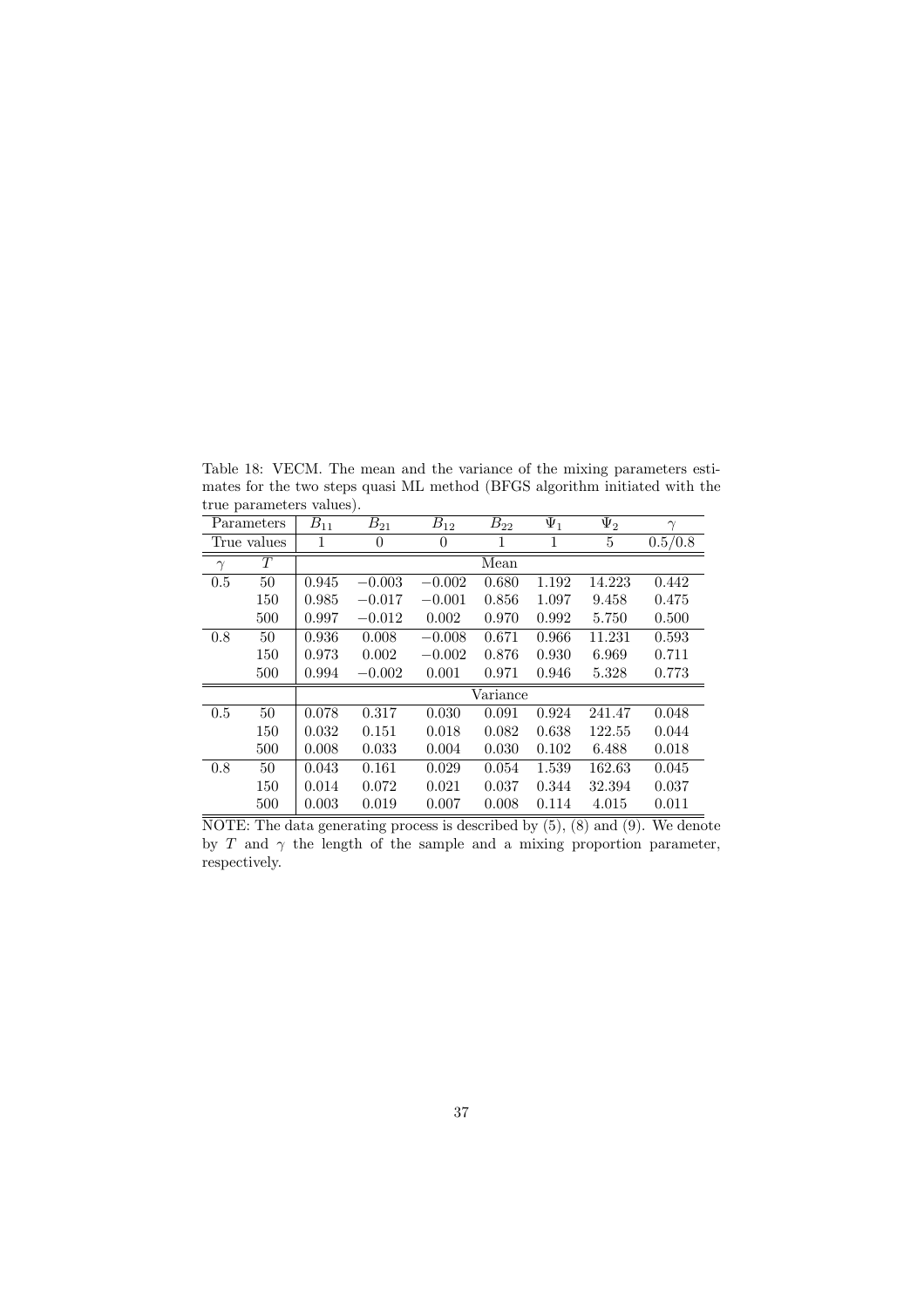$\begin{tabular}{c|c} parameters values). \end{tabular}$  $\overline{B_{21} \quad B_{12} \quad B_{22} \quad \Psi_1 \quad \Psi_2 \quad \gamma}$ True values  $1 \t 0 \t 0 \t 1 \t 1 \t 5 \t 0.5/0.8$  $\gamma$  T Mean 0.5 50 0.957 −0.001 −0.003 0.839 0.828 10.781 0.531 150 0.989 −0.015 0.003 0.898 0.940 8.398 0.496 500 0.997 −0.014 0.003 0.972 0.991 5.688 0.499 0.8 50 0.943 −0.009 0.004 0.864 0.767 7.235 0.787 150 0.980 −0.004 0.002 0.905 0.788 6.782 0.739 500 0.994 −0.002 0.002 0.973 0.939 5.266 0.775 Variance

Table 19: VECM. The mean and the variance of the mixing parameters estimates for the two steps quasi ML method (EM algorithm initiated with the true

| True values |     | 1        | $\theta$ | $\theta$ | 1     | 1     | 5      | 0.5/0.8 |  |
|-------------|-----|----------|----------|----------|-------|-------|--------|---------|--|
| $\gamma$    | T   |          | Mean     |          |       |       |        |         |  |
| 0.5         | 50  | 0.957    | $-0.001$ | $-0.003$ | 0.839 | 0.828 | 10.781 | 0.531   |  |
|             | 150 | 0.989    | $-0.015$ | 0.003    | 0.898 | 0.940 | 8.398  | 0.496   |  |
|             | 500 | 0.997    | $-0.014$ | 0.003    | 0.972 | 0.991 | 5.688  | 0.499   |  |
| 0.8         | 50  | 0.943    | $-0.009$ | 0.004    | 0.864 | 0.767 | 7.235  | 0.787   |  |
|             | 150 | 0.980    | $-0.004$ | 0.002    | 0.905 | 0.788 | 6.782  | 0.739   |  |
|             | 500 | 0.994    | $-0.002$ | 0.002    | 0.973 | 0.939 | 5.266  | 0.775   |  |
|             |     | Variance |          |          |       |       |        |         |  |
| 0.5         | 50  | 0.059    | 0.352    | 0.039    | 0.103 | 0.739 | 178.21 | 0.050   |  |
|             | 150 | 0.029    | 0.152    | 0.021    | 0.077 | 0.435 | 90.99  | 0.040   |  |
|             | 500 | 0.008    | 0.033    | 0.005    | 0.027 | 0.101 | 6.139  | 0.016   |  |
| 0.8         | 50  | 0.027    | 0.149    | 0.052    | 0.046 | 0.685 | 55.824 | 0.037   |  |
|             | 150 | 0.013    | 0.081    | 0.028    | 0.036 | 0.342 | 29.583 | 0.037   |  |
|             | 500 | 0.003    | 0.020    | 0.007    | 0.008 | 0.115 | 1.538  | 0.010   |  |

NOTE: The data generating process is described by  $(5)$ ,  $(8)$  and  $(9)$ . We denote by T and  $\gamma$  the length of the sample and a mixing proportion parameter, respectively.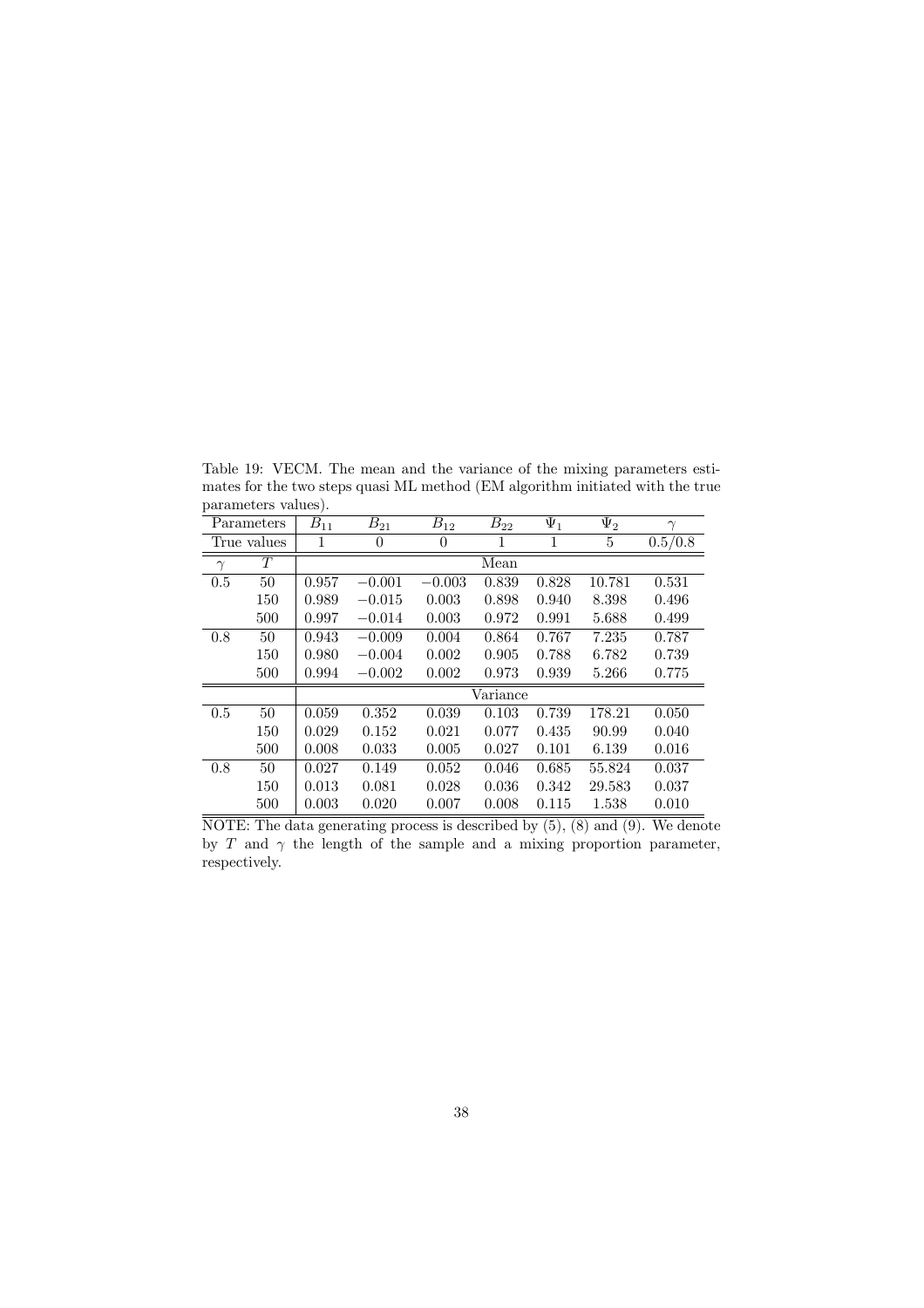

Figure 1: The mean of the estimates of mixture parameters for VECM conditional on the sample length. "True" describes the true parameter values whereas ML1, ML2 and EM2 present the results for the ML method with BFGS algorithm, two steps quasi ML method with BFGS algorithm and two steps quasi ML method with EM algorithm, respectively. The data generating process is described by  $(5)$ ,  $(8)$  and  $(9)$ .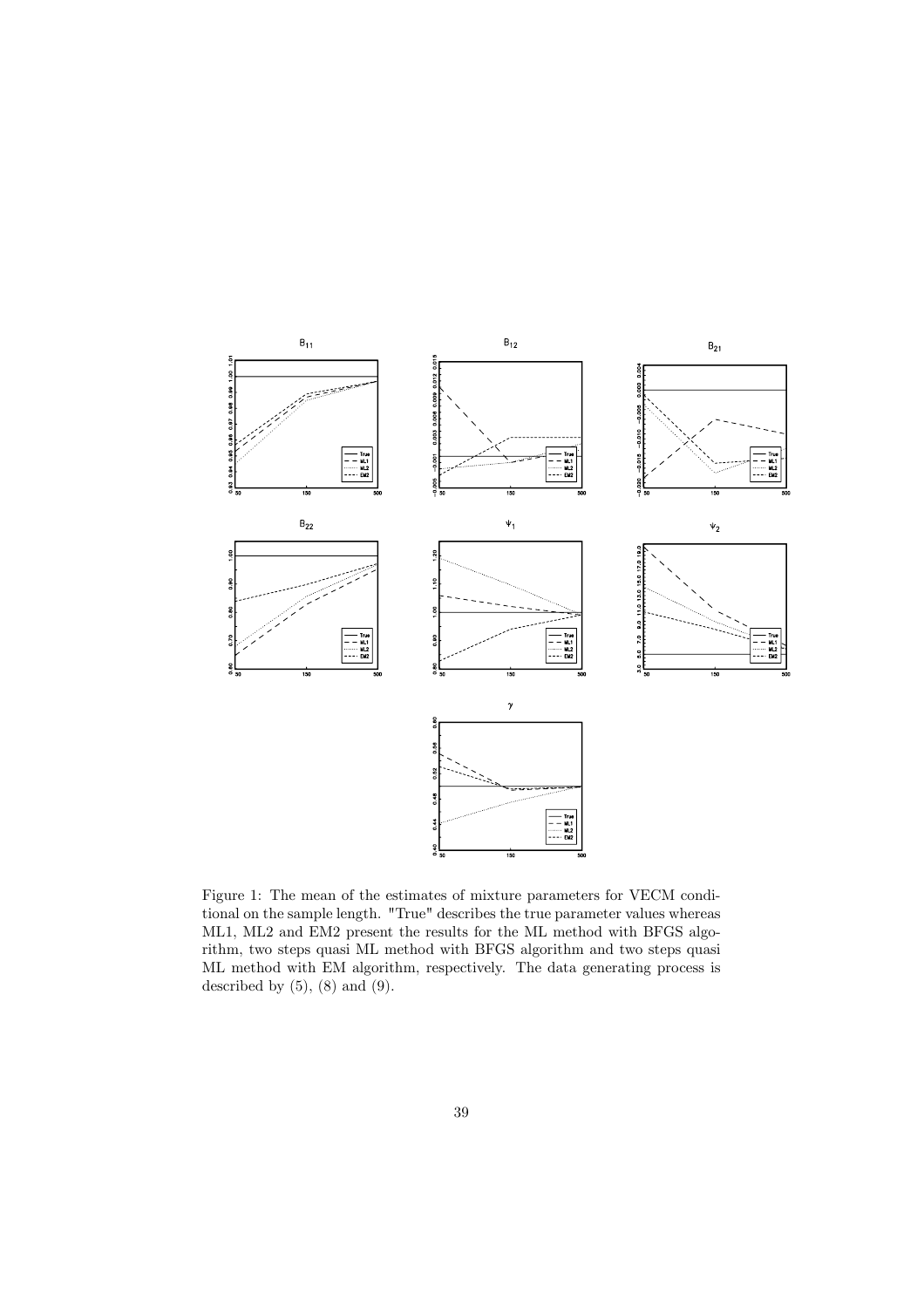

Figure 2: The variance of the estimates of mixture parameters for VECM conditional on the sample length. ML1, ML2 and EM2 present the results for the ML method with BFGS algorithm, two steps quasi ML method with BFGS algorithm and two steps quasi ML method with EM algorithm, respectively. The data generating process is described by  $(5)$ ,  $(8)$  and  $(9)$ .